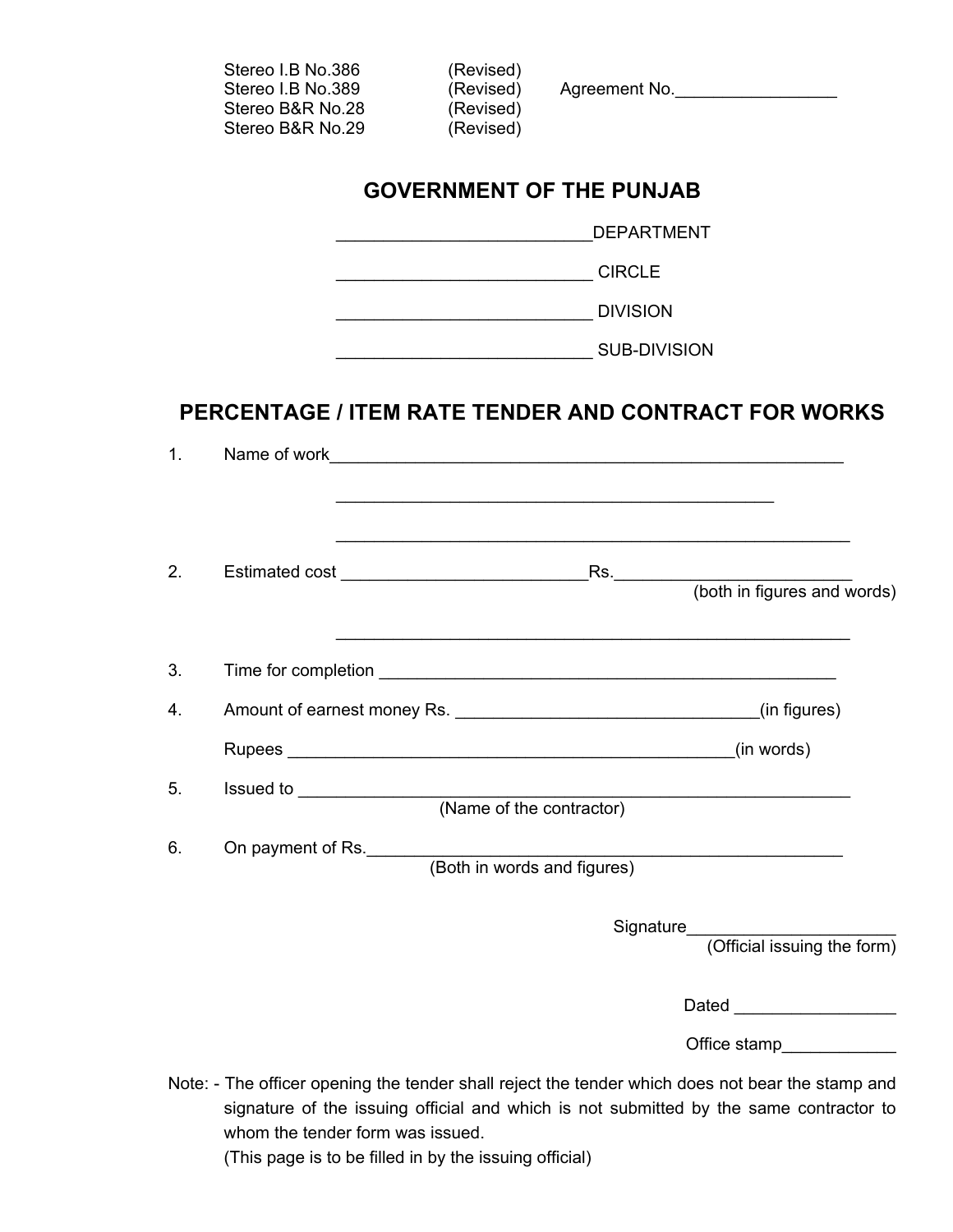## **GENERAL DIRECTIONS FOR THE GUIDANCE OF THE TENDERERS**

1. These directions are provided to assist the tenderer in preparing and submitting his tender. The tender shall contain all information and data required to be furnished and shall be prepared and submitted in accordance with the instructions set forth herein.

2. All necessary documents, such as copies of specifications (excluding standard specification books etc), contract documents, including bill of quantities, estimated rates and any other documents required in connection with the preparation of tender or execution of works, signed by the Engineer-in-charge will accompany the tender form and the cost of such annexed documents will be reflected in the cost of the tender form.

3. The tenderer will not be reimbursed for any costs of any kind, whatsoever, incurred in connection with the preparation and submission of his tender.

4. No single tender shall include more than one work. A tenderer who wishes to tender for two or more works shall submit tender for each work, separately.

5. The memorandum of work tendered for, and the schedule of materials and equipment to be supplied by the Engineer-in-charge and the rates at which they are to be charged for (annexed hereto) shall be filled in the office of the Engineer-in-charge before the tender form is issued. At this stage the tenderer should ensure that the tender form so issued is complete in all respects.

6. The tenderer shall note that the ultimate responsibility for the quality of work and its conformity with the specifications and drawings rests solely with the successful bidder whose tender is accepted.

7. The tenderer shall at his own expense, inspect and examine the site and surroundings and obtain for himself, on his own responsibility, all information that may be necessary for preparing the tender and entering into contract, and shall determine and satisfy himself by such means as he may consider necessary or desirable as to all matters pertaining to the tender. The tenderer shall also satisfy himself before submitting his tender as to the nature of grounds, hydrological and climatic conditions, the form and nature of the site, the nature and lay out of the terrain, the availability of labour, water, electric power and transportation facilities in the area. The tenderer shall specially investigate into the sources of materials to be used for the works and satisfy himself about the quality and quantities of materials available for the completion of the work and the means of access to the site, the accommodation he may require and, in general, shall himself obtain all necessary information, as to the risks, contingencies and other circumstances which may influence or affect his tender. The Engineer-in-charge shall not assume any responsibility regarding information gathered, interpretation or deduction which the tenderer may arrive at, from the data that may be furnished with the contract documents.

8. (a) The tenderer shall fill up the bid schedule.

(b) In case tenders are called on item rate basis, the tenderer shall quote his own unit rate in the bid schedule on which he is willing to under take each item of work.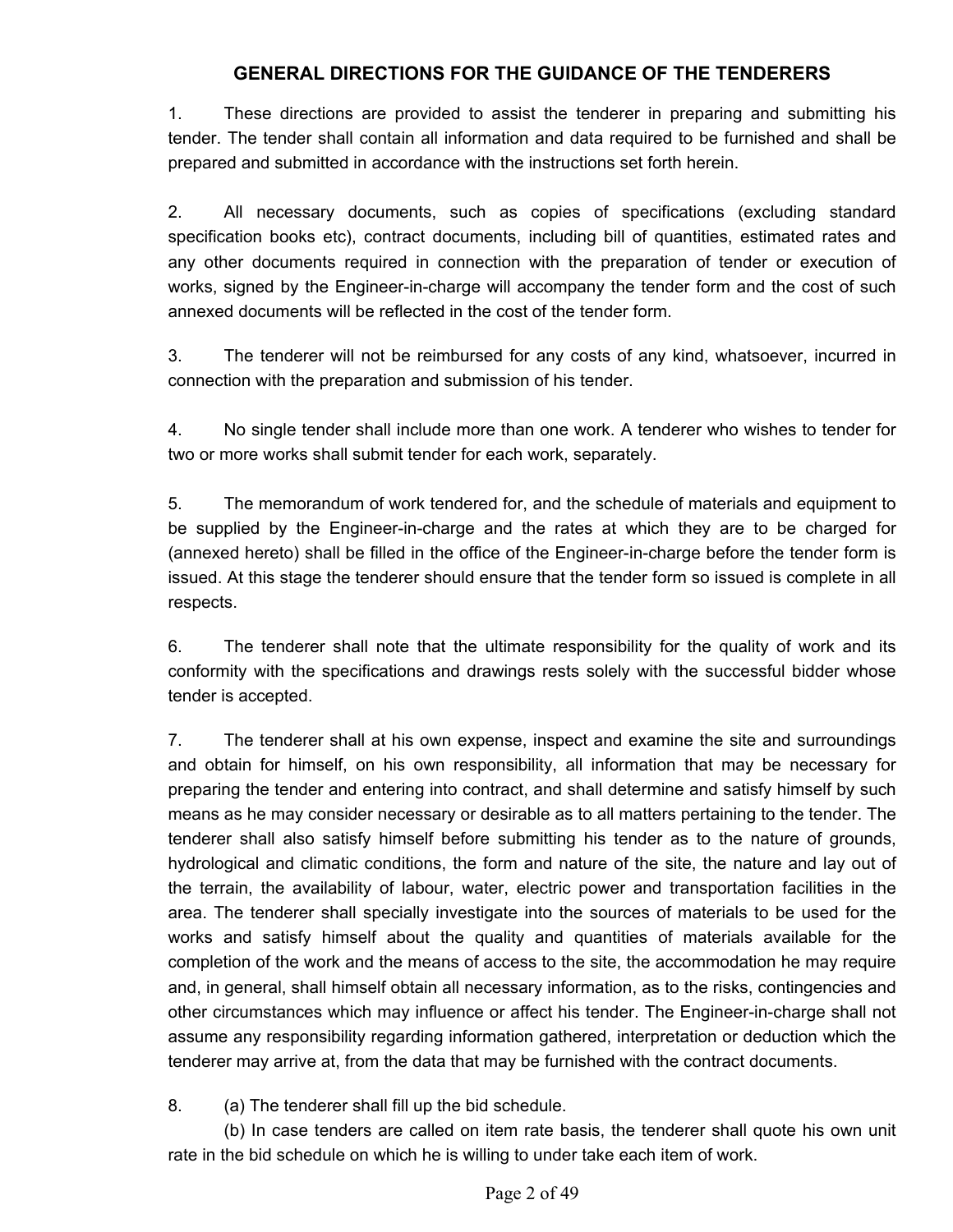9. (i) The tenderer shall work out the amount against each item of work in the bid schedule and will indicate the total amount of his tender on which he is willing to complete the works. The total amount worked out in the bid schedule shall be entered by the tenderer in his tender as his tender price for the work in case of discrepancy between amounts in figures and in words the amount in words shall prevail.

(ii) Should any discrepancy be found in the amount of pay items or if a column of amount is found blank after filling in a unit rate, the unit rate filled by the tenderer will be extended in working out of the amount of the tender and the total amount of the bid schedule will be adjusted accordingly.

(iii) If a unit rate is left blank, but the amount against the item is filled, the unit rate will be worked out on the basis of the amount divided by the quantity of the item shown in the bid schedule

(iv) If it is found that the tenderer has not entered any unit rate and amount against any of the pay items of the bid schedule, the Engineer-in-charge shall fill in the blanks by noting the word "Nil" in such blanks at the time of opening of the tender. Such pay items shall be deemed to be covered by the rates of other items.

(v) If the tenderer does not accept the adjusted/corrected amount of tender according to the above provision, his tender shall be rejected and the earnest money forfeited.

10 The tender which proposes any alteration in the works specified in the bid schedule or in the time allowed for carrying out the works or in any other condition mentioned by the Engineerin-charge, will be liable to rejection. The tenderer shall sign each and every page of the tender and contract documents, without making any alteration. All enclosures issued with the contract documents, shall be attached with the tender duly signed by the tenderer. Any addition or alteration made after filling the form shall be duly attested by the tenderer. Non-compliance of this condition shall render the tender liable to rejection.

11 The tenderer shall fill in the tender documents in ink: Errors, if any, shall be scored out and corrections rewritten legibly and attested by the tenderer. Any addition or alternation made after filling the form shall be duly attested by the tenderer. Non-compliance of this condition shall render the tender liable to rejection. Any tender with unattested correction shall be attested by the tenderer in the presence of other tenderers at the time of opening of the tender except that no correction shall be permissible in the rate or amount of the bid schedule or in the tendered price after the opening of the tender.

12 Additional clause(s) for a particular work shall be typed on separate sheets by the Engineer-in-charge, which will be annexed to the contract documents specifying the number of sheets(s). The tenderer shall not add or delete any additional clause(s) in the additional clause(s) sheet(s), provided by the Engineer-in-charge.

13 The quantities mentioned in the bid schedule are estimated quantities, to be used for preparing tenders, and the Engineer-in-charge does not expressly nor by implication agree that the actual amount of works to be performed will correspond therewith. No payment will be made on account of anticipated profits for work covered by the contract which is not performed, nor will any adjustment in the unit rates set forth in the bid schedule be made because of an increase or decrease in the actual quantities from the estimated quantities indicated therein,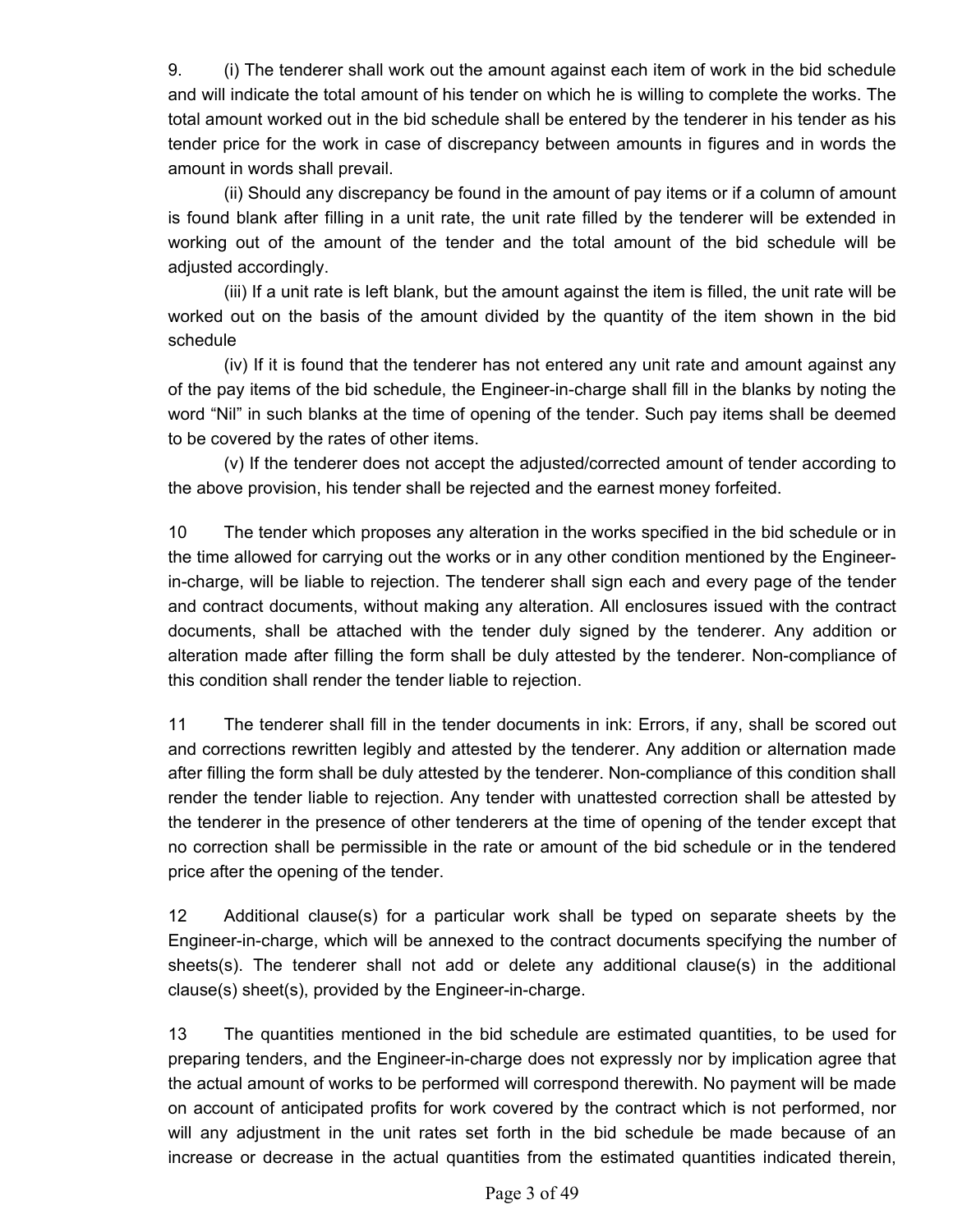except as determined in accordance with the provisions of clause 42 of the general conditions of contract.

14 No tender without earnest money shall be entertained. Earnest money, calculated @ 2% of the estimated cost of the work (rounded suitably), shall be in the form of deposit at call receipt. The earnest money of the unsuccessful tenderers shall normally be returned by the Engineer-in-charge within a week of opening of the tenders and in any case not later than thirty (30) days following the date set for opening of tenders except in cases where the tenders are to be accepted by the Chief Engineer, in those cases the earnest money of only the three lowest bidders will be retained and returned to the unsuccessful bidders not later than sixty (60) days of opening of the tenders. In the event of the tender being accepted, a receipt for the earnest money forwarded therewith, shall there upon be given to the contractor. The earnest money of the successful tenderer on execution of the contract covering work will be adjusted towards the amount of security deposit to be retained from the first amounts(s) payable to the contractor under the contract.

15 The lowest evaluated bidder will be required to furnish the performance security / additional Performance security (wherever required), enter into a contract and to commence the work within the times specified in the memorandum of work. Should the lowest evaluated bidder refuse or fail for any reason to furnish the performance / additional performance security, enter into contract or to commence the work within the time specified in the memorandum of work, it should constitute a just cause for rejection of his tender / annulment of award and in event of such rejection / annulment, the entire earnest money shall be forfeited to Government, as compensation for such default.

16 (i) The tender shall be signed by the person(s) duly authorized to do so. In the event of a tender being submitted by a firm, it shall be signed separately by each member thereof, or in the event of the absence of any partner, it shall be signed on his behalf by a person holding a power of attorney authorizing him to do so. Such power of attorney should be produced with the tender and it must disclose that the firm is duly registered under the partnership Act, 1932 or any other law in force.

(ii) The tender submitted by a joint venture of two or more firms shall be accompanied by a document of formation of the joint venture, duly registered and authenticated by a competent court, in which shall be stated precisely, the conditions under which it shall function, its period of validity, the person(s) authorized to represent it and accept its obligations the participation of several firms forming the joint venture and any other information necessary to permit a full appraisal of its function.

(iii) A tender submitted by a corporation must bear the seal of the corporation and be attested by its Secretary.

(iv) In all cases, the tender must be signed by an individual or individuals having powers to legally bind the firm, joint venture, corporation or companies on whose behalf they are signing.

17 Each tenderer shall be deemed to have satisfied himself before tendering as to the correctness and sufficiency of his tender and of the rates and prices stated in the bid schedule, which rates and prices shall, except in so far as it is otherwise expressly provided in the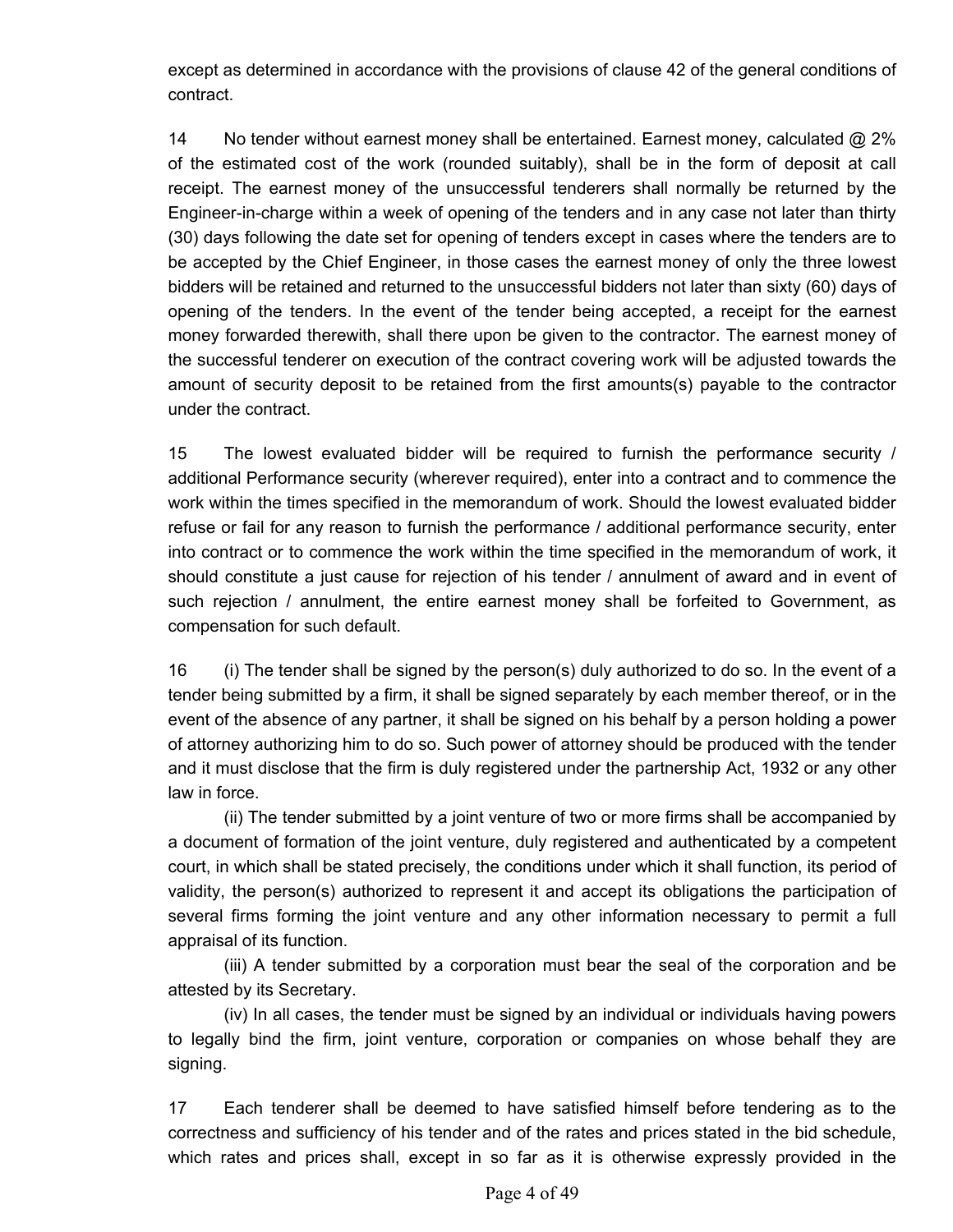contract, cover all obligations under the contract and all matters and things necessary for the proper completion and maintenance of the work.

18 The tenderer may modify or withdraw his tender after submission, provided that the modification or notice of withdrawal is received in writing by the Engineer-in-charge prior to the prescribed deadline for submission of tenders. The tenderer's modification or notice of withdrawal shall be prepared, sealed, marked and delivered, with the inner envelopes additionally marked **"MODIFICATION OR WITHDRAWAL"** as appropriate. No tender may be modified subsequent to the deadline for submission of tenders. Withdrawal of a tender during the interval between the deadline for submission of tenders and the expiration of the period of tender validity i.e. sixty (60) days as specified by the tenderer in the form of tender may result in the forfeiture of the tender security.

19 The tenderer shall submit the original tender documents complete in all respect and keep a copy of the tender for his own record. The original should be sealed in an inner and an outer envelope, duly marking the envelopes as **"ORIGINAL".** The inner and outer envelopes shall (a) be addressed to (Executive Engineer), (b) and bear the following identifications: Tender for (Name of Contract), (Reference Number of Tender), and the words "**DO NOT OPEN BEFORE** (Time and Date, set for opening)". The inner envelopes shall indicate the name and address of the tenderer to enable the tender to be returned unopened in case it is declared to have been received late is otherwise unacceptable. If the outer envelope is not sealed and marked as instructed above, the Engineer-in-charge will assume no responsibility for the misplacement or premature opening of the tender submitted. A tender opened prematurely because of improper identification will be rejected.

20 The tenderer shall indicate in the space provided in the tender his full and proper address at which notices may be legally served on him and at which all correspondence in connection with his tender and the contract is to be sent.

21 The presentation of tender implies full acceptance on the part of the tender of these instructions and all other conditions set forth in the contract document.

22 Any tender received by the Executive Engineer (Engineer-in-charge) after the deadline for submission of tenders prescribed in the Notice Inviting Tenders will be returned unopened to the tenderer.

23 The Engineer-in-charge or his duly authorized officer (not below the rank of Assistant Engineer/Sub Divisional Officers) will open tenders in the presence of intending tenderers or their authorized agents, who may be present at the time. The officer opening the tender will announce the names of the tenderer, tender rates and the presence of requisite tender security.

24 Promptly after the opening of Tenders, the Engineer-in-charge will undertake a detailed evaluation of tenders. The Engineer-in-charge will determine whether each tender is substantially responsive to the requirements of the tender documents and conforms to all the terms, conditions and specifications of the tender documents without material deviation or reservation. If a tender is not substantially responsive to the requirements of the tender documents, it will be rejected by the Engineer-in-charge, and may not subsequently be made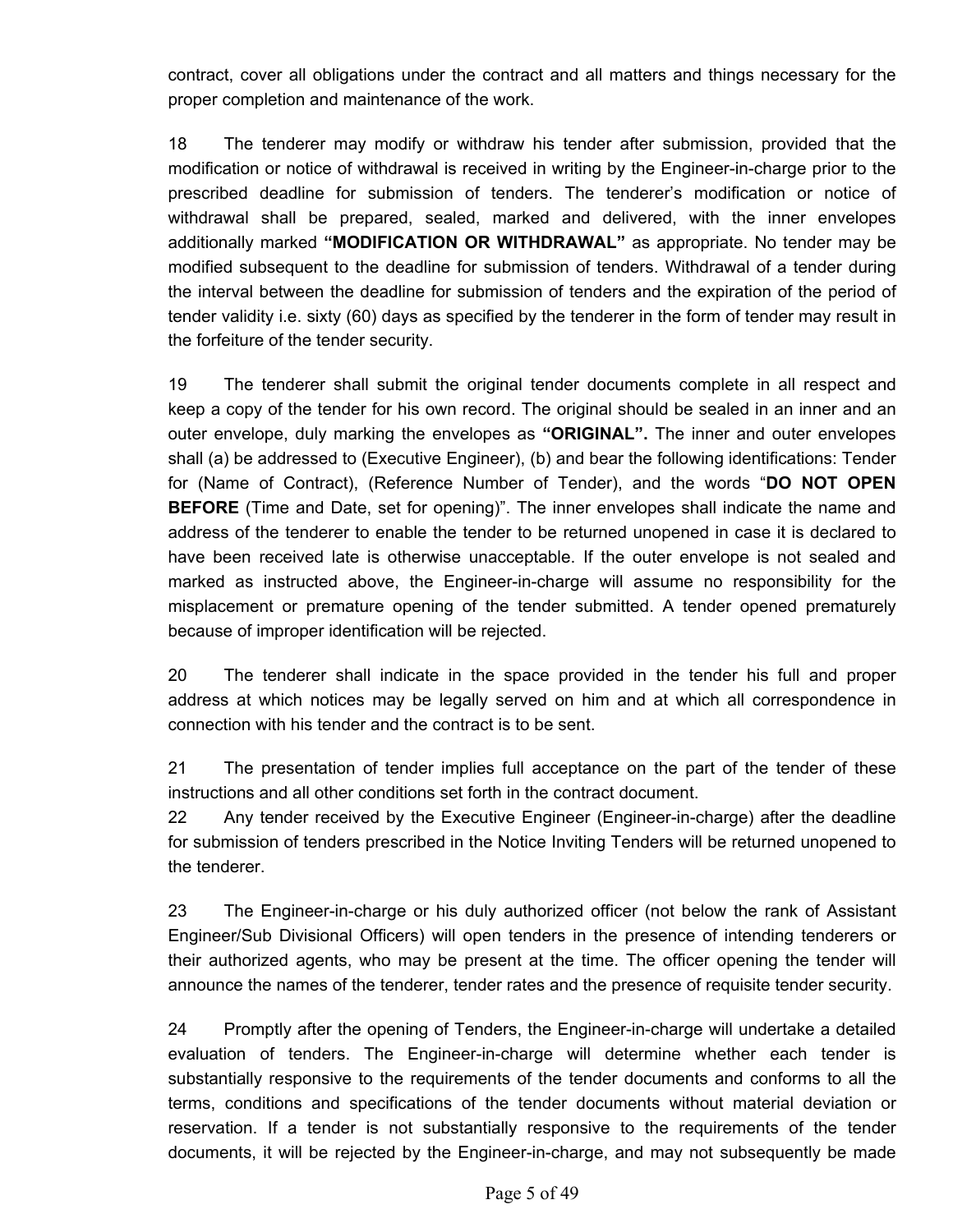responsive by the tenderer having corrected or withdrawn the non-confirming deviation or reservation.

25 Except for information to be read out by the Engineer-in-charge at the time of opening tenders in accordance with para 23 above, no information relating to the examination, clarification, evaluation and comparison of tenders and recommendations concerning the award of contract shall be disclosed to tenderers or other persons not officially concerned with such process. Any effort by a tenderer to influence the process of examination, clarification, evaluation and comparison of tenders, an in decisions concerning award of contract, may result in the rejection of his tender.

26 To assist in the examination, evaluation and comparison of tenders, the Engineer-incharge may ask tenderers individually for clarification of their tenders, including breakdowns of unit rates. The request for clarification and the response shall be in writing or by cable, but no change in the price or substance of the tender shall be sought, offered or permitted except as required to confirm the correction of arithmetical errors discovered by the Engineer-in-charge during the evaluation of the tender.

26 (A) In case the total tendered amount is less than 5% of the approved estimated (**DNIT**) amount, the lowest bidder will have to deposit additional performance security from the Scheduled Bank ranging from 5% to 10% as under, within 15 days of issuance of notice or with in expiry period of bid, whichever is earlier.

| <b>TOTAL TENDERED AMOUNT</b><br><b>BELOW CORRESPONDING</b><br><b>ESTIMATED COST.</b> | <b>ADDITIONAL PERFORMANCE</b><br><b>SECURITY.</b> |
|--------------------------------------------------------------------------------------|---------------------------------------------------|
| 5%                                                                                   | 5%                                                |
| 6%                                                                                   | 6%                                                |
| 7%                                                                                   | 7%                                                |
| 8%                                                                                   | 8%                                                |
| 9%                                                                                   | 9%                                                |
| 10%                                                                                  | 10%                                               |

26 (B) Lowest evaluated bidder shall, within 15 days of receipt by him of a notice in this regard, furnish to the tender approving authority in cash, bank draft, cashier's cheque, payment order or bank guarantee (valid for three months beyond completion time/extended completion time) from any scheduled Bank of Pakistan, the amount to make up performance security and / or additional performance security where required and specified in the tender in item (h) of Memorandum of work. Should the lowest evaluated bidder refuse or fail for any reason to furnish the performance security within the specified time, it should constitute a just cause for rejection of his tender and in the event of such rejection the entire earnest money shall be forfeited to government as compensation for such default.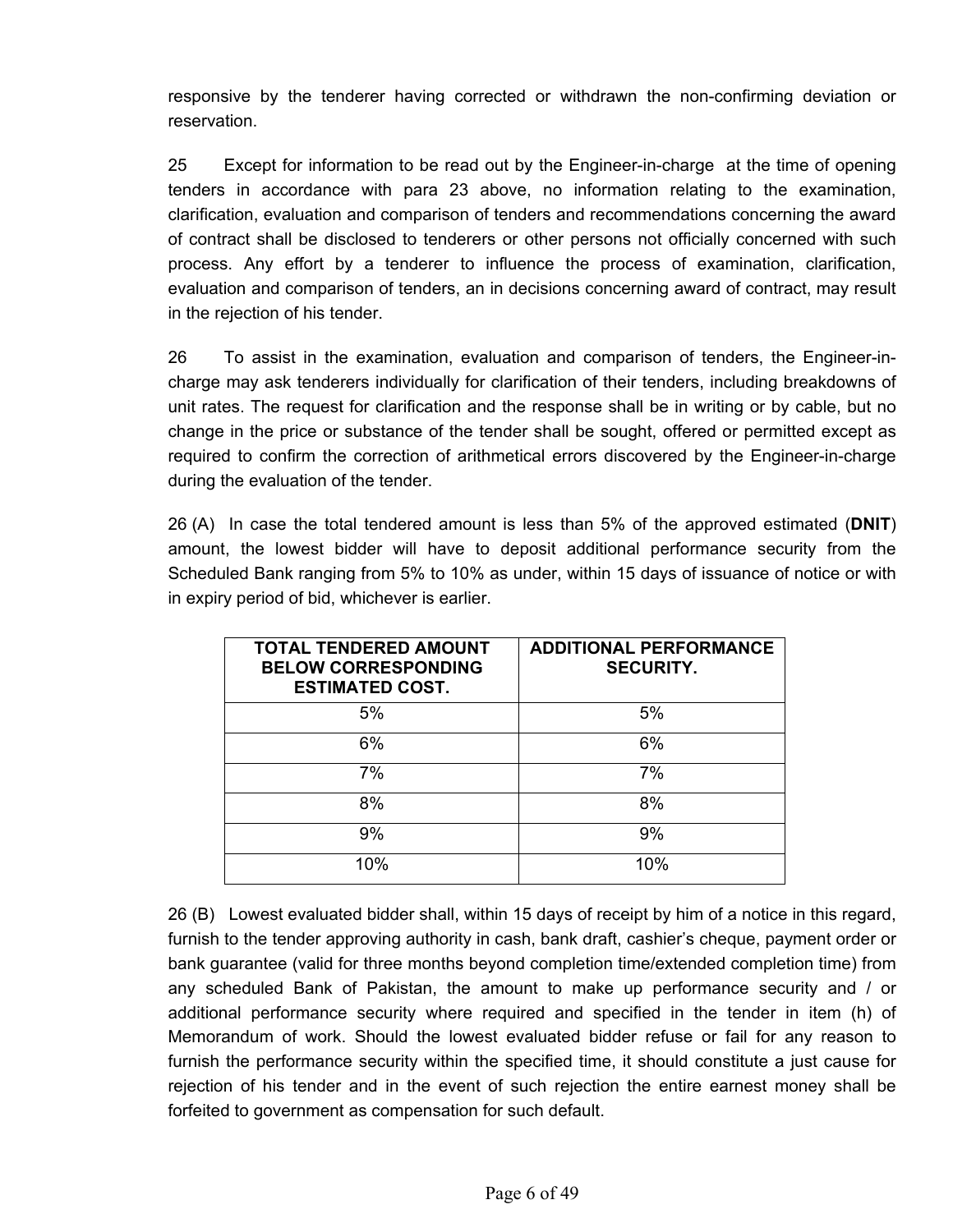27 The Engineer-in-charge shall have the right of rejecting all or any of the tenders without assigning any reason thereof. The Engineer-in-charge will not be bound to award the contract to the lowest or to any other tenderer.

28 The unit rates and prices entered in the bid schedule will be the rates at which the contractor will be paid (Subject to the adjustment specified in clause 55 of the annexed conditions) and shall be deemed to include all costs of performing the work, including income tax, super tax, and/or other charges, duties and taxes of the Government, autonomous, semiautonomous and local bodies, profits and costs of accepting the general risk, liabilities and obligations set forth in or implied from the contract.

29 Prior to the expiration of the period of tender validity (60 days) prescribed in the tender form or any extension thereof that may have been granted by the tenderer, the Engineer-incharge will notify the successful tenderer by cable and confirm in writing by registered letter that his tender has been accepted. This letter of acceptance shall name the sum which will be paid in consideration of the execution, completion and maintenance of the works as prescribed in the contract, (hereinafter called the contract price). The notification of award will constitute the formation of the contract.

30 At the time, the Engineer-in-charge notifies acceptance of the tender to the tenderer, he will send the tenderer the form of agreements between the parties. Within fifteen (15) days of receipt of the form of agreement, the successful tenderer shall furnish the performance security (10% of the contract price) and sign the contract in the presence of the Engineer-in-charge.

31 After the successful tenderer has signed the contract and furnished adequate performance security the Engineer-in-charge will notify to the unsuccessful tenderers that they were unsuccessful.

32 The completion period will be reckoned from the date of delivering the award or the handing over of the site to the contractor, which ever is later.

33 A copy of the contract agreement may be obtained by the contractor at his own cost.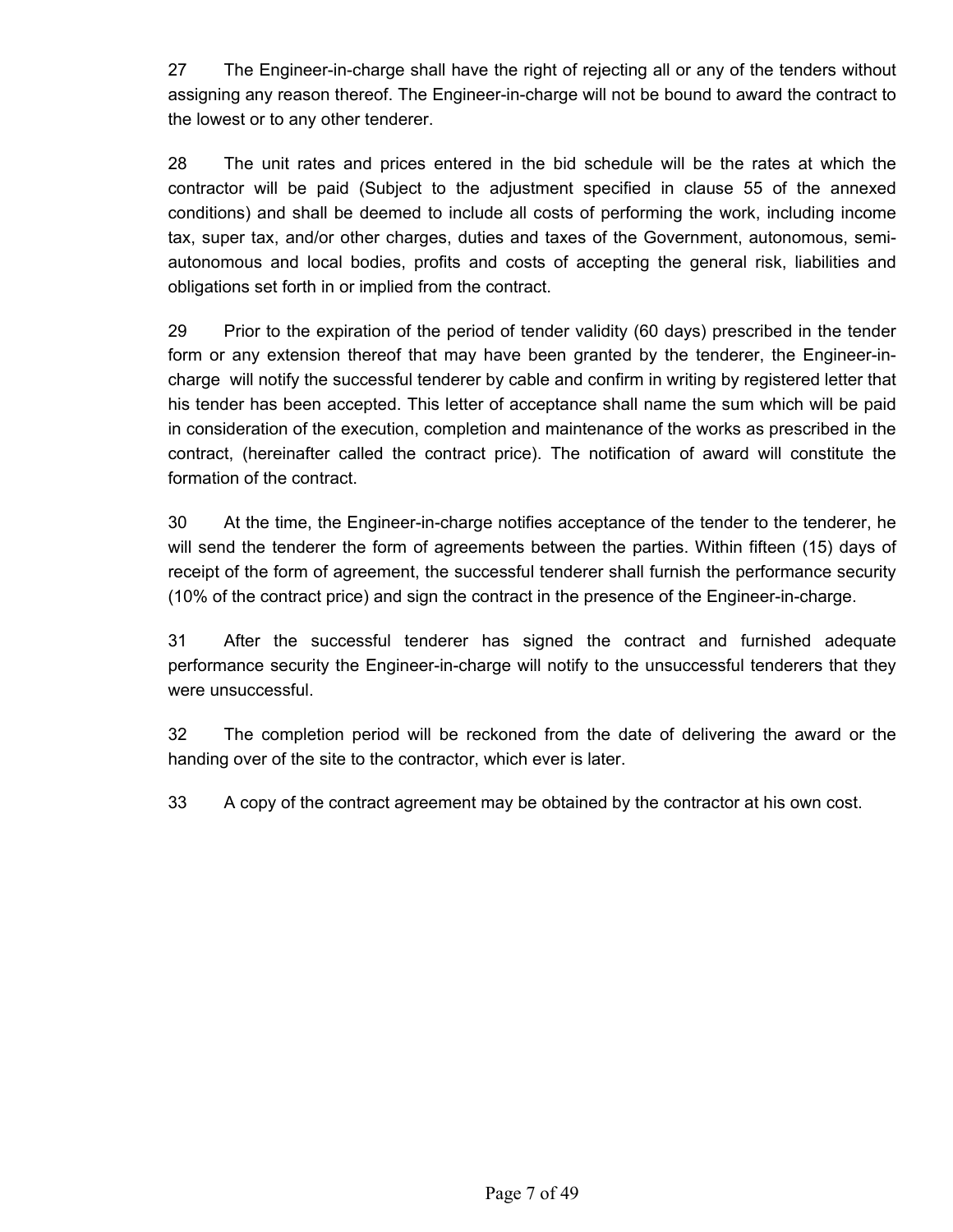## **TENDER FOR WORK**

To

The Executive Engineer,

 $\overline{\phantom{a}}$  ,  $\overline{\phantom{a}}$  ,  $\overline{\phantom{a}}$  ,  $\overline{\phantom{a}}$  ,  $\overline{\phantom{a}}$  ,  $\overline{\phantom{a}}$  ,  $\overline{\phantom{a}}$  ,  $\overline{\phantom{a}}$  ,  $\overline{\phantom{a}}$  ,  $\overline{\phantom{a}}$  ,  $\overline{\phantom{a}}$  ,  $\overline{\phantom{a}}$  ,  $\overline{\phantom{a}}$  ,  $\overline{\phantom{a}}$  ,  $\overline{\phantom{a}}$  ,  $\overline{\phantom{a}}$ 

 $\overline{\phantom{a}}$  ,  $\overline{\phantom{a}}$  ,  $\overline{\phantom{a}}$  ,  $\overline{\phantom{a}}$  ,  $\overline{\phantom{a}}$  ,  $\overline{\phantom{a}}$  ,  $\overline{\phantom{a}}$  ,  $\overline{\phantom{a}}$  ,  $\overline{\phantom{a}}$  ,  $\overline{\phantom{a}}$  ,  $\overline{\phantom{a}}$  ,  $\overline{\phantom{a}}$  ,  $\overline{\phantom{a}}$  ,  $\overline{\phantom{a}}$  ,  $\overline{\phantom{a}}$  ,  $\overline{\phantom{a}}$ 

Dear Sir,

I/We\_\_\_\_\_\_\_\_\_\_\_\_\_\_\_\_\_\_\_\_\_\_\_\_\_\_\_\_\_\_\_\_\_\_\_\_\_\_\_\_\_\_\_\_\_\_\_\_\_\_\_\_\_\_\_\_\_\_\_\_\_\_

(Name of the contractor)

the undersigned tenderer, having examined the conditions of contract, specifications, drawings, bid schedule and addenda Nos.<br>end thereto, for the work of\_\_\_\_\_\_\_\_\_\_\_\_\_\_\_\_\_\_\_\_\_\_\_\_\_\_\_\_\_\_\_\_\_\_\_\_\_\_\_\_\_\_\_\_\_\_\_\_\_\_\_\_\_\_\_\_\_\_\_\_\_\_\_\_\_\_\_\_\_\_

(Name of the work)

and the woks associated therewith, and having examined the site of the above named works, or having caused the site to be visited on our behalf by my/our competent and reliable agent, and having satisfied myself/ourselves as to all conditions under which the above named work must be performed, hereby offer to execute, complete and maintain the whole of the above mentioned work including its ancillary works associated therewith, in accordance with the said contract documents, including the addenda indicated above, a tender price of Rs (Rupees)\_\_\_\_\_\_\_\_\_\_\_\_\_\_\_\_\_\_\_\_\_\_\_

**EXECUTE:** Or such other sums as may be ascertained in accordance with the said conditions of contract and the rates, and the prices set forth in the bid schedule.

2 As security for the due performance of the undertaking and obligations of this tender I/We submit herewith a deposit at call receipt No.\_\_\_\_\_\_\_\_\_\_\_\_\_\_\_\_\_\_\_\_\_\_\_\_\_\_\_\_\_\_

Dated **Example 2** in the amount of Rs. **Example 2** is the amount of Rs.

(Rupees)\_\_\_\_\_\_\_\_\_\_\_\_\_\_\_\_\_\_\_\_\_\_\_\_\_\_\_\_\_\_\_\_\_\_\_\_\_\_\_\_\_\_\_\_\_\_\_\_\_\_\_\_\_\_\_\_\_\_\_\_\_\_\_\_ from the \_\_\_\_\_\_\_\_\_\_\_\_\_\_\_Bank\_\_\_\_\_\_\_\_\_\_\_\_\_\_\_\_\_\_Branch\_\_\_\_\_\_\_\_\_\_\_\_\_\_\_\_\_\_\_\_\_drawn in your favour or made payable to you as earnest money, the full value of which will be absolutely forfeited to Government without prejudice to any other rights or remedies of the said Government, should I/We withdraw or modify the tender within its validity period of sixty (60) days, following the date of receipt of tender.

3. I/We understand that if my/our tender is accepted, the full value of the earnest money as attached with the tender shall be detained by Government towards the amount of security deposit specified in clause 48 of the said conditions of contract and item(d) of the memorandum of work.

- 4. Should this tender be accepted by you I/We hereby undertake:
	- a) To sign all the necessary documents for entering into a contract agreement in the form set out in the contract document within fifteen (15) days following your notification of such acceptance.
	- b) To commence the work within the stipulated time named in item (f) of memorandum hereto annexed following the date of issuance of your order to proceed with or the handing over of the site, whichever is later and in the event of my/our failure to do so, the entire amount of earnest money deposited by me/us for which deposit at call receipt is enclosed herewith is to be absolutely forfeited to the Government. On the commencement of the work, I/We hereby also agree to abide by and fulfill all the terms or provisions of the said conditions of the contract annexed hereto so far as applicable and in default thereof, to forfeit and pay to Government the sums of money mentioned in the said conditions.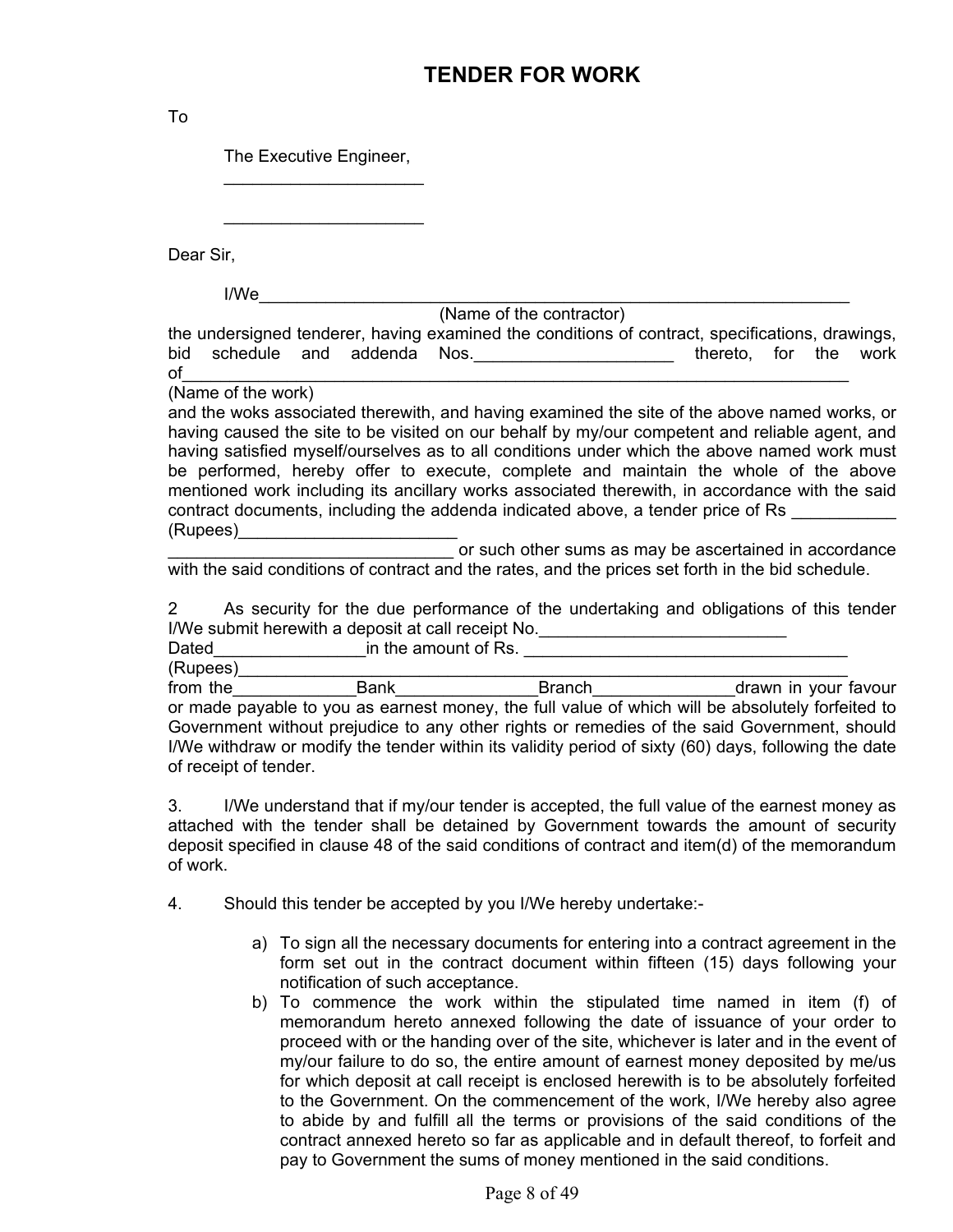- c) To complete and deliver the whole of the work comprised in the contract within the time stipulated in item No.(g) of the memorandum hereto annexed, subject to such extension in the time limit as may be granted under the conditions of contract.
- d) The furnishing of performance security under item(h) of the memorandum annexed hereto, in the sum equal to 10 (ten) percent of the cost of the work in the same form and on the same conditions as are prescribed by and to the satisfaction of the Engineer-in-charge.

5. I/We also agree that when materials and/or equipment for the work are provided by the Government the rates to be paid for them shall be as provided in appendices annexed hereto.

6. I/We agree to abide by this tender for the period of sixty (60) days following the date set for receiving of tenders and it shall remain binding upon me/us and may be accepted by you at any time before the expiration of that period.

7. Unless and until a formal agreement is prepared and executed, this tender, together with your written acceptance thereof, shall constitute a binding contract between us, and shall be deemed for all purposes to be the contract agreement.

8. I/We understand that you are not bound to accept the lowest or any tender you may receive, and that you will not defray any expenses incurred by me/us in tendering. Thanking you,

|            |                  |   | Yours Faithfully,       |
|------------|------------------|---|-------------------------|
|            |                  |   | (Signature of tenderer) |
|            |                  | ❖ | Name                    |
| Dated this | <sub>_</sub> day |   | Address                 |
| of         | 200              |   |                         |

The above tender is hereby accepted by me on behalf of Government.

 $\overline{\phantom{a}}$  , and the contract of the contract of the contract of the contract of the contract of the contract of the contract of the contract of the contract of the contract of the contract of the contract of the contrac (Signature of Executive Engineer)

 $\hbox{\textsf{Division}}$  . The contract of  $\hbox{\textsf{Division}}$ 

 $\cdot \cdot$  In case the above address is changed, the contractor will immediately notify in writing to the Executive Engineer, his new address.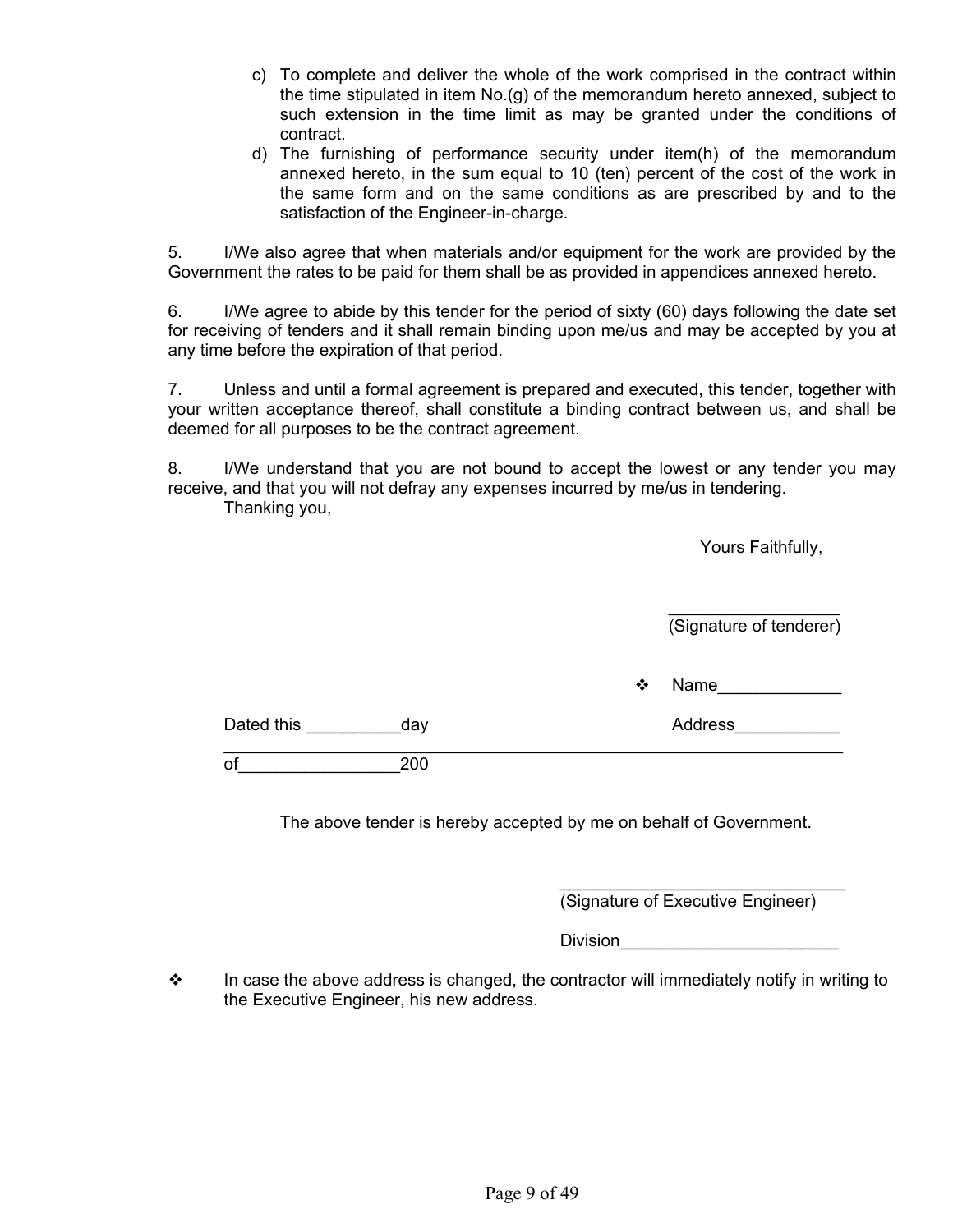# **Memorandum of work (To be filled in by the Government Department)**

| (a) | <b>General Description</b>                                                                                                                                                                                                                                                                                                                                       |
|-----|------------------------------------------------------------------------------------------------------------------------------------------------------------------------------------------------------------------------------------------------------------------------------------------------------------------------------------------------------------------|
|     | (If several sub works are included, they should be detailed in a separate sheet).                                                                                                                                                                                                                                                                                |
| (b) | Estimate cost Rs.                                                                                                                                                                                                                                                                                                                                                |
|     | Amount of earnest money to<br>accompany the tender Rs.                                                                                                                                                                                                                                                                                                           |
|     | (to be furnished by the tenderer in the                                                                                                                                                                                                                                                                                                                          |
|     | shape of deposit at call from a scheduled<br>Bank of Pakistan).                                                                                                                                                                                                                                                                                                  |
|     | Percentage of security deposit to be retained from the bills.                                                                                                                                                                                                                                                                                                    |
| i.  | On the amount of work done upto                                                                                                                                                                                                                                                                                                                                  |
|     | Rs.5 million<br>Ten (10) percent.<br>=                                                                                                                                                                                                                                                                                                                           |
| ii. | On the amount of work done beyond                                                                                                                                                                                                                                                                                                                                |
|     | Rs. 5 million<br>Five (5) percent.<br>$=$                                                                                                                                                                                                                                                                                                                        |
|     |                                                                                                                                                                                                                                                                                                                                                                  |
|     | days.                                                                                                                                                                                                                                                                                                                                                            |
|     | Time allowed to complete the work after the expiry                                                                                                                                                                                                                                                                                                               |
|     | of mobilization period________________________________ days.                                                                                                                                                                                                                                                                                                     |
|     | Amount of performance security<br>Rs ----------- 5% of bid price in the case of bid price exceeding Rs 50 million as per<br>General Direction for the guidance of tenderer 26(B) read with general conditions of<br>Contact Clause (7) and amount of additional performance security Rs ------- as per<br>General Directions for the guidance of tenderer 26(A). |
|     | Period of maintenance.                                                                                                                                                                                                                                                                                                                                           |
|     | (after the date of issuance of                                                                                                                                                                                                                                                                                                                                   |
|     | certificate of completion)                                                                                                                                                                                                                                                                                                                                       |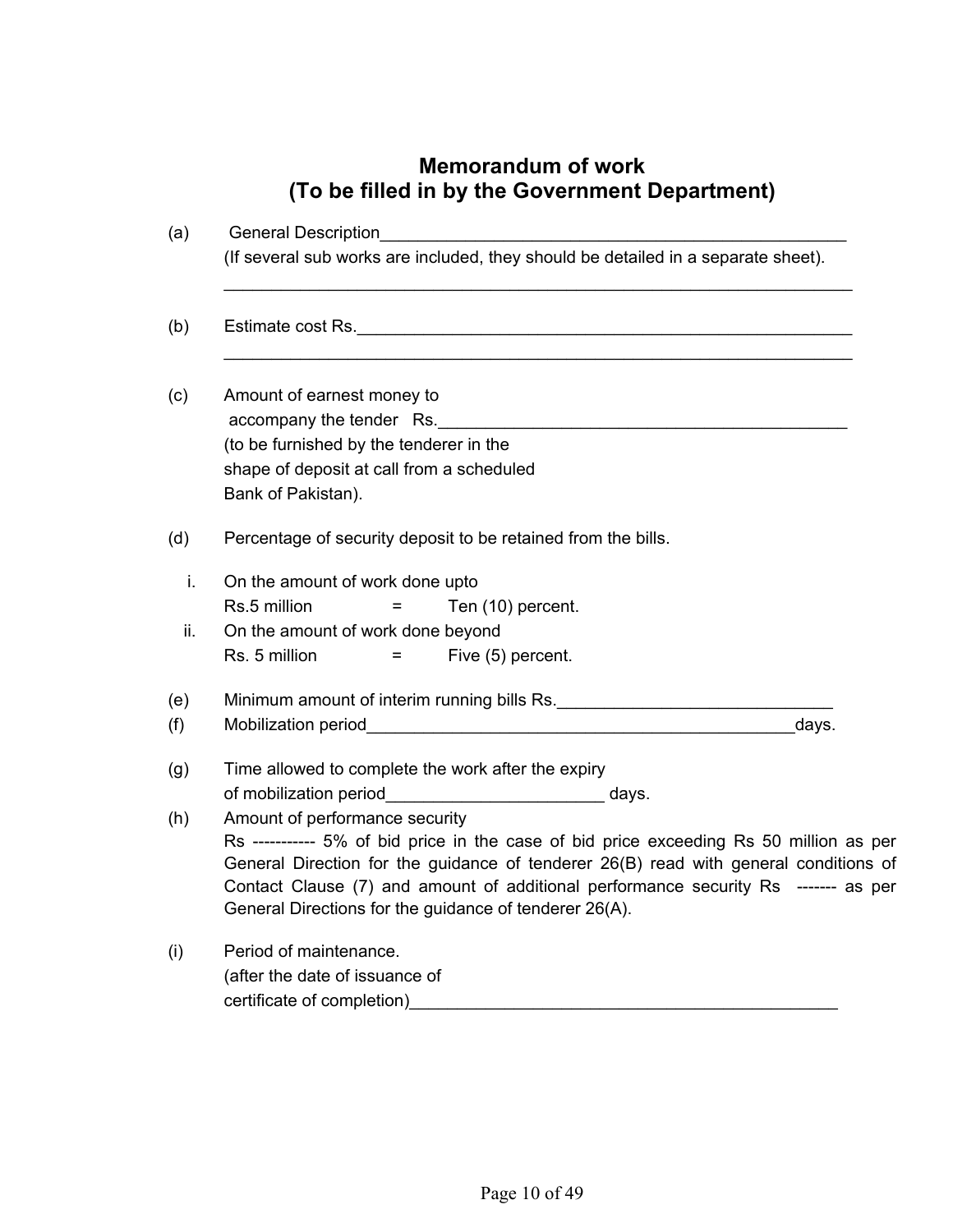## **BID SCHEDULE**

1. Schedule of Items NAME OF WORK\_\_\_\_\_\_\_\_\_\_\_\_\_\_\_\_\_\_\_\_\_\_\_\_\_\_\_\_\_\_\_\_\_\_\_\_\_\_\_\_\_\_\_\_

|        | Item in Schedule of Rates |            |                     |                       |              | <b>Schedule Rate</b> |           |              |
|--------|---------------------------|------------|---------------------|-----------------------|--------------|----------------------|-----------|--------------|
| Sr.No. | Page No.                  | Serial No. | Description of Item | Estimated<br>Quantity | Unit of Rate | Labour               | Composite | Amount (Rs.) |
|        |                           |            |                     |                       |              |                      |           |              |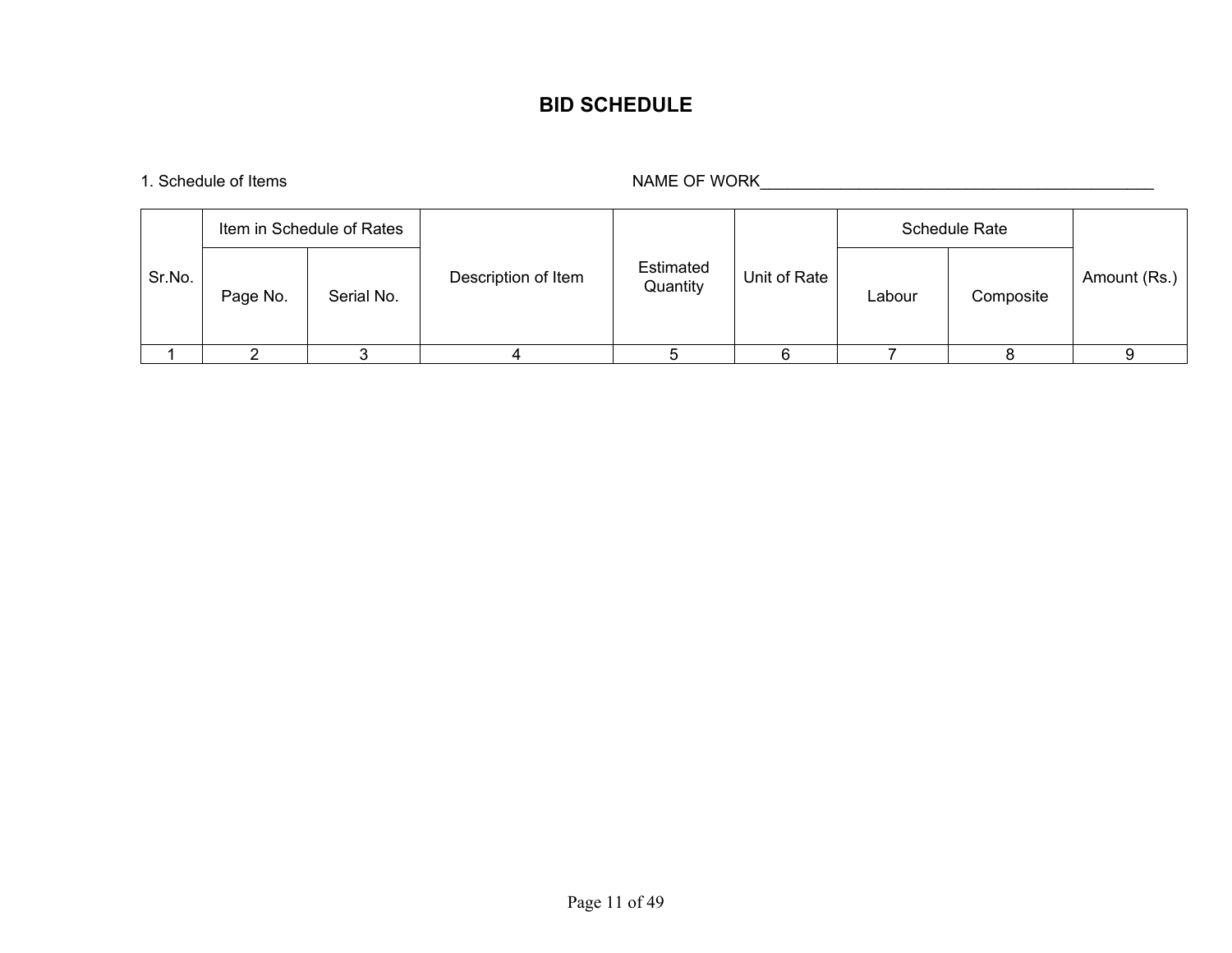# **BID SCHEDULE** (Contd.)

\_\_\_\_\_\_\_\_\_\_\_\_\_\_\_\_\_\_\_\_\_\_\_\_\_\_\_\_\_\_\_\_\_\_\_\_\_\_\_\_\_\_\_

#### 2. Item Rate NAME OF WORK 2. Item Rate NAME OF WORK

| Sr.No. | Pay item No.<br>or reference<br>to special<br>specification<br>supplied | Description of Item | <b>Estimated Quantity</b> | Unit of<br>Rate | Unit Rate<br>(To be filled in by<br>the contractor where not<br>already<br>filled by the<br><b>Executive Engineer</b> |          | Amount<br>(To be filled in by the<br>contractor when not<br>already filled in by the<br><b>Executive Engineer for</b><br>items against which the<br>unit rate have |
|--------|-------------------------------------------------------------------------|---------------------|---------------------------|-----------------|-----------------------------------------------------------------------------------------------------------------------|----------|--------------------------------------------------------------------------------------------------------------------------------------------------------------------|
|        |                                                                         |                     |                           |                 | In figures                                                                                                            | In words | already been filled in by  <br>him.)                                                                                                                               |
|        |                                                                         |                     |                           | 5               |                                                                                                                       |          |                                                                                                                                                                    |

Total cost of other /Item Rates

Rs.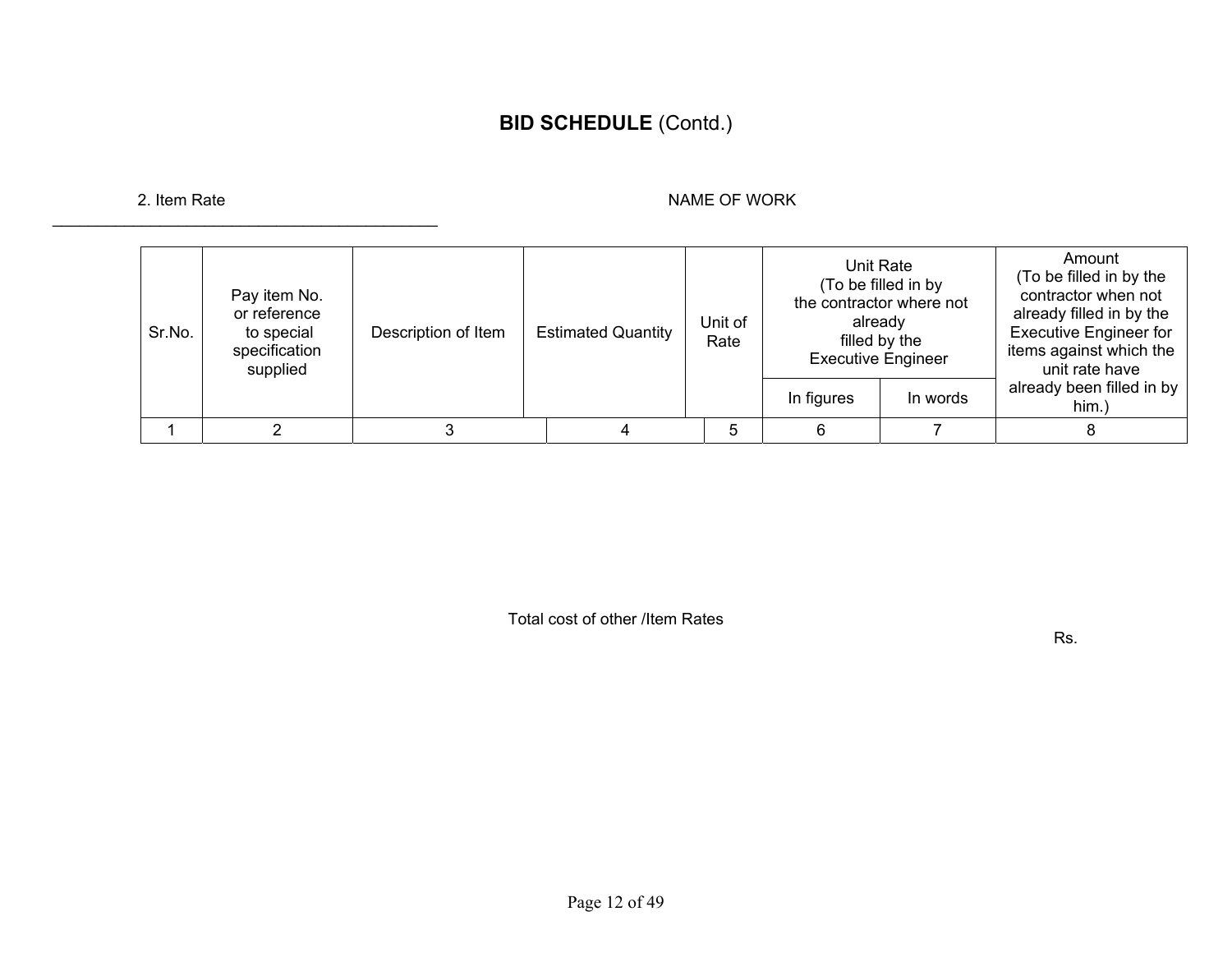## **BID SCHEDULE** (Contd.)

NAME OF WORK \_\_\_\_\_\_\_\_\_\_\_\_\_\_\_\_\_\_\_\_\_\_\_\_\_\_\_\_\_\_\_\_\_\_\_\_\_\_\_\_\_\_\_

Total tendered amount of the work (To be filled in by the Tenderer)

Rs.\_\_\_\_\_\_\_\_\_\_\_\_\_\_\_\_\_\_\_\_\_\_\_\_\_\_

. Total cost of /item rates.

Rs.\_\_\_\_\_\_\_\_\_\_\_\_\_\_\_\_\_\_\_\_\_\_\_\_\_\_

**Grand Total** Rs.\_\_\_\_\_\_\_\_\_\_\_\_\_\_\_\_\_\_\_\_\_\_\_\_\_\_\_

Rs.\_\_\_\_\_\_\_\_\_\_\_\_\_\_\_\_\_\_\_\_\_\_\_\_\_\_\_

\_\_\_\_\_\_\_\_\_\_\_\_\_\_\_\_\_\_\_\_\_\_\_\_\_\_\_\_\_\_

(in words )

Rupees\_\_\_\_\_\_\_\_\_\_\_\_\_\_\_\_\_\_\_\_\_\_\_\_\_\_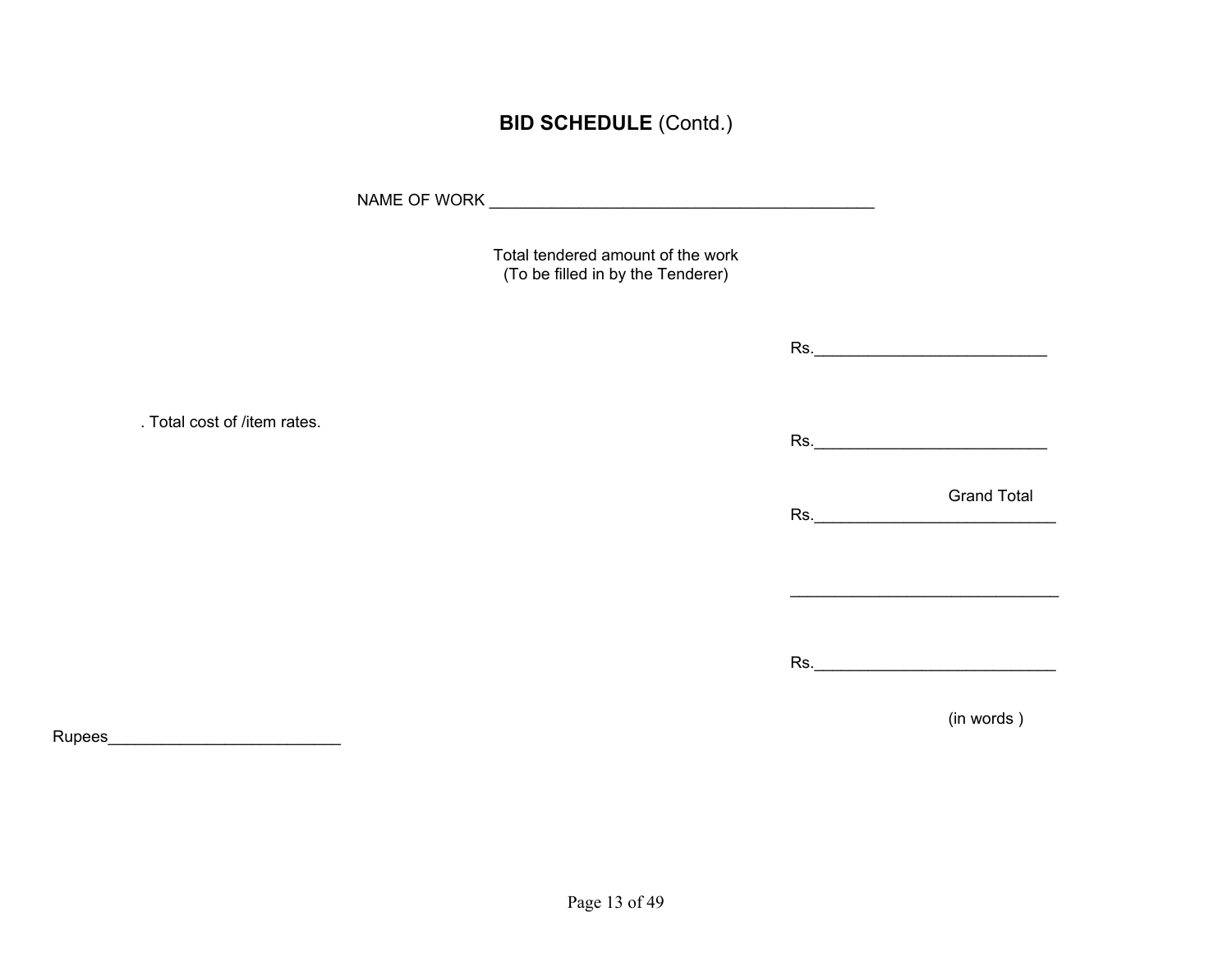## **GENERAL CONDITIONS OF CONTRACT DEFINITIONS AND INTERPRETATIONS**

## **Definitions Clause 1**

In the contract (as herein after defined) the following words and expressions shall have the meanings hereby assigned to them, except where the context otherwise requires:-

- 1) *"Agent"* means the person appointed by the contractor to act on his behalf in his absence;
- 2) *"Certificate of completion"* means the certificate of completion given by the Engineer-in-charge pursuant to clause 40 of these conditions;
- 3) *"Contract"* means the contract agreement, the documents set out therein and includes the conditions of contract, the tender and acceptance thereof, the specifications, the drawings, the bid schedule, schedule of rates ad the prices;
- 4) *"Contractor"* means the person or persons, firm or company whose tender has been accepted by the Engineer-in-charge, and shall include the contractor's duly authorized representative, successors and assigns;
- 5) *"Contract price"* means the sum named in the tender, subject to such addition thereto or deductions there from as may be made under the provisions of the contract;
- 6) *"Constructional Plant"* means all appliances, or things required in or about the execution, completion, or maintenance of the woks or temporary works, but does not include the materials or other things intended to form or forming part of permanent or temporary works;
- 7) *"Drawings"* means the drawing(s) referred to in the contract documents and any modifications of such drawing(s) as may from time to time be furnished or approved in writing by the Engineer-in-charge;
- 8) *"Engineer-in-charge"* means the Executive Engineer or any other officer who for the time being and from time to time is in charge of the works and includes an officer appointed by the Government to act as Engineer-in-charge for the purposes of the contract;

#### 9) *"Government"* means the Government of the Punjab;

9-a) *"Item Rates"* mean the rates determined on the basis of the market rates system introduced by the Government in replacement of the Composite Schedule of Rates 1998 through Finance Department Notification No.RO (Tech) F.D.2-3/2004 dated 02.08.2004 (Annexure A).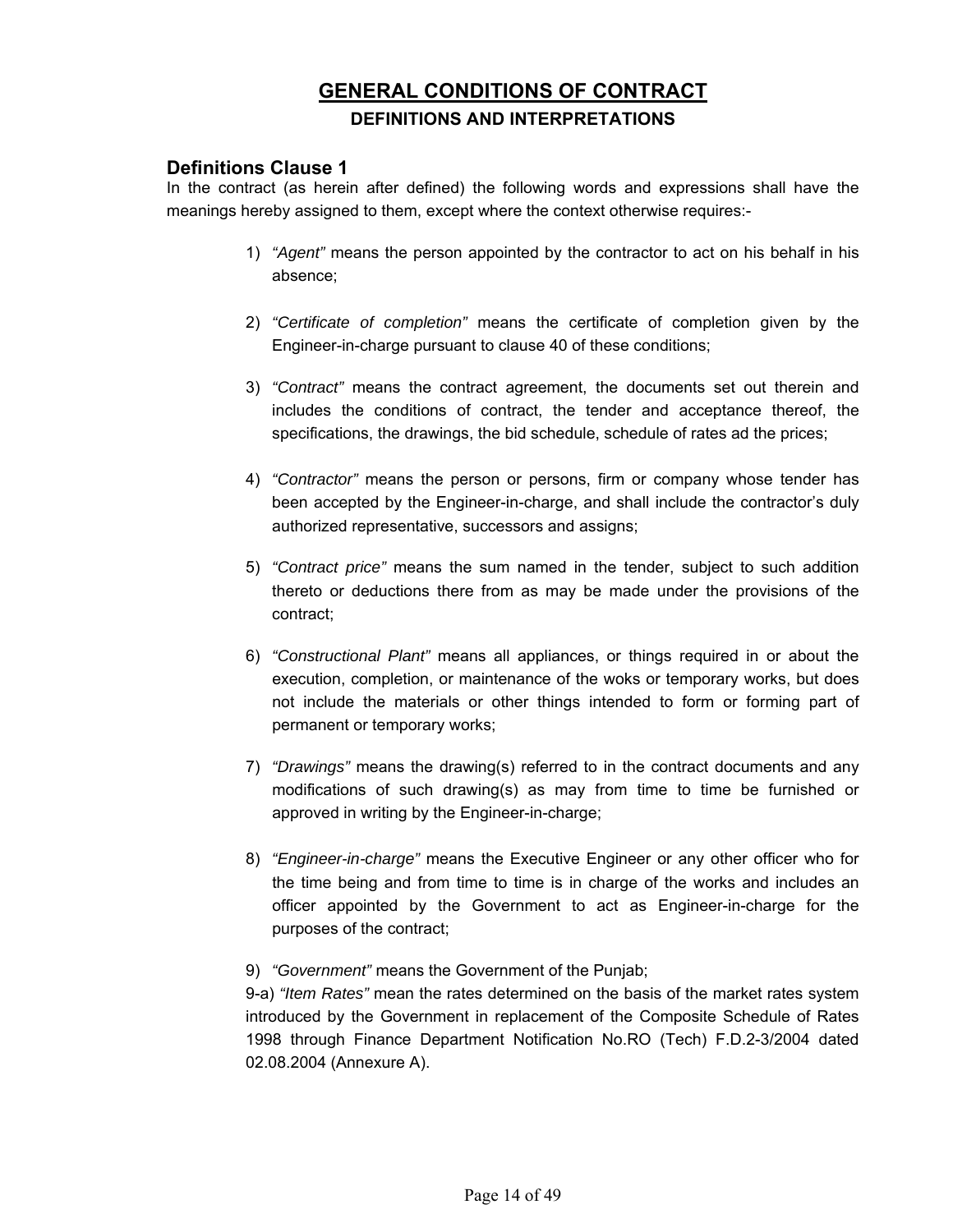- 10) *"Period of maintenance"* means the period during which the contractor is obliged to guarantee the work or defined portions of work against defect and during which he is obliged to perform any maintenance procedure that may be specified by the Engineer-in-charge and shall be calculated from the date of the certificate of completion given by the Engineer-in-charge in accordance with clause 40 hereof or in the event of more than one certificate having been issued by the Engineer-incharge under the said clause from the respective dates so certified;
- 11) *"Maintenance"* means the repairs, amendment, reconstruction and includes the rectification of defects imperfections, shrinkages and other faults except fair wear and tear as may be required of the contractor in writing by the Engineer-in-charge during the period of maintenance;
- 12) *"Programme of work"* means the Programme of work submitted by the contractor and approved by the Engineer-in-charge and includes and amendment thereto made from time to time and approved by the Engineer-in-charge;
- 13) "*Site"* means the lands and other places on, at, over, under; in or through which the works are to be executed or carried out in pursuance of the contract or any adjacent land, or part or street, which may be allotted or used for the purpose of carrying out the contract or any lands or places provided by the Engineer-incharge for the purpose of the contract together with such other places as may be specifically designated in or pursuant to the contract as forming part of the site;
- 14) *"Specifications"* means the specification referred to in the tender and any modification thereof or addition thereto as may from time to time be furnished or approved in writing by the Engineer-in-charge
- 15) *"Temporary works"* means all temporary works of every kind required in or about the construction, completion or maintenance of the works;
- 16) *"Works"* means the works to be executed in accordance with the contract and includes any permanent works as required for the performance of the contract.

## **Clause 2:**

Marginal headings for information only

 The marginal headings, the words, notes, titles and phrases used in these general conditions and documents attached hereto, are strictly for information and direction of the reader with regard to the contents of the said documents and shall by no means be invoked for interpretation of the said clauses nor shall they be deemed to be part thereof or be taken into consideration in the interpretation thereof or of the contract.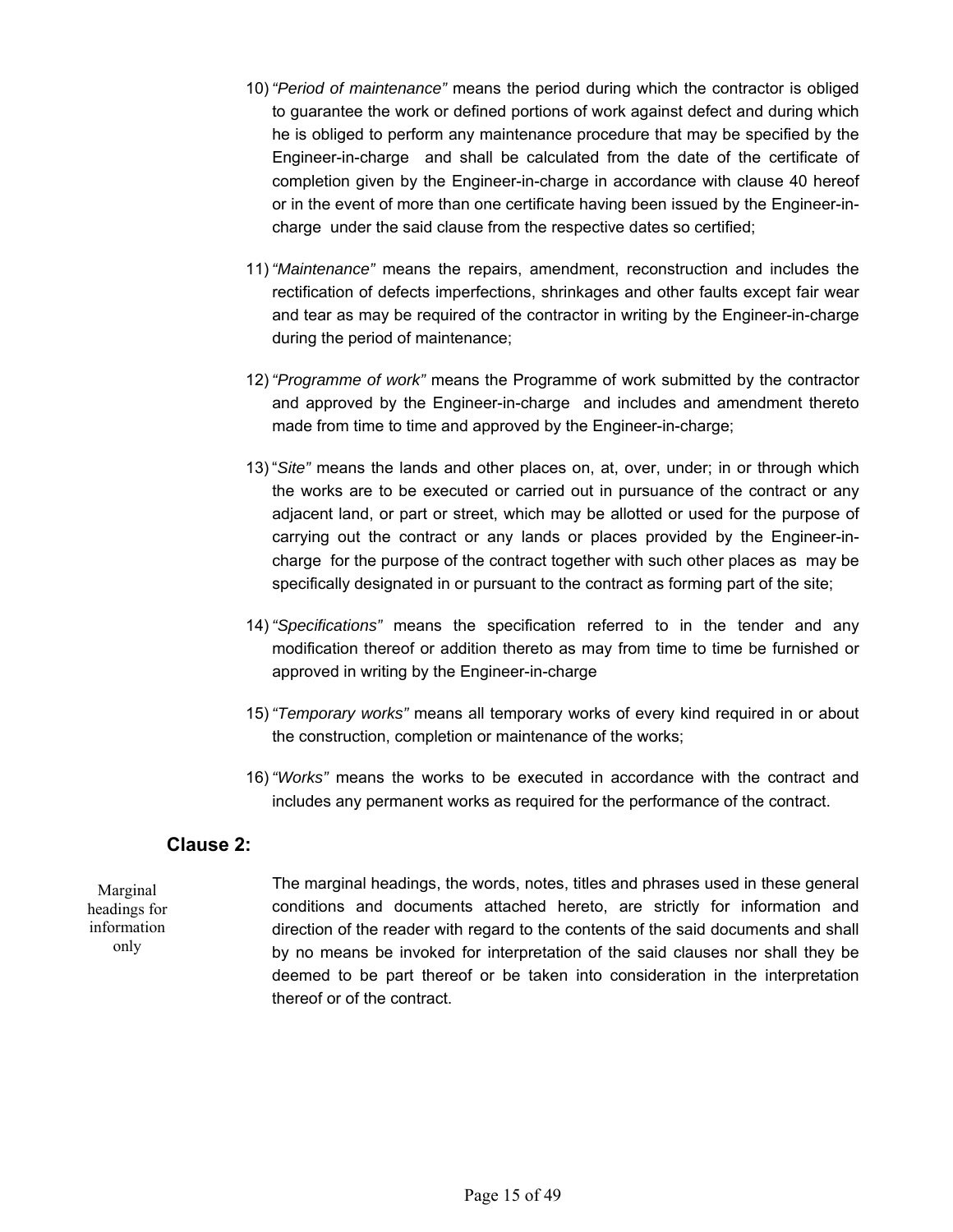## **Clause 3**

Terms to include designation of corresponding post

 The term "Executive Engineer" "Superintending Engineer" and "Chief Engineer" used in the contract and the documents attached thereto, shall respectively be taken to include the terms "Deputy Director" "Director" and "Director General" or the holder of the corresponding posts in relation to the work.

## **CONTRACT DOCUMENTS**

### **Clause 4**

Documents manually explanatory  Except if and to the extent otherwise provided by the contract, the conditions of contract and additional conditions annexed hereto shall prevail over those of any other document forming part of the contract. Subject to the foregoing, the several documents forming the contract are to be taken as mutually explanatory of one another, but in case of any error, omission, ambiguity or discrepancy is found between these documents, the same shall be reported to the Engineer-in-charge who shall correct such error or omission or explain and adjust the ambiguity or discrepancy, as the case may be, and shall thereupon issue to the contractor instructions directing in what manner the work is to be carried out. Provided always that if in the opinion of the Engineer-in-charge compliance with any such instructions shall involve the contractor in any expenses which by reason of any such error, omission, ambiguity or discrepancy, the contractor did not have reasons to anticipate, the Engineer-in-charge shall pay such additional sums as he shall certify to be reasonable to cover such expenses. Provided further that any work done by the contractor, which perpetuates or adds to any error, omission, ambiguity or discrepancy, already discovered and pointed out, shall be considered to have been done at the contractor's own risk.

## **Clause 5**

Custody of drawings

1) The drawings shall remain in the sole custody of the Engineer-in-charge but two sets of the detailed or working drawings will be obtained by the contractor free of cost from the Engineer-in-charge after acceptance of his tender. The contractor shall provide and make at his own expense any further copies required by him. On the completion of the contract, the contractor shall return to the Engineer-incharge all drawings provided to him under the contract.

Classified drawings

One copy of Drawing to be kept on site.

2) If so instructed, the contractor shall undertake not to disclose details of classified drawings, other than to men in his employ, and will give an undertaking to the Engineer-in-charge that these drawings are not replicated or passed on to others or used by any other agency/person.

3) One copy of the drawings furnished to the contractor as aforesaid shall be kept by the contractor at site and the same shall at all reasonable times also be made available for inspection and used by the Engineer-in-charge or by any of his superior officer, or by any other person authorized by the Engineer-in-charge in writing.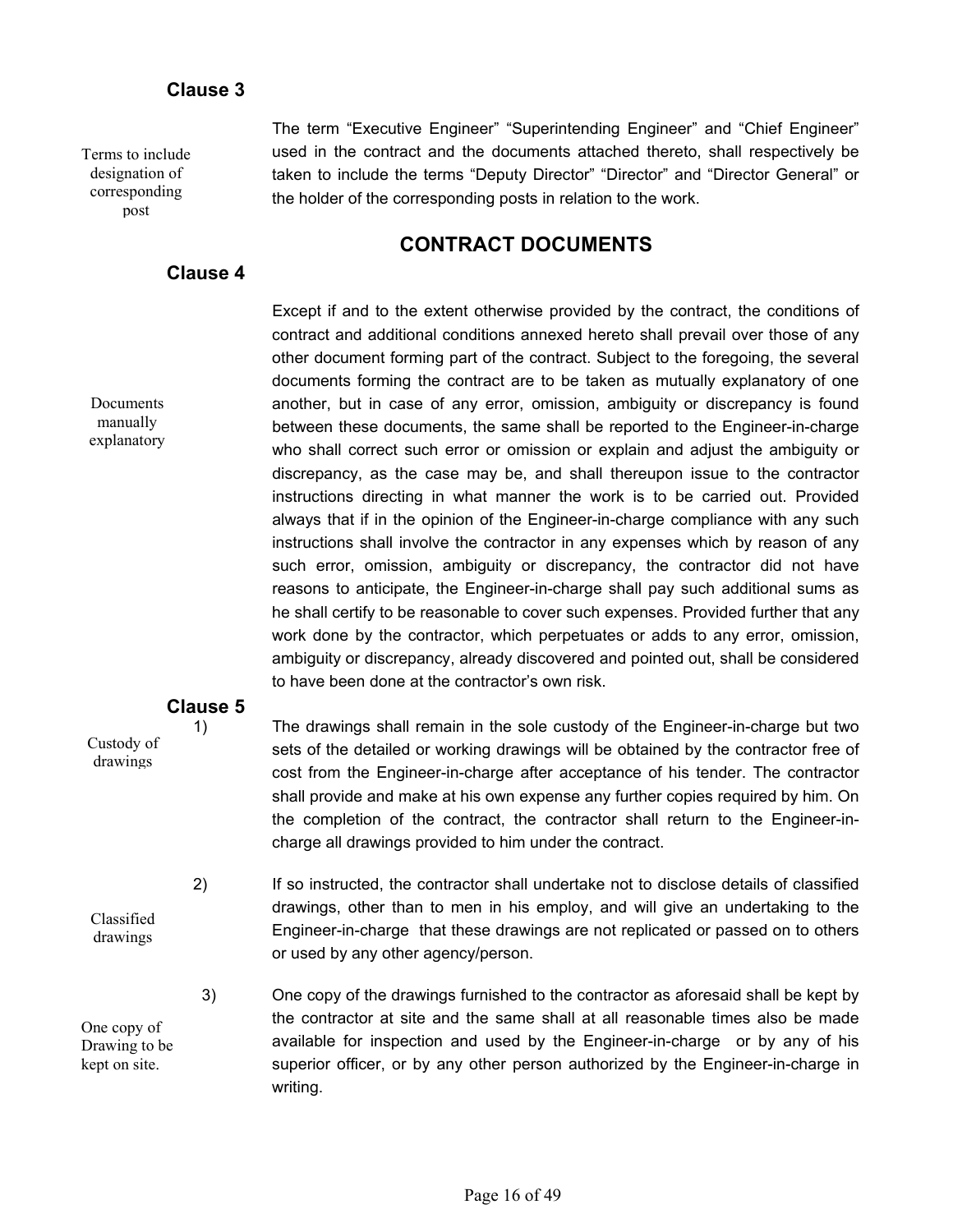4) The Engineer-in-charge shall supply to the contractor, from time to time during the progress of the works, such further drawings and instructions as shall be necessary for the purpose of the proper and adequate execution and maintenance of the works, and the contractor shall carry out and be bound by the same. The contractor shall give adequate notice in writing, to the Engineer-in-charge of any such further drawing and instructions that contractor may require for execution of works or otherwise under the contract.

## **GENERAL OBLIGATIONS**

#### **Clause 6:**

Further drawings and instructions

 The contractor shall, when called upon so to do by the Engineer-in-charge enter into and execute a contract agreement in the form annexed. **Contract** agreement

## **Clause 7:**

In every case where performance security has been provided, as specified in item (h) of Memorandum of Work, contractor shall furnish/maintain the performance security for the extended period of completion under Clause 37 of the Agreement. All compensations or the sums of money payable by the contractor under the terms of this contract may be deducted from or paid by the sale of sufficient part of his performance security, and in the event of his performance security reduced by reason of any such deduction or sale as aforesaid the contractor shall within ten days thereafter make good in cash or other securities as aforesaid any sum or sums which may have been deducted from, or raised by sale of performance security or any part thereof. Performance security

> The performance security deposit / additional performance security deposit lodged by a contractor (in cash or/other form) shall be refunded to him after the expiry of three months after the issue of the certificate of completion of the work under Clause 40 hereof by the Engineer-in-charge or along with the final bill if it is prepared after that period on account of some unavoidable circumstances.

### **Clause 8:**

Programme of work to be furnished it so required by Engineer-incharge

- i. The contractor shall if so required by the Engineer-in-charge submit in writing to the Engineer-in-charge within the period specified by him for his approval a Programme showing the order of procedure and the method in which he proposes to carry out the works. The time and progress chart shall be prepared indirect relation to the time period stated in item (g) of the memorandum hereto annexed for the completion of individual items thereof and the works as a whole. It shall indicate the forecast of the date for commencement and completion of various trade processes or section of the works, and shall be amended as may be required by agreement between the Engineer-in-charge and the contractor within the limitation of time imposed in the contract documents.
- ii. The contractor shall also, whenever required by the Engineer-in-charge, furnish for his information full particulars in writing of the organization and staff by which he proposes to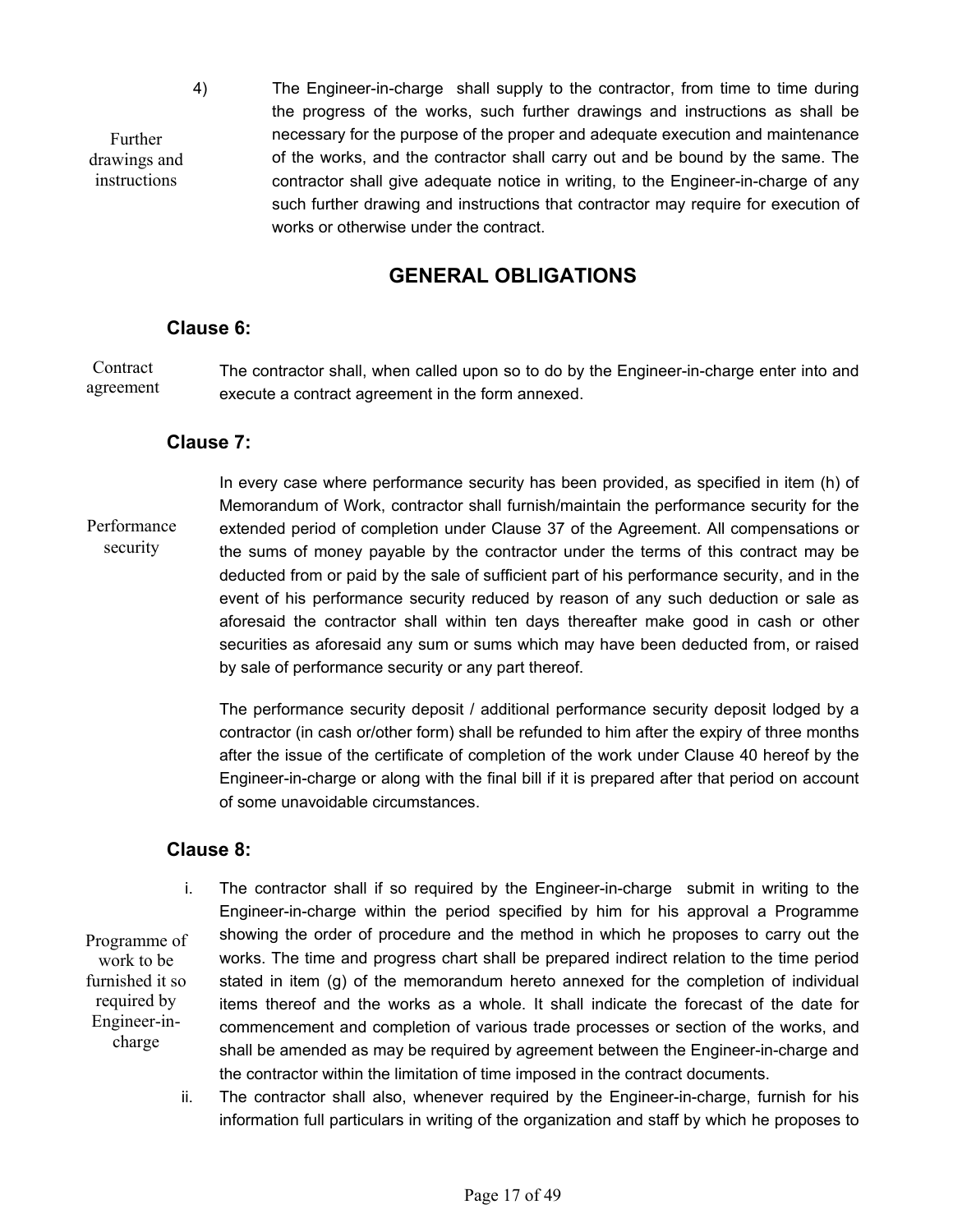direct and administer his performance of the contract and also such further information concerning the contractor's arrangements for the carrying out the work and of the constructional plants or temporary works which the contractor intends to supply, use or construct, as the case may be.

- iii. The submission to and approval by the Engineer-in-charge of such Programme, or the furnishing of such particulars or information shall not relieve the contractor of any of his duties or responsibilities under the contract.
- iv. In the event of the non-submission of the Programme or revised/amended programme of work by the contractor for approval by the Engineer-in-charge within the period specified by the Engineer-in-charge , the contractor shall be liable to pay as compensation an amount, equal to  $\frac{1}{4}$  % per day or such smaller amount as the Engineer-in-charge (whose decision in writing shall be final) may decide on the total tendered amount of the work, subject to maximum of 2% of contract amount. Action when Programme not submitted in time

#### **Clause 9:**

Setting out

 The contractor shall be responsible for the true and proper setting out of the works in relation to original points, lines and levels of reference given by the Engineer-in-charge in writing and for the correctness (subject as above mentioned) of the position, levels, dimensions and alignments of all parts of the works and for the provision of all necessary instruments, appliances and labour in connection therewith. If at any time during the progress of the work, any error shall appear or arise in the position, levels, dimensions, or alignment or any part of the works, the contractor on being required so to do by the Engineer-in-charge, shall at his own expense, rectify such error to the satisfaction of the Engineer-in-charge, unless such error is based on incorrect data, supplied in writing by the Engineer-in-charge, in which case the expenses of rectifying the same shall be borne by the Government. The checking of any setting out or of any line or levels by the Engineer-in-charge shall not in any way relieve the contractor of his responsibility for the correctness thereof, and the contractor shall carefully protect and preserve all points, marks, lines levels, bench marks, site-rails, pegs, slope stakes, batten-boards, stakes for location, and other things used in setting out the works.

## **Clause 10:**

Work to be executed in accordance with the specifications drawings orders etc.

 The contractor shall execute the whole and every part of the works in the most substantial and workman-like manner, and both as regards material and otherwise in every respect in strict accordance with the specifications. The work executed by the contractor shall also conform to the design(s) and/or drawings and instructions in writing relating to the work signed by the Engineer-in-charge and lodged in his office, and to which the contractor shall be entitled to have access at such office, or on the site of the work for the purpose of inspection during office hours. The contractor shall, if so required; be entitled at his own expenses to make or cause to be made copies of specifications, and of all such designs, drawings and instructions as aforesaid.

## **Clause 11:**

Action where no specifications are provided

 In the case of any class of work for which there is no such specification as mentioned is para-2 of the general directions for the guidance of the tenderer annexed hereto, such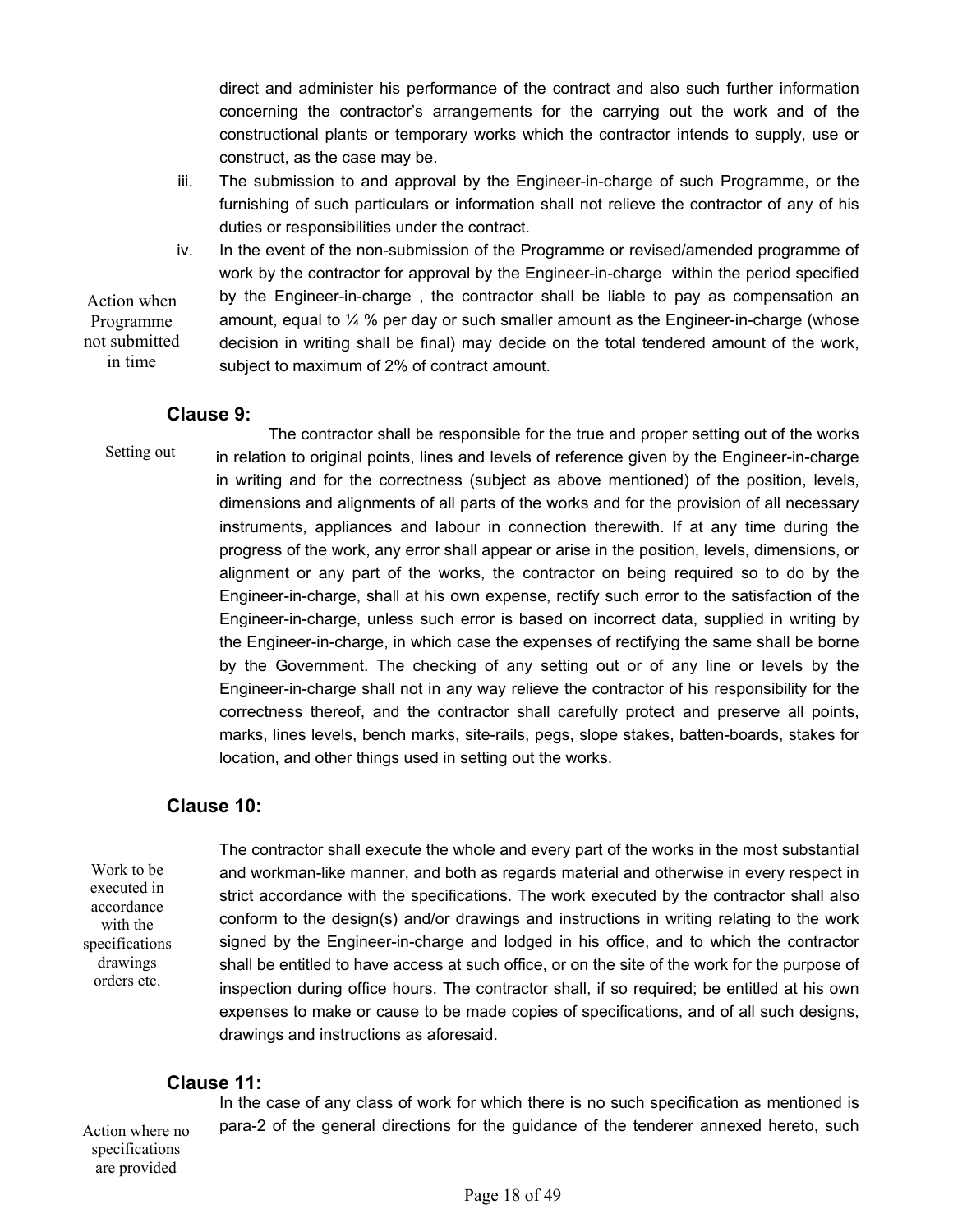work shall be carried out in accordance with the prescribed standard specifications, and in the event of there being no such specifications, in accordance with the specification attached with the tender, if however, there is no standard specification or specifications attached with the tender, the work shall be carried out, in all respects in accordance with the instructions and requirements of the Engineer-in-charge

#### **Clause 12:**

All works to be executed under the contract shall be executed under the directions and subject to the approval in all respects, of the Engineer-in-charge who shall be entitled to direct at what point or points and in what manner they are to be commenced and from time to time carried on. Works to be under direction of Engineer-incharge

#### **Clause 13:**

- i. In the event of night work being carried on, the contractor shall provide and maintain such good and sufficient lights as will enable the work to proceed with satisfactorily and without danger. Similarly, the approach to the site and works where the night work is being carried out shall be efficiently lighted. All arrangements adopted for such lighting shall be to the satisfaction of the Engineer-in-charge Lighting at night work Watching and lighting
	- ii. The contractor shall in connection with the works provide and maintain at his own cost all lights, warning lights, caution boards, attendants, guard fencing and watch men, when and where necessary or required by the Engineer-in
		- iii. Charge for the protection of the work or for the safety and convenience of the public or others.

## **Clause 14:**

Arrangements to safeguard danger to unfinished work

 The contractor is expected to make himself acquainted with the weather conditions, etc, and make his arrangements in such a manner that unfinished work is not in danger from storms, floods, etc. A claim by the contractor for a loss caused by any such eventuality will not be entertained by the Government.

## **Clause 15:**

**Contractor** to supply plant, ladders, scaffolding, etc.

 The contractor shall supply at his own cost all materials (except such materials, if any as may in accordance with the contract be supplied from the departmental store) constructional plants, tools, appliances, implements, ladders, cordage, tackles, scaffoldings and temporary works, requisite or proper for the execution of the works, whether original, altered or substituted, and whether included in the specifications or other documents forming part of the contract referred to in these conditions or not, or which may be necessary for the purpose of satisfying or complying with the requirements of the Engineer-in-charge as any matter as to which under these conditions he is entitled to be satisfied, or which he is entitled to require together with carriage therefore, to and from the work. The contractor shall also supply without charge the requisite number of persons with the means and materials necessary for the purpose of setting out works, and counting, weighing, and assisting in measurement or examination at any time, and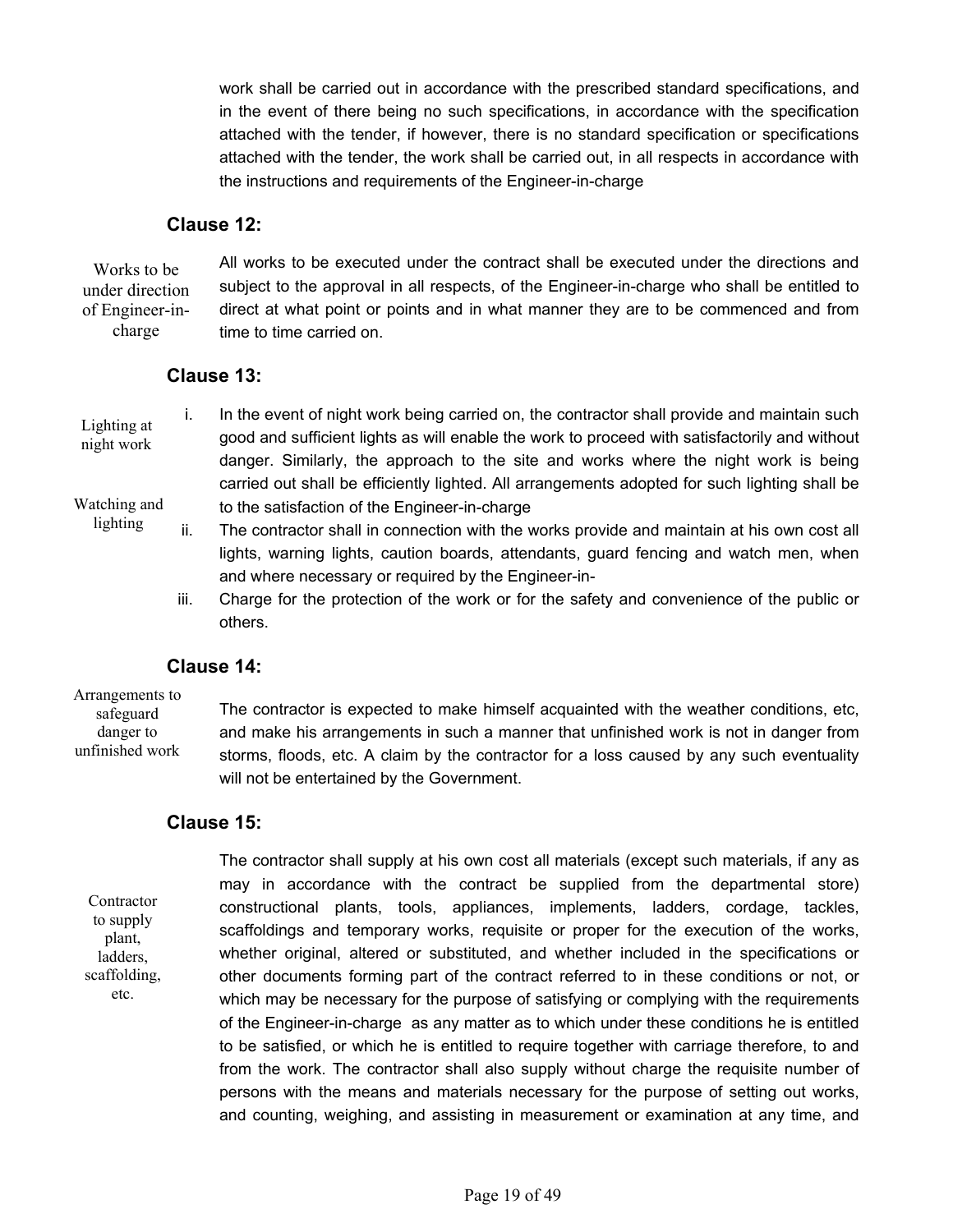from time to time of the work or materials. Failing his so doing the same may be provided by the Engineer-in-charge at the expense of the contractor, and the expenses may be deducted from any money due to the contractor under the contract, or from his security deposit. The contractor shall also provide all necessary fencing and lights required to protect the public from accident, and shall be bound to bear the expenses of defense of every suit action or other proceedings at law that may be brought by any person for injuries sustained by him owing to neglect in taking the above precautions and to pay any damages and costs which may be awarded in any such suit, action or proceedings to any such person, or which may with the consent of the contractor be paid to compromise any claim by any such person.

#### **Clause 16:**

Notice to be given before the work is covered up.

 The contractor shall give not less than five days notice in writing to the Engineer-incharge or his subordinates in charge of the work, before covering up or otherwise placing beyond the reach of measurement any work in order that the same may be measured, and correct dimensions thereof be taken before the same is so covered up or placed beyond the reach of measurement and shall not cover up or place beyond the reach of measurement any work without the consent in writing of the Engineer-in-charge or his subordinate in charge of the work. If any work is covered up or placed beyond the reach of measurement, without such notice having been given and consent obtained, the same shall be uncovered at the contractor's expenses, and no payment or allowance shall be made for such work or the materials with which the same was executed.

#### **Clause 17:**

 1) The contractor shall provide and employ on the site for the purpose of and in connection with the execution and maintenance of the work under the contract:-

Contractor's employees.

Removal of contractor's employees.

- (a) Only such engineer and technical assistance as are skilled and experienced in their respective callings, and such sub-agents, foremen and leading hands as are competent to give proper supervision of the work, they are required to supervise, and
- (b) Such skilled, semi-skilled and unskilled labour as is necessary for the proper and timely execution and maintenance of works under the contract.
- 2) (i) The Engineer-in-charge shall have full powers at all times to object to the employment and to require the contractor to remove forthwith from the site, the agent, workman, foreman or any other person employed by the contractor or any sub-contractor, who in the opinion of the Engineer-in-charge misconducts himself or is incompetent or negligent in the proper performance of his duties or whose employment is otherwise considered by the Engineer-in-charge to be undesirable, and the contractor shall comply with the request forthwith.
	- (ii) No such agent, workman, foreman or other employees after his removal from the work by request of the Engineer-in-charge shall be re-employed or reinstated by the contractor for the purposes of and in connection with the contract at any time, except with the prior approval in writing of the Engineer-in-charge.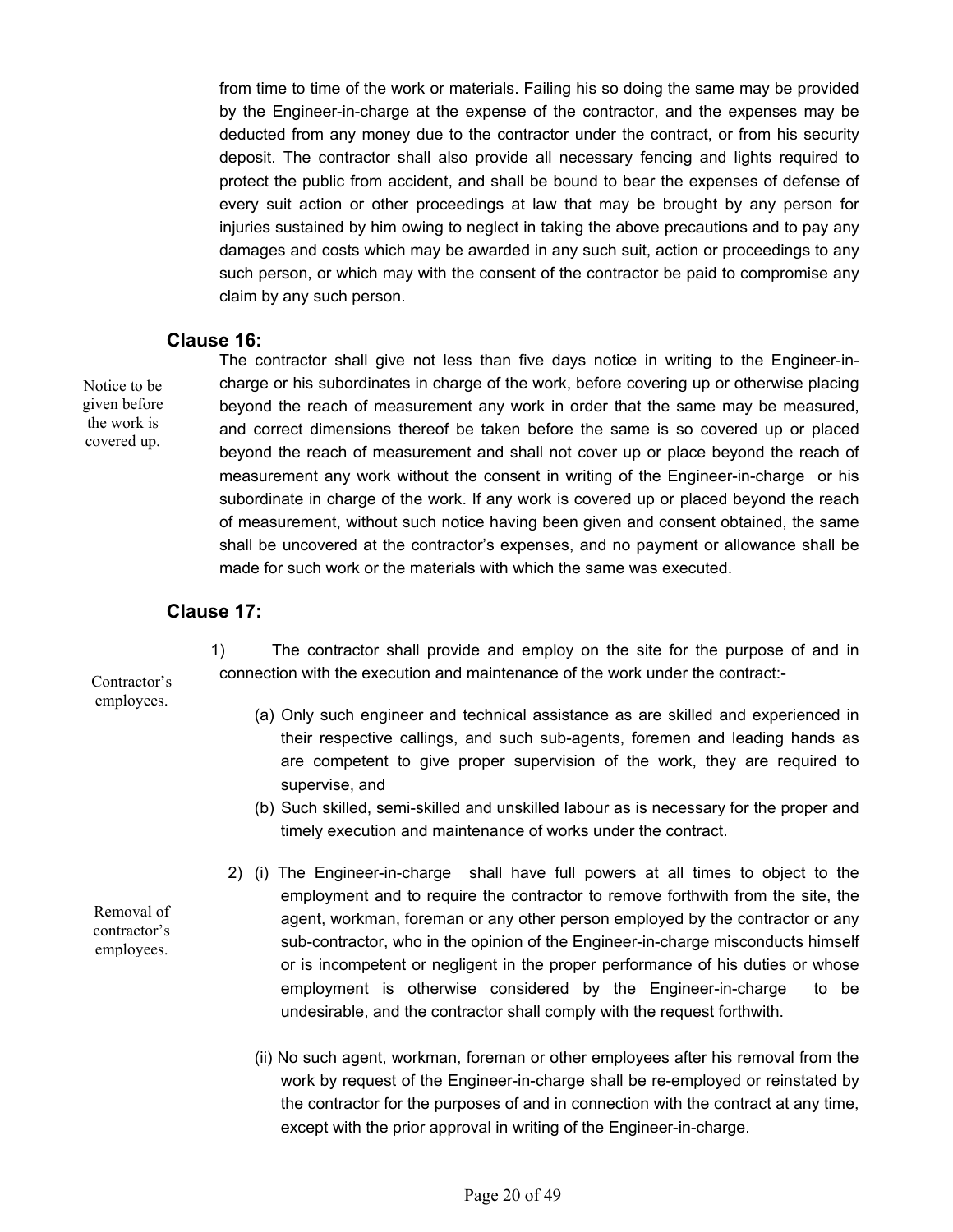## **Clause 18:**

Whole time qualified technical personnel for supervision of work (a) The contractor shall employ for each contract, whole time qualified technical personnel to the satisfaction of the Engineer-in-charge for the supervision of the work at the scale given below:- On contracts valuing:-

| (i) Upto $Rs.7.5$ Million     | One diploma engineer.         |
|-------------------------------|-------------------------------|
| (ii) Exceeding Rs.7.5 Million | One senior graduate engineer. |
|                               | One junior graduate engineer. |

(b) If the contractor fails to employ the qualified technical personnel to the above scale, the Engineer-in-charge shall, after giving the contractor 15 days notice to this effect, have the option to employ to make up the deficiency in the number of such persons at the risk and cost of the contractor.

## **Clause 19:**

**Opportunities** for other contractors.

 The contractor shall in accordance with the requirements of the Engineer-in-charge afford all reasonable opportunities for carrying out the work by any other contractor(s)/specialist contractor(s) executing a part of the original work or ancillary to the work, employees/workmen of such contractor(s) or those of the Government, who may be employed in execution of, or near the site of work not included in the contract. If, however, the contractor provides any material services/assistance or facilities to any such contractor or to the Government on the written request of the Engineer-in-charge, he shall be paid a reasonable sum as determined by the Engineer-in-charge or paid according to provision in bid schedule if already made therein.

## **Clause 20**

Damage to persons and property

- 1) The contractor shall indemnify and keep indemnified the Government against all losses and claims for injuries or damage caused to any person or any property whatever, (other than surface or other damage to land or crops being on the site suffered by tenants of occupants) which may arise out of or in consequence of the construction and maintenance of the works and against all claims, demands, proceedings, damages, costs, charges and expenses whatever in respect of or in relation thereto. Provided always that nothing herein contained shall be deemed to render the contractor liable for, or in respect of or to indemnify the Government against any compensation or damages for or with respect to:
	- a) The permanent use or occupation of land by the works or any part thereof or (save as hereinafter provided) surface or other damage as aforesaid.
	- b) The right of the Government to construct the works or any part thereof on, over, under, in or through any land.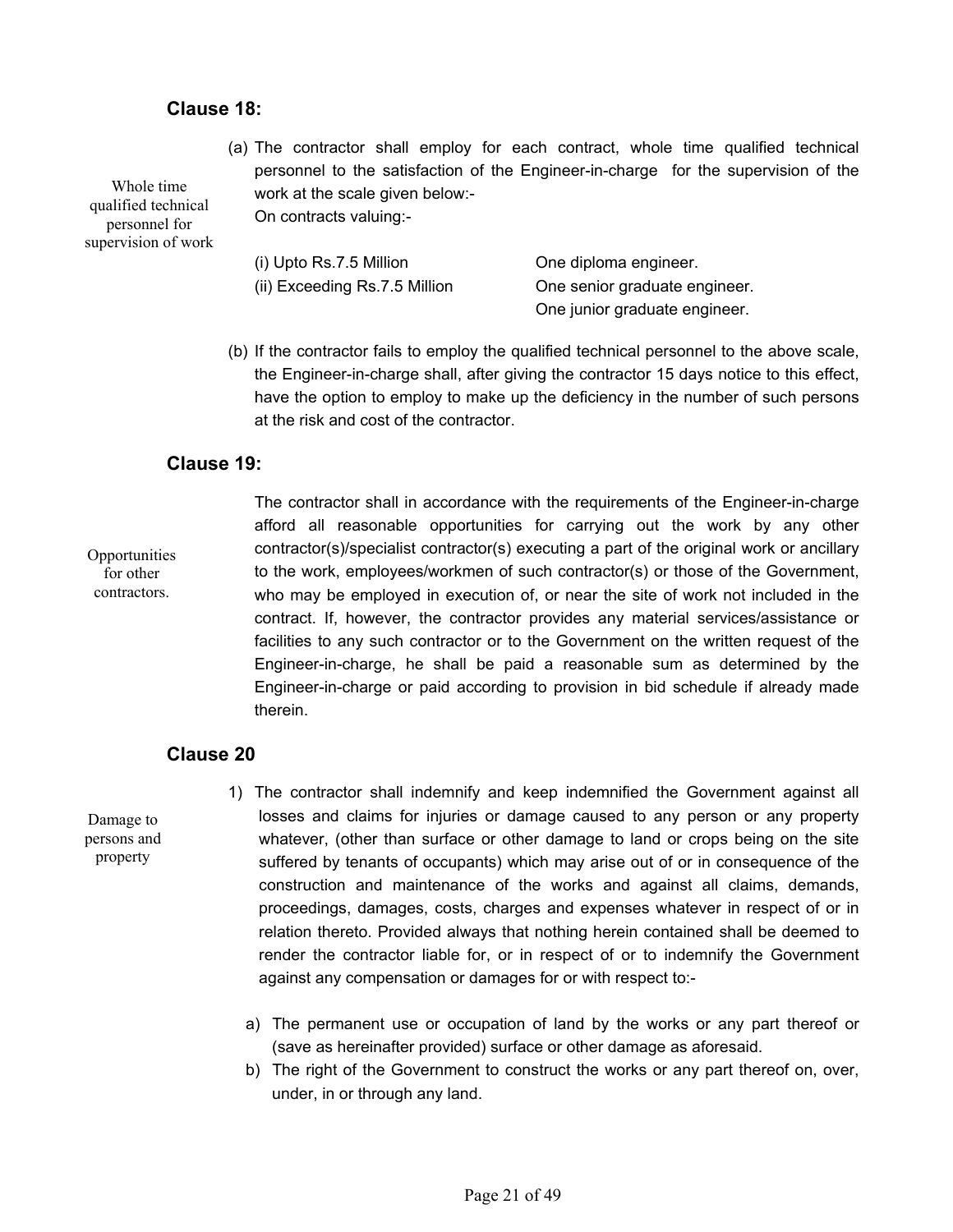- c) Interference whether temporary or permanent with any right of light, air, way or water, or other assessment of quasieasement which is the unavoidable result of the construction of the works in accordance with the contract.
- d) Injuries or damage to persons or property resulting from any act or neglect done or committed during the currency of the contract of the Government, its agents, servants or other contractors (not being employed by the contractor) or for or in respect of any claims, demands, proceedings, damages, costs, charges, and expenses in respect thereof or in relation, thereto.

 Provided further that for the purposes of this clause the expression "the site" shall be deemed to be limited to the Area define in the specification or shown on the drawings in which land and crops will be disturbed or damaged as an inevitable consequence of carrying out the works.

2) The Government will indemnify the Contractor for and against all claims, demands, proceedings, damages, costs, charges and expenses in respect of the matters referred to in the proviso to sub-clause (1) of this clause.

Note: - The limit of various departments for the application of this clause is as follows:-

- 1) Buildings Contracts exceeding Rs.5 Million.
- 2) Public Health Engineering. Contracts exceeding Rs. 5 Million.
- 3) Highways. Contracts exceeding Rs. 10 Million.
- 4) Irrigation. The clause would not apply.
- 5) Housing and Physical Planning Contract exceeding Rs. 5 Million.

 The clause may be adopted in contracts of smaller amount wherever so directed by the Chief Engineer.

## **Clause 21:**

 All works under or in the course of execution or executed in pursuance of the contract, shall at all time be open to inspection and supervision of the Engineer-incharge or his subordinate, and the contractor shall at all times during the usual working hours and at all other times for which reasonable notice of the intention of the Engineer-in-charge, his senior or his subordinate to visit the works shall have been given to the contractor, either himself be present to receive orders and instruction or have an agent, duly accredited in writing present for that purpose. Orders given to the contractor's agent shall be considered to have the same force as if they have been given to the contractor himself. Work to be open to inspection Contractor or his responsible agent to be present.

## **Clause 22:**

| Giving of   | The contractor shall give all notices, and at his own cost pay all fees, required to  |
|-------------|---------------------------------------------------------------------------------------|
| notices and | be given or paid by any national or state statute, ordinance or other laws any        |
| payment of  | regulation or by-laws of any local or other duly constituted authority in relation to |
| fees.       | the execution of the works or of any temporary works and by the rules and             |

Indemnity by the Government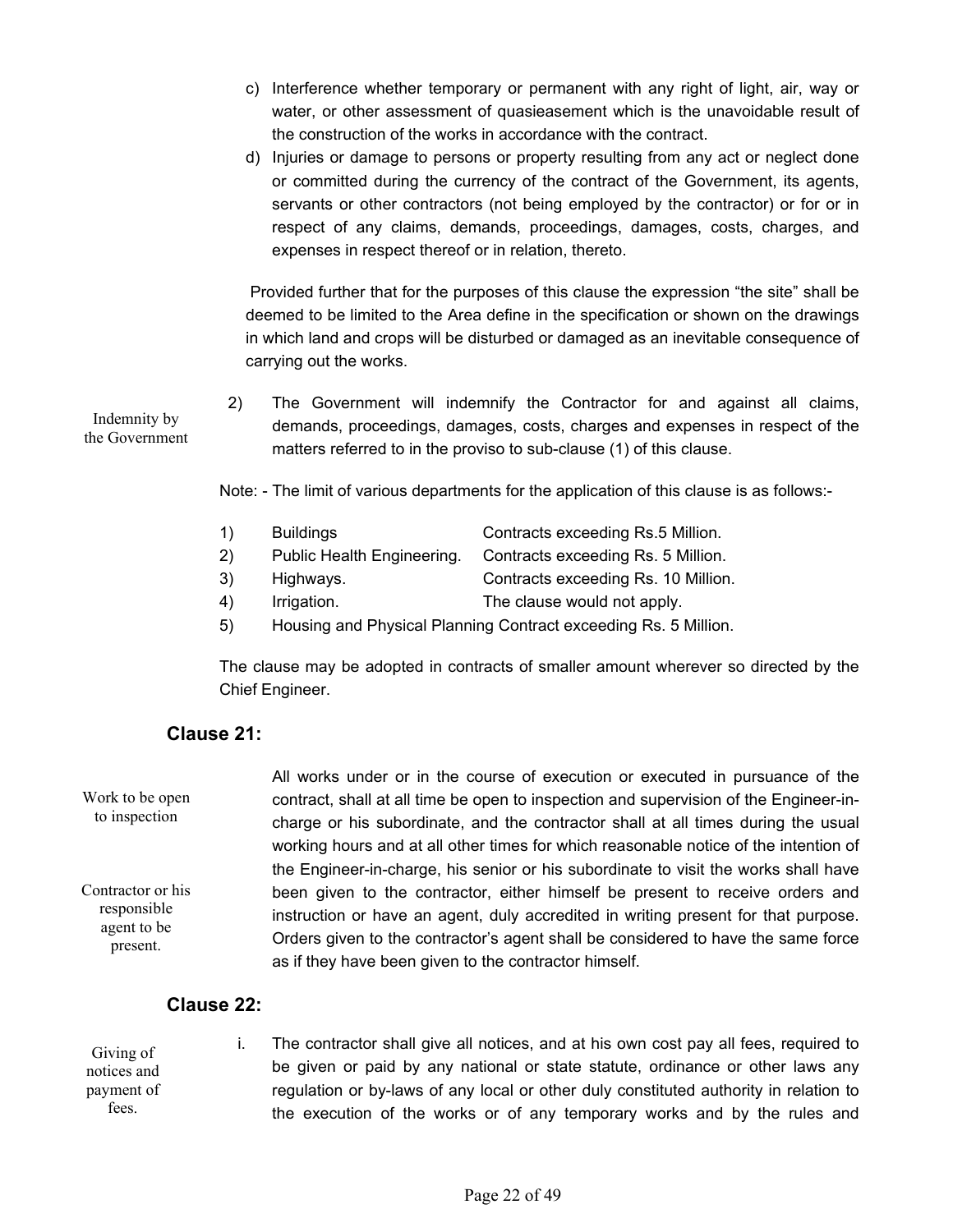regulations of all public bodies and companies whose property or rights are affected or may be affected in any way by the works or any temporary works.

- ii. The contractor shall conform in all respects with the provisions of any such federal, provincial and local statutes, ordinance or law as aforesaid and the regulations or by-laws of any local or other duly constituted authority, which may be applicable to the works, or to any temporary works and with such rules and regulations of Public Bodies and companies as aforesaid and shall keep the Government indemnified against all penalties and liabilities of every kind for breach of any such statutes, ordinance or law, regulation or by-laws.
- iii. The contractor shall be responsible for the payment of all income tax, super tax and other Government or local taxes arising out of the contract, which shall not be reimbursed to him by the Government and the rates and prices stated in the bid schedule shall be deemed to cover all such taxes.

## **Clause 23:**

Cost of bonds.

Compliance with status regulations etc.

Payment of income tax and other taxes.

> The cost of various bonds to be entered into and executed between the contractor and the Engineer-in-charge shall be in all respects, at the expense of the contractor.

## **Clause 24:**

 In the case of tender by partners, any change in the constitution of the firm, joint venture, company or corporation shall be forthwith notified by the contractor to the Engineer-in-charge for his information. Change in the constitution of firm

## **Clause 25:**

 Photographs of the works shall be taken by permission of the Engineer-in-charge. Only signs or other advertisement approved by the Engineer-in-charge may be displayed at or near the works. Photographs of the works shall not be published without prior written approval of the Government, which shall not be unreasonably withheld. Photographs and advertisements.

## **ASSIGNMENT AND SUB-LETTING**

#### **Clause 26:**

Assignment.

Subletting.

 The contractor shall not assign the contract or any part thereof or any benefit or interest therein or there under without the prior written consent of the Engineer-incharge

#### **Clause 27:**

 The contractor shall not sublet the works or any part thereof except where otherwise provided by the contract, without the prior written consent of the Engineer-in-charge and such consent, if given, shall not relieve the contractor from any liability or obligation under the contract and he shall be responsible for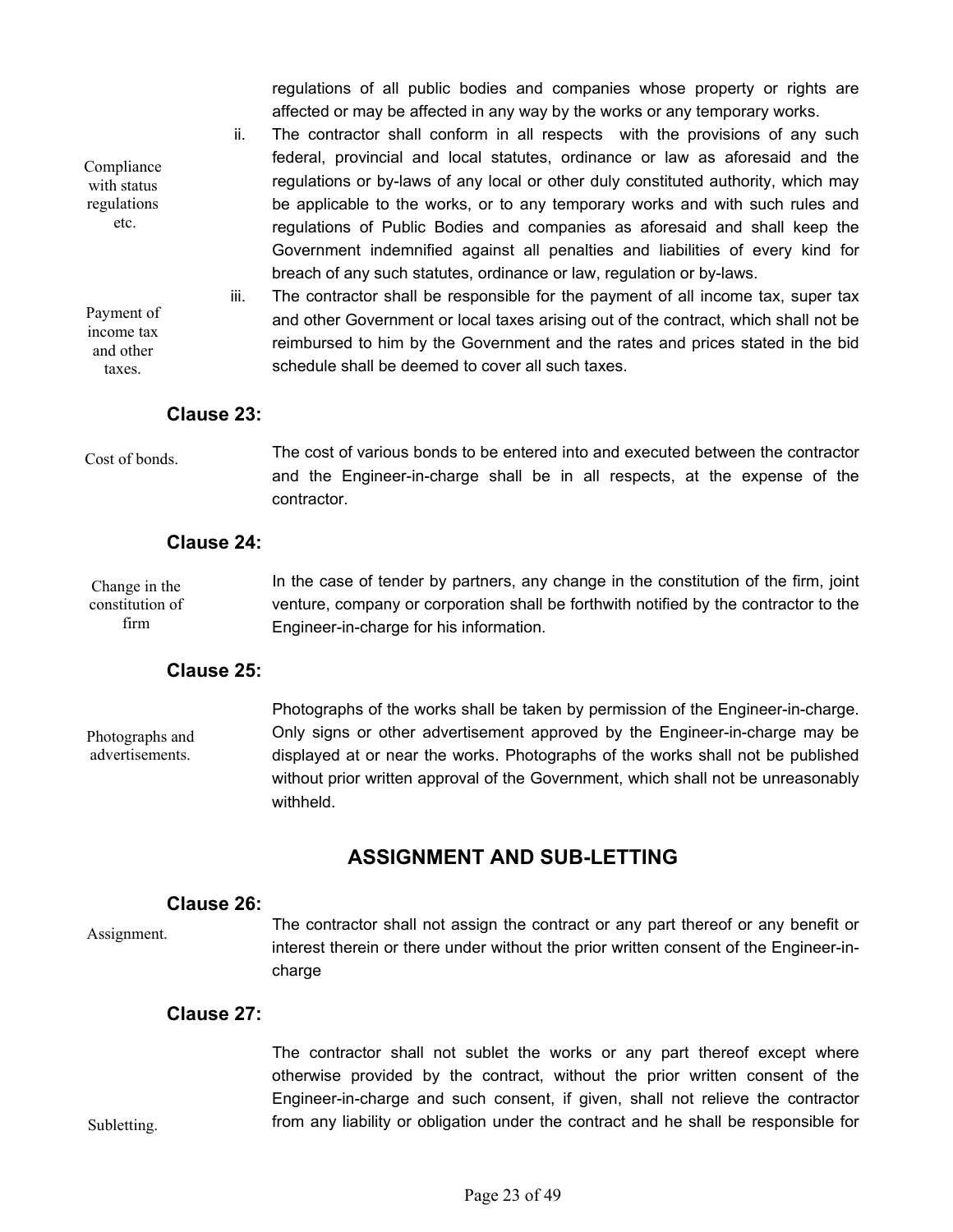the acts, defaults and negligence of any sub-contractor, his agents, servants or workmen as if they were the acts, defaults or neglects of the contractor, his agents, servants or workmen. Provided always that the provision of labour as a piecework basis shall not be deemed to be a subletting under this clause.

## **MATERIAL AND WORKMANSHIP**

## **Clause 28:**

- 1) All materials and workmanship shall be of the respective kinds described in the contract and in accordance with the instructions of the Engineer-in-charge and shall be subjected from time to time to such tests as the Engineer-in-charge may direct at the place of manufacture or fabrication or on the site or at all or any of such places. The contractor shall provide such assistance, instruments, machines, labour and materials as are normally required for examining, measuring and testing any work and the quality, weight or quantity of any material used and shall supply samples of materials before incorporation in the works for testing, as may be selected and required by the Engineer-in-charge. Quantity of materials and workmanship and tests
- 2) All samples shall be supplied by the contractor at his own cost if the supply thereof is clearly intended by or provided for in the specifications or bill of quantities but if not then at the cost of the Government. Cost of samples
	- 3) The cost of making any test shall be borne by the contractor if such test is clearly intended by or provided for in the specification or bill of quantities and (in the cases only of a test under load or of a test to ascertain whether the design or any finished or partially finished work is appropriate for the purposes which it was intended to fulfill) is particularized in the specification or bill of quantities in sufficient detail to enable the contractor to price or allow for the same in his tender.
		- 4) If any test is ordered by the Engineer-in-charge which in either:
			- a) Not so intended by or provided for; or
			- b) (in the cases above mentioned) is not so particularized; or
			- c) Through so intended or provided for is ordered by the Engineer-in-charge to be carried out by an independent person at any place other than the site or the place of manufacture or fabrication of the materials tested.

Then the cost of such test shall be borne by the contractor if the test shows the workmanship or materials not to be in accordance with the provisions of the contract or the instructions of the Engineer-in-charge but otherwise by the Government.

## **Clause 29:**

Constructional material fittings. etc. to conform to representative samples approved by Engineer-incharge

 Before any constructional material, fittings is brought to the site of work, the contractor shall submit to the Engineer-in-charge representative samples of the material fittings, etc, he proposes to use. The samples after approval will be

Page 24 of 49

Cost of tests etc not provided for

Cost of tests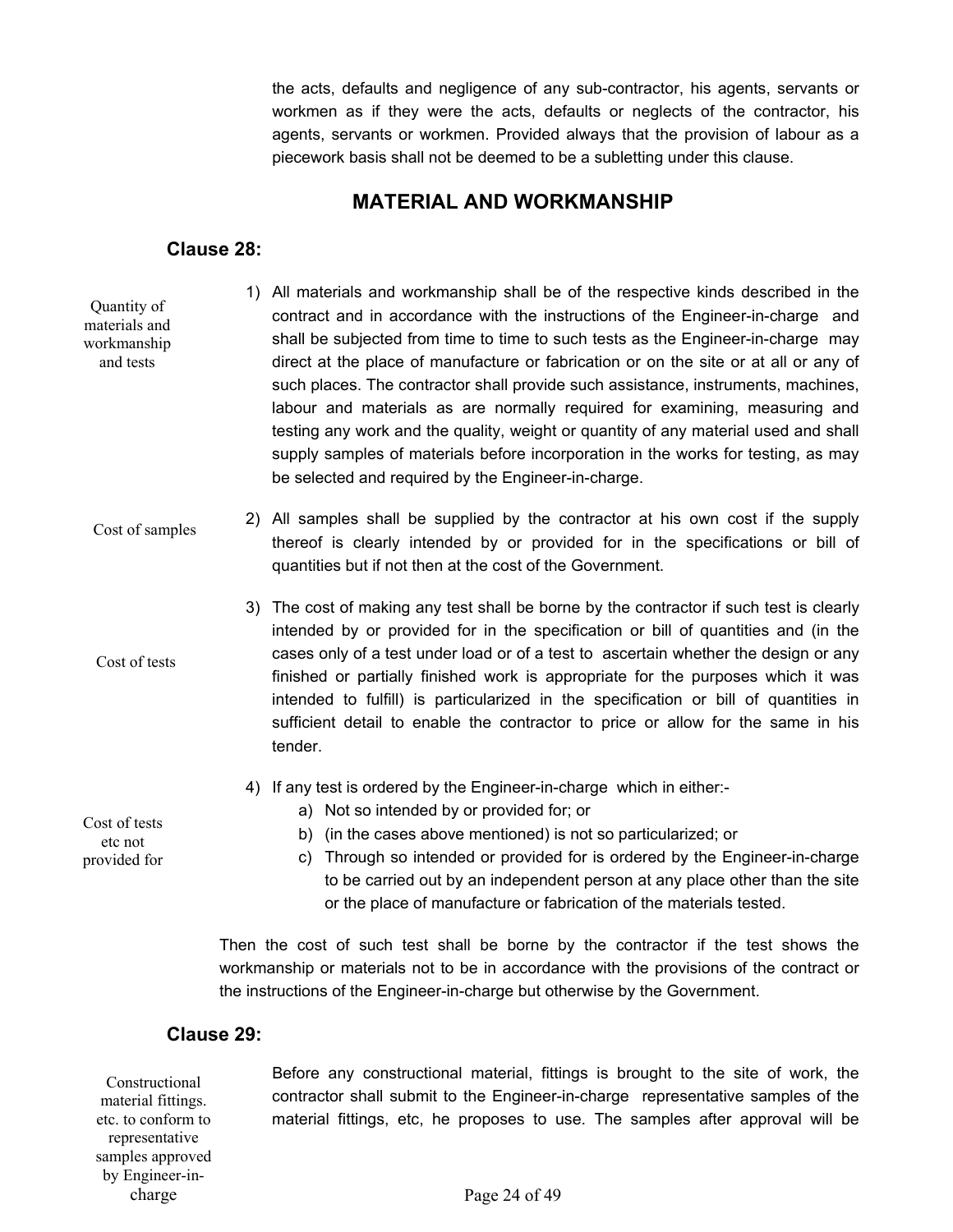retained by the Engineer-in-charge in his custody and the contractor shall be responsible for ensuring that materials and fittings, etc, conforming to such samples are used through out the contract, failing which the material, fittings, etc, will not be accepted and shall be removed forthwith from the site of work if so desired by the Engineer-in-charge.

#### **Clause 30:**

Stores to be supplied by Government  If the specification, or the estimate of the work provides for the use of any special description of material and equipment to be supplied from the Engineer-incharge's store or if it is required that the contractor shall use certain stores to be provided by the Engineer-in-charge (such materials, stores and equipment and the prices to be charged therefore as hereinafter mentioned being so far as practicable for the convenience of the contractor but not so as in any way to control the meanings or effect of this contract specified in the schedule of memorandum hereto annexed), the contractor shall be supplied with such materials and stores as required from time to time to be used by him for the purpose of the contract only; and the value of the full quantity of materials and stores so supplied at the rates specified in the said schedule or memorandum may be set off or deducted from any sums due or to become due, to the contractor, under the contract or otherwise: or against or from the security deposit. All materials supplied to the contractor shall remain the absolute property of the Government, and shall not, on any account be removed from the site of works without the written permission of the Engineer-in-charge, and shall at all times be open to inspection of the Engineer-in-charge. Any such material unused or in perfectly good condition at the time of the completion or termination of the contract shall b returned to the Engineer-in-charge's store, if by a notice in writing under his hand he shall so require; but the contractor shall not be entitled to return any such materials unless with such consent, and shall have no claim for compensation on account of any such materials so supplied to him, as aforesaid being unused by him, or for any wastage in or damage to any such materials.

#### **Clause 31:**

Action and compensation payable in cases of bad work

 If it shall appear to the Engineer-in-charge or to his subordinate in charge of the work, that any work has been executed with unsound, imperfect, or unskillful workmanship or that any materials or articles provided by him for the execution of the work are unsound, or of a quality inferior to that contracted for, or otherwise not in accordance with the contract the contractor shall on demand in writing from the Engineer-in-charge specifying the work, materials or articles complained of not withstanding that the same may have been inadvertently passed, certified and paid for, forthwith rectify, remove and reconstruct the work so specified in whole or in part, as the case may require, or as the case may be, remove the materials or articles so specified and provide material as originally contracted or articles at his own proper charge and cost, and in the event of his failing to do so within a period to be specified by the Engineer-in-charge in his demand aforesaid, then the Engineer-in-charge may rectify or remove and re-execute the work, remove and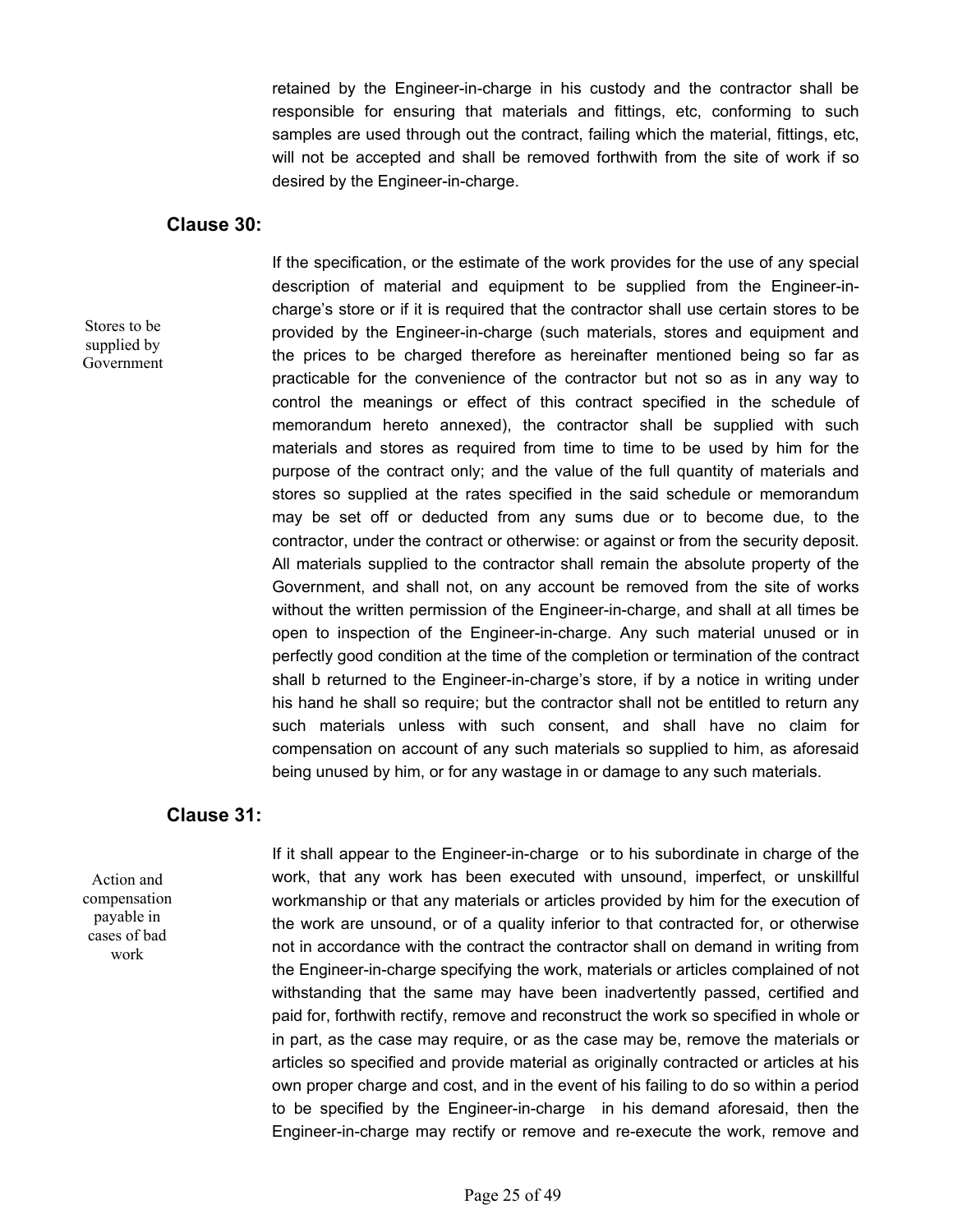replace with others, the materials and articles complained of, as the case may be, by his own workman or by other contractor and recover from the contractor towards the cost thereof a sum equal to the sum actually incurred by the Engineer-in-charge (whose certificate as to the amount of the work shall be final and binding on the parties plus departmental charges on the amount so incurred equal to ten (10) percent or such smaller amount as the Engineer-in-charge (whose decision in writing shall be final) may decide, and deduct the same from any money due or that becomes due to the contractor under this contract or on any account whatsoever, due by Government to the contractor. Measures of rectification will be decided by the Engineer-in-charge and may include additional work necessary to strengthen or set right the unusual work carried out by the contractor.

## **LABOUR**

## **Clause 32:**

 The contractor shall employ labour, provide all facilities and pay wages to his work people or employees in accordance with the labour laws or enactments relating thereto and rules framed there under, inforce from time to time. Application of labour laws and rules.

## **Clause 33:**

Contractor liable for payment of compensation to injured workman or in case of death to his relations.

- 1) In every case in which by virtue of the provision of Section 12, sub section (1) of the workman's Compensation Act 1923 Government is obliged to pay compensation to a workman employed by the contractor in execution of the work Government will recover from the contractor the amount of the compensation so paid and without prejudice to the rights of the Government under section 12, sub section (2) of the said Act. Government shall be at liberty to recover such amount or any part thereof, by deducting it from the security deposit or from any sum due by Government to the contractor, whether under the contractor or otherwise.
- 2) Government shall not be bound to contest any claim made against under section 12, sub section(1) of the said Act, except on the written request of the contractor and upon his giving to the Government full security for all costs for which Government right become liable in consequence of contesting such claims.

## **Clause 34:**

Use of donkeys and other animals.

- i. No contractor shall use donkeys or other animals with breaching of string or thin rope. The breaching must be at least 75mm wide and should be of tape (Nawar).
- ii. No animal suffering from sores, lameness or emaciation or which is immature shall be used on the work.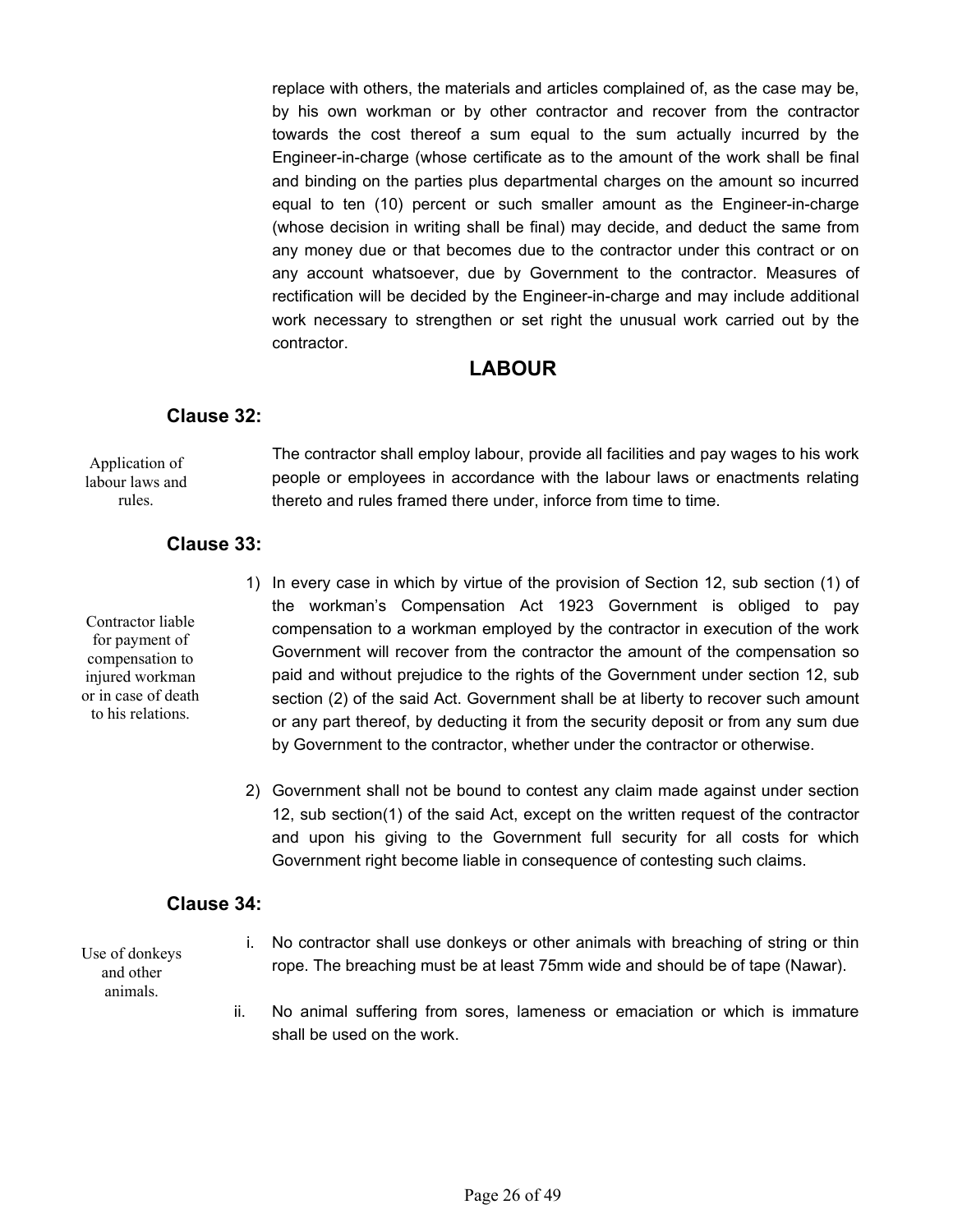## **COMMENCEMENT, TIME AND DELAYS**

## **Clause 35:**

Commencement of work

 The contractor shall commence the works on the site within the period named in the memorandum, after the receipt by him of an order in writing to this effect from the Engineer-in-charge and shall proceed with the same with due diligence and without delay, except as may be expressly sanctioned or ordered by the Engineerin-charge or be wholly beyond the contractor's control.

## **Clause 36:**

Time for completion Subject to any requirements in the specification as to the completion of any portion of the works before completion of the whole, the whole of the works shall be completed within the time stated in the memorandum or such extended time as may be allowed under clause 37 hereof.

## **Clause 37:**

Extension of time for completion.

 If by reasons of the amount of extra or additional work of any kind or variation of form, quality or quantity of the works or any part thereof ordered by the Engineerin-charge, or on the ground of his having been unavoidable hindered in the execution of the work or on any other ground or other special circumstances of any kind whatsoever, or any cause beyond the reasonable control of the contractor, the work is delayed or impoded or the contractor prevented from whether by the Engineer-in-charge or otherwise howsoever, or hindered in the execution or completion of the work or any part thereof, whether such delay or impediment or prevention or hindrance occurs before or after the time or extended time fixed for completion the contractor shall apply in writing to the Engineer-incharge within thirty, days of the date of such circumstances, the full and detailed particulars of the claim on account of which he desires an extension as aforesaid. The Engineer-in-charge shall, if in his opinion (which shall be final) reasonable grounds shown therefore by the contractor are such as fairly to entitle the contractor to an extension of time for the completion of the work, authorize him from time to time in writing, either prospectively or retrospectively, such extension of time for the completion of the work or any part thereof, as may in his opinion be necessary or proper.

## **Clause 38:**

No work at night or on Sundays / Public Holidays

 Subject to any provision to the contrary contained in the contract, none of the permanent work shall save as here in after provided be carried on during the night or on Sundays or public holidays without the permission in writing of the Engineerin-charge save when the work is unavoidable or absolutely necessary for the saving of life or property or for the safety of the works in which case the contractor shall immediately advise the Engineer-in-charge. Provided always that the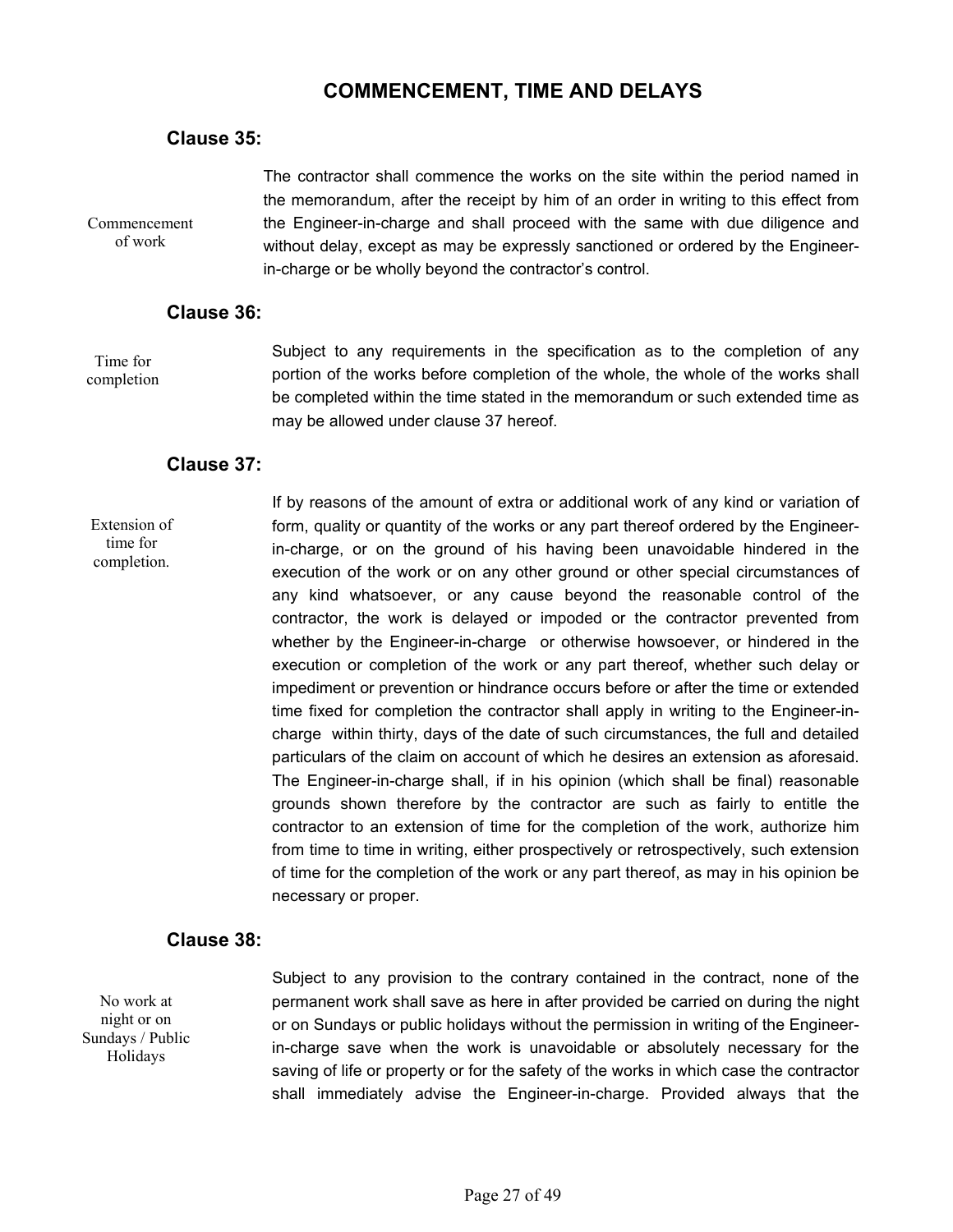provisions of this clause shall not be applicable in the case of any work which it is customary to carry out by rotary or double shifts.

## **Clause 39:**

- a) The time allowed for carrying out the work as entered in the tender shall be strictly observed by the contractor. The works shall throughout the stipulated period of the contract be proceeded with all due diligence in accordance with the programme of work, as approved by the Engineer-in-charge or any amended programme of work approved by the Engineer-in-charge from time to time (time and quality being deemed to be the essence of the contract on the part of the contractor) and the contractor shall pay as compensation an amount equal to one percent of the amount of contract, subject to maximum of 10% or such smaller amount as the Engineer-in-charge (whose decision in writing shall be final) may decide, on the amount of the estimated cost stated in item(b) of the memorandum of work annexed hereto for every day
	- b) That the work remains un-commenced or unfinished after the proper date.

Compensation for inadequate funding

Compensation for delay.

> c) If the funds required for completion of contract are not provided within two years of the stipulated date of completion, contractor may ask for finalization of his contract. All recoveries due from contractor (mobilization, secured advance, machinery hire charges, etc.) will be made before finalization of contract.

## **CERTIFICATE OF COMPLETION**

#### **Clause 40:**

Certification of completion of work

 Without prejudice to the right of the Government under any such clause(s) herein contained, as soon as in the opinion of the Engineer-in-charge, the works shall have been substantially completed and shall have satisfactory passed any final test that may be prescribed by the contract, the Engineer-in-charge will issue to the contractor a certificate of completion in respect of the work, and the period of maintenance of work shall commence from the date of such certificate, provided that the Engineer-in-charge may give such a certificate with respect to any independent part of the works before the completion of the whole of the works, and when any such certificate is given in respect of such a part of the works, such part shall be considered as completed and the period of maintenance of such part shall commence from the date of such certificate. Provided also that a certificate of completion given in accordance with the foregoing provisions of any part of the works shall not be deemed to certify completion of any ground or surface requiring reinstatement, unless such certificate shall expressly so state. Provided further that no such certificate shall be given nor shall the works or any of its parts be considered to be complete until the contractor shall have removed from the premises on which the works or any such parts shall be executed, all scaffoldings, surplus materials of all kinds and rubbish, buildings and other construction materials of all kinds and cleaned off the dirt from all woodwork, doors, windows, walls, floors, or other parts of any building or buildings, or road works and road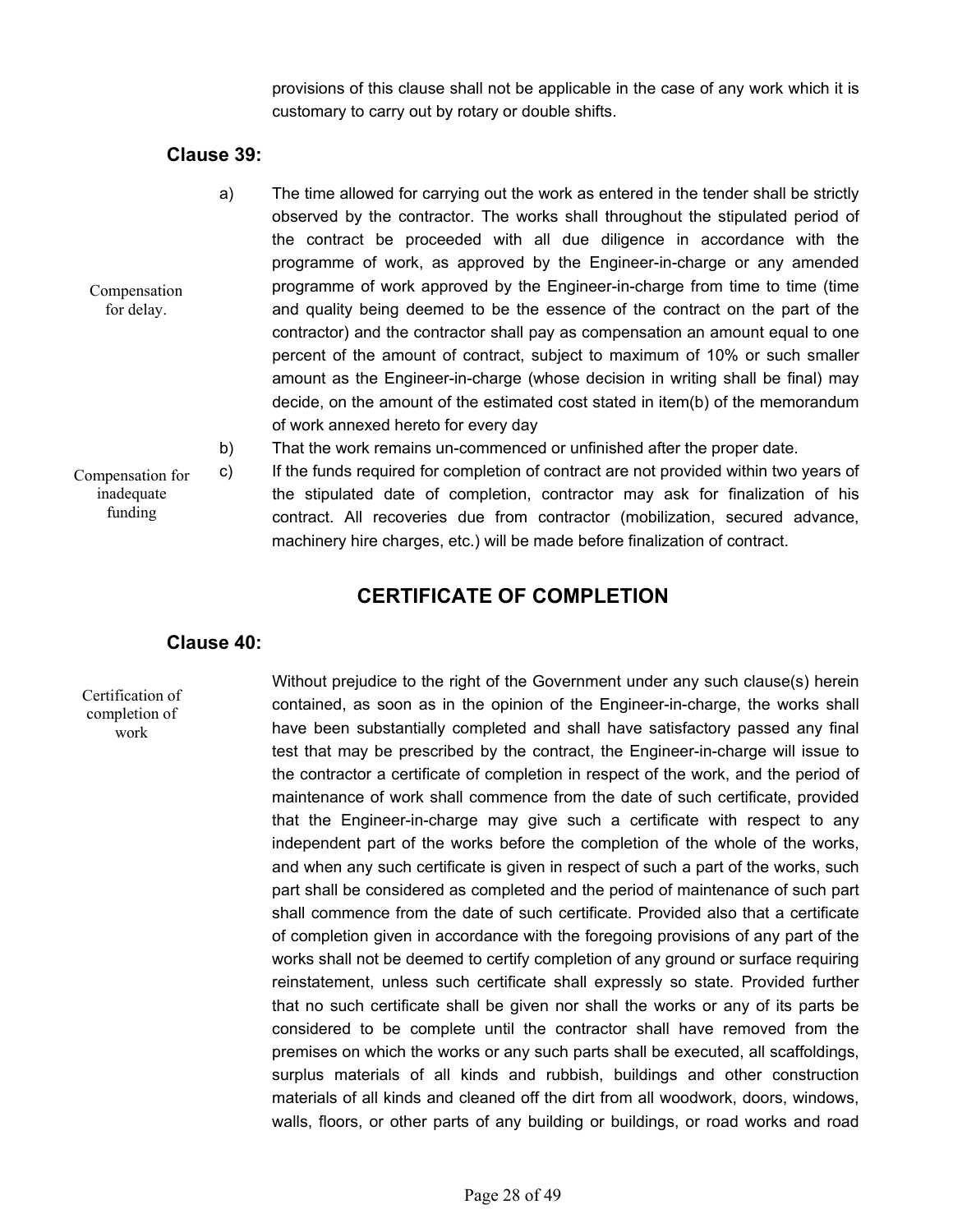structures, water supply, sewerage or drainage works, sanitary installations, gas and electric fittings, in, upon, or about which the works are to be executed, or which he may have had possession for the purpose of the execution thereof, nor until the works shall have been measured by the Engineer-in-charge whose measurements shall be binding and conclusive against the contractor.

If the contractor shall fail to comply with the requirements of this clause as to the removal of scaffoldings, surplus material of all kinds and rubbish as aforesaid and cleanings of dirt on or before the date fixed for the completion of the works, the Engineer-in-charge may at the expense of the contractor, remove such scaffoldings or surplus materials of all kinds and rubbish and dispose of the same as he thinks fit, and clean off such dirt as aforesaid and the contractor shall forthwith pay the amount of all expenses so incurred, and shall have no claim in respect of any such scaffoldings or surplus materials of all kinds as aforesaid, except for any sum actually realized by sale thereof.

## **ALTERATIONS, ADDITIONS AND COMMISSIONS**

## **Clause 41:**

Alternation in specifications and drawings.

Alternations omissions or substitution do not invalidate the contract.

Extension of time in consequence of alterations

Rate of works not in schedule of rates, bid schedule or in the estimates.

The Engineer-in-charge shall have power to make any alteration in, omission from, addition to, or substituted for, the original specification, drawing designs and instructions that may appear to him to be necessary or advisable during the progress of the work, and the contractor shall be bound to carry out the works in accordance with any instructions which may be given to him in writing signed by the Engineer-in-charge, and such alternations, omission, additions or substitutions shall not invalidate the contract, and any altered, additional or substituted work which the contractor may be directed to do in manner above specified as part of the work, shall be carried out by the contractor on the same conditions in all respects on which he agreed to do the main work, and the same rates as are specified in the tender (bid schedule for the main work). The time for the completion of the work shall be extended in the proportion that the altered, additional or substituted work bears to the original contract work and the certificate of the Engineer-in-charge shall be conclusive as to such proportion.

And, if the altered, additional or substituted work includes any item of work, for which no rate is specified in this contract, then such items of work shall be carried out at the item rates enforced at the time of receipt of tenders with reference to which the tender for the work was submitted by the contractor.

 If such altered, additional or substituted item(s) of work is not entered in the bid schedule, then the contractor shall within seven days of the date of receipt of the orders to carry out the work inform the Engineer-in-charge of the rate which it is his intension to charge for such items of work, and if the Engineer-in-charge does not agree to this rate, or the approval to this rate (or the negotiated rate, if any), is not communicated to the contractor within a period of thirty (30) days reckoned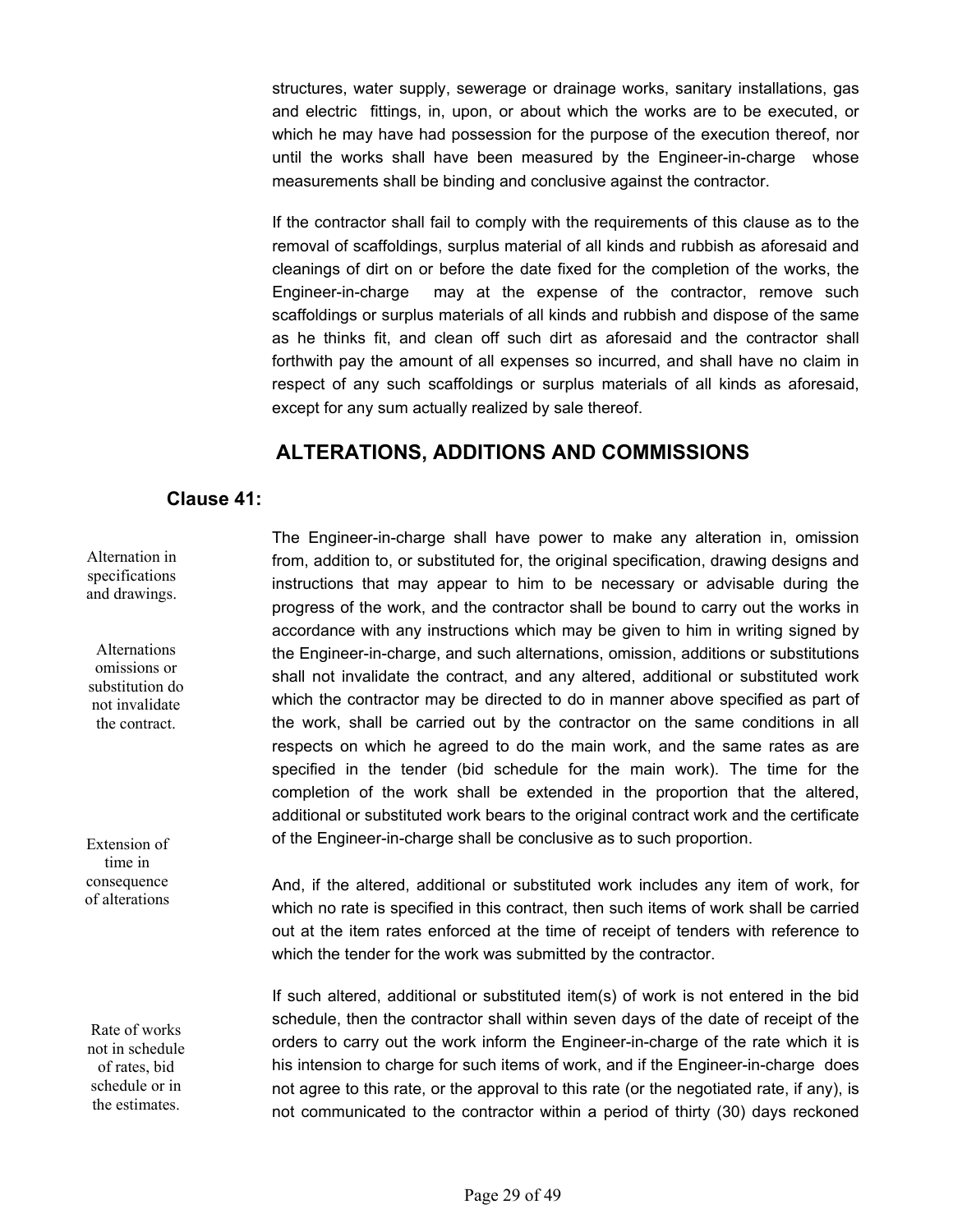from the date of receipt by the Engineer-in-charge of the proposed rate, the Engineer-in-charge shall by a notice in writing be at liberty to cancel his order to carry out such item of work and arrange to carry it out in such a manner as he may consider advisable, provided always that if the contractor shall commence work or incur an expenditure in regard thereto, before the rates shall have been determined as lastly hereinafter mentioned, he shall do so at his own risk and cost.

 No deviation from specification stipulated in the contract or additional items of work shall be carried out by the contractor unless the rate of the substituted, altered or additional items have been approved in writing failing which Government will not be bound to entertain any claim on this account. The interpretation of the Engineer-in-charge in the event of any dispute due to any ambiguity in the specification or nomenclature shall be binding and final.

## **Clause 42:**

No compensation for alteration in or restriction of work to be carried out, if variation does not exceed 20%

If at any time after the commencement of the work, the Engineer-in-charge shall for any reason whatsoever, not require the whole thereof as specified in the tender (bid schedule annexed hereto) to be carried out, or increase or decrease in the quantity of work included in the contract or omit any such work, or change the contract or quality or kind of any such work, or change the levels, lines, position and dimensions of any part of the works, or require the contractor to execute additional work of any kind necessary for the completion of the work, the Engineer-in-charge shall give notice in writing of this fact to the contractor, who shall have no claim to any payment or compensation whatsoever on account of any profit or advantage which he might have derived from the execution of the work in full, but which he did not derive in consequence of the full amount of the work not having been carried out; neither shall he have any claim for compensation by reasons of any alteration having been made in the original specifications, drawings, designs and instructions which shall involve any curtailment or increase of the work, as originally contemplated; nor shall the contractor be entitled to any adjustment in the unit rate/price or amount of the contract, if the aggregate effect of all such alterations, additions, omissions, or adjustments (other than those arising out by reasons of price variation under clause 55 hereof) on completion of the whole of the works, does not exceed 20 percent of the sum named in paragraph of 1(one) of this tender.

If, on completion of the whole of the works, it shall be found that a reduction or increase greater than 20 percent of the sum named in paragraph 1 of the tender results from the aggregate effect of all increases, decreases omissions or adjustments (other than those arising out because of price variation under clause 55 hereof), as a result of the requirement of the Engineer-in-charge, the amount of the contract price shall be adjusted by such sum(s) as may be determined by the Engineer-in-charge and the contractor. In the event of disagreement, the Engineer-in-charge shall fix such sum as shall, in his opinion, be reasonable and

Variation exceeding 20%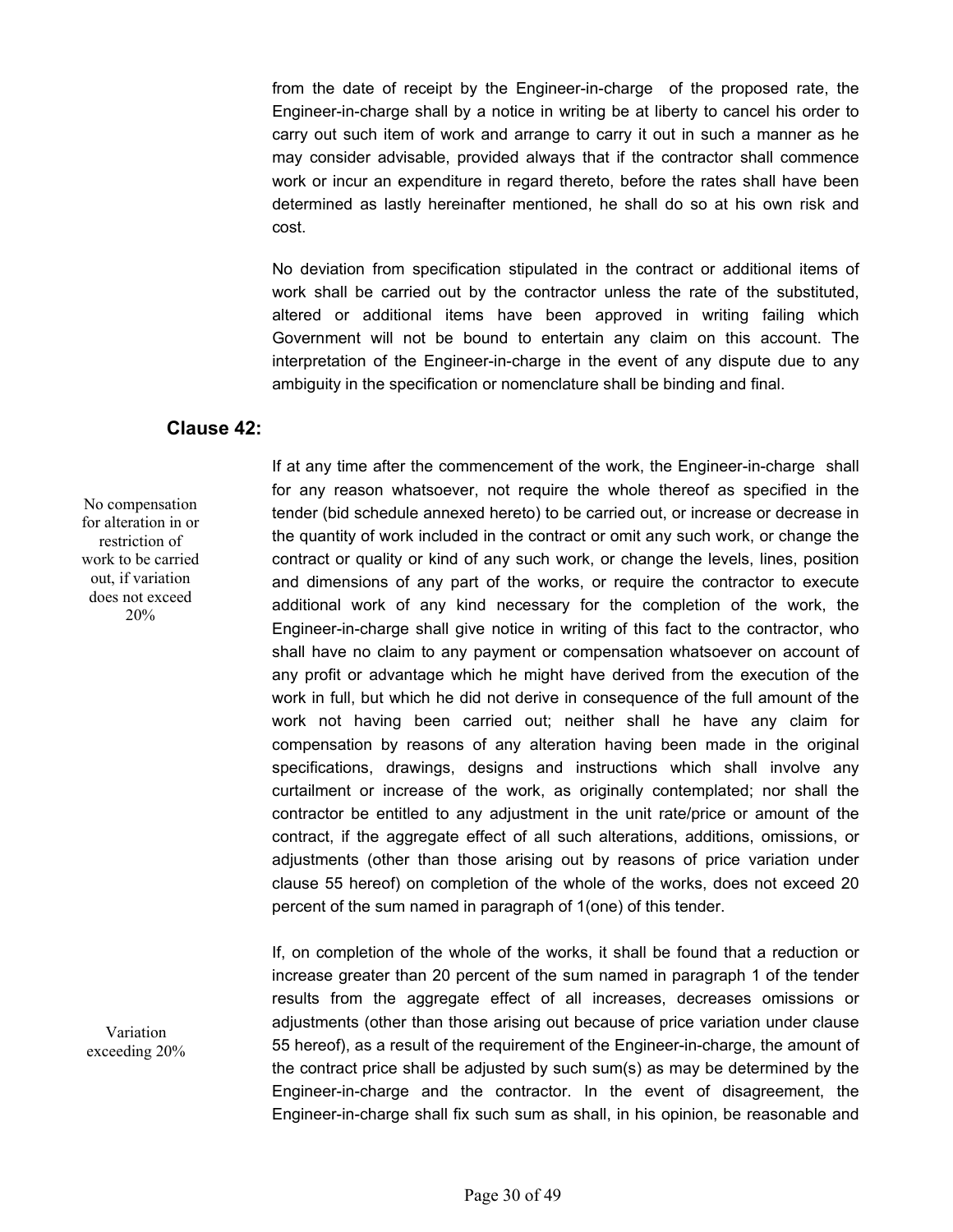proper, regard being had to all materials and relevant factors including the contractor's cost and over heads.

## **MAINTENANCE AND DEFECTS.**

## **Clause 43:**

- 1) The period of maintenance mentioned in item (i) of the memorandum hereto annexed shall be calculated from the date of completion of the works certified by the Engineer-in-charge in accordance with clause 40 hereof or in the event of more than one certificate having been issued by the Engineer-in-charge under the said clause, from the respective dates so certified, and in relation to the period of maintenance the expression the "work" shall be construed accordingly.
- 2) The works shall at or as soon as practicable after expiration of the period of maintenance be delivered to the Engineer-in-charge in as good and perfect condition (fair wear and tear excepted) to the satisfaction of the Engineer-incharge as that in which they were at the commencement of the period of maintenance, the contractor shall execute all such works of repair, amendment, reconstruction, rectification and making good of defects, imperfection, shrinkage other faults as may be required of the contractor in writing by the Engineer-incharge during the period of maintenance or within fourteen days after its expiration as a result of an inspection made by or on behalf of the Engineer-incharge prior to its expiration.
- 3) All such works shall be carried out by the contractor at his own expense, if the necessity thereof shall, in the opinion of the Engineer-in-charge, be due to use of materials or workmanship not in accordance with the contract or to neglect or failure on the part of the contractor to comply with any obligation expressed or implied on the contractor's part under the contract. If in the opinion of the Engineer-in-charge such necessity shall be due to any other cause, the value of such work shall be ascertained and paid for, as if it were an additional work.
	- 4) If the contractor shall fail to do any such work as aforesaid, required by the Engineer-in-charge, the Engineer-in-charge shall be entitled to carry out such work by his own workmen or by other contractor(s)and if such work is a work which the contractor should have carried out at the contractor's own cost, shall be entitled to recover from the contractor towards the cost thereof a sum equal to the actual expenditure so incurred by the Engineer-in-charge (whose certificate as to the amount of the work shall be final and binding on the parties) any may deduct the same from any moneys due or that may become due to the contractor.

## **Clause 44:**

 If the contractor or his work people, or servant shall break, deface, injure or destroy any part of a building in which they may be working or any building, road, road work, road structure, water supply, sewerage and drainage works, sanitary

Execution of work of repair etc.

Period of maintenance

Cost of execution of works of repair etc.

Remedy of contractor's failure to carry out work required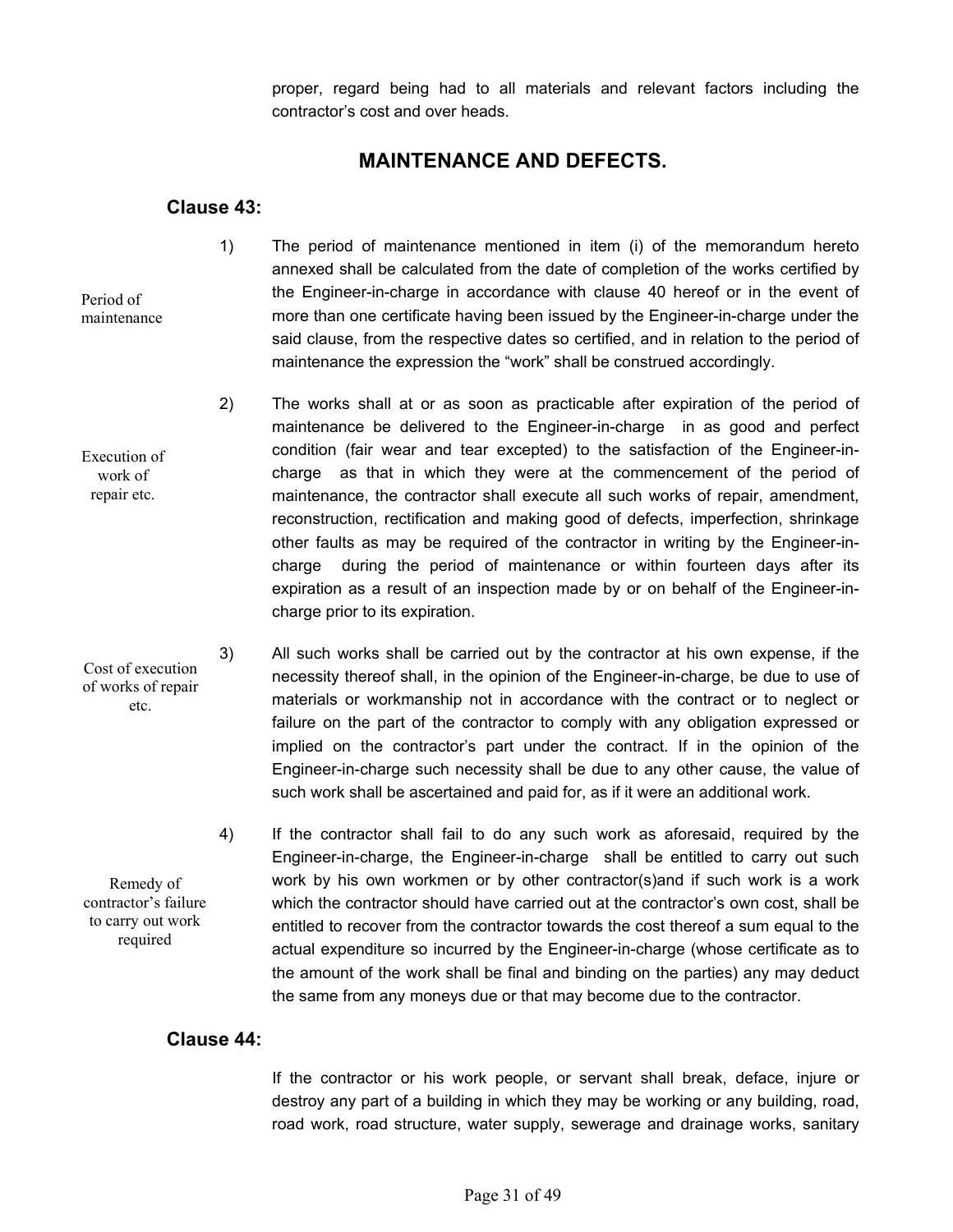Contractor liable to make good damages and for any imperfection noticed during period of maintenance

fitting and electric installation, fences, enclosures, water pipes, cables, drains, electric or telephone posts or any works, trees, grass or grass land, or cultivated ground contiguous to the premises on which the work, or any part of its is being executed, or if any damage shall happen to the work, while in progress from any cause whatsoever or any imperfections become apparent in it within the specified period of maintenance in item No. (i) of the memorandum hereto annexed after a certificate, final or otherwise of its completion shall have been given by the Engineer-in-charge as aforesaid, the contractor shall make the same good at his own expense, or in default, the Engineer-in-charge may cause the same to be made good by other workmen, and deduct the expenses (of which the certificate of the Engineer-in-charge shall be final) from any sums that may then, or at any time thereafter may become due to the contractor, or from his security deposit.

## **ADVANCES TO CONTRACTORS**

## **Clause 45:**

Secured advance on materials brought to site.

Should the contractor, whose contract is for finished work require an advance on the security of material of imperishable nature brought by him to the site, the Engineer-in-charge shall assess the value of such materials and the contractor may be paid an advance upto an amount not exceeding seventy five percent (the decision of the Engineer-in-charge as to this percentage shall be final) of the value of the materials assessed by the Engineer-in-charge. The materials shall remain the property of the Government and the contractor shall not remove it from the site without the written permission of the Engineer-in-charge. The contractor shall be responsible for any loss to the materials due to the contractor postponing the execution of the work or to the shortage of or misuse of the materials and against the expenses entailed for their proper watch and safe custody.

The recovery of the amount of such advance shall be made from the contractor's bill for the work done, as the materials are used in the work.

## **PAYMENTS**

## **Clause 46**

Bills to be on prescribed form. The contractor shall submit all bills on the form prescribed by the Engineer-incharge to be had on application at the office of the Engineer-in-charge and the charges in the bills shall always be entered at the rates specified in the tender (bid schedule) or in the case of any extra work ordered in pursuance of the conditions and not mentioned or provided for the tender, at the rate hereinafter provided for such works.

## **Clause 47:**

 The contractor shall submit each month on or before the date fixed by the Engineer-in-charge a bill, on the basis of measurements carried out by the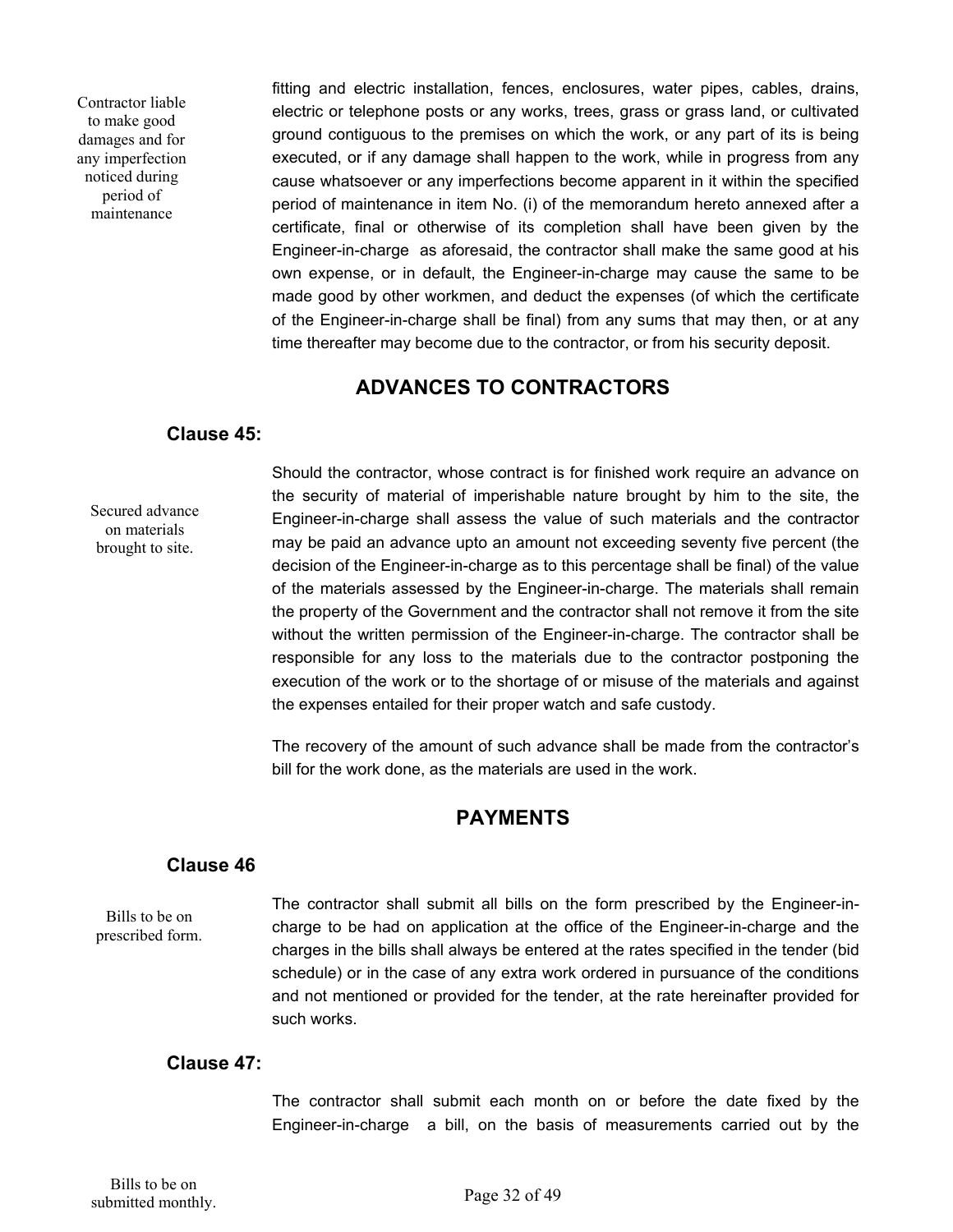contractor through his own staff, for all works executed in the previous month, and the Engineer-in-charge shall take or cause to be taken the requisite measurements for the purpose of having the same verified and the claim, as for as admissible adjusted, if possible, before the expiry of ten days from presentation of the bill subject to the condition laid down in item(s) of the memorandum of work. If the contractor does not submit the bill within the time fixed as aforesaid, the Engineer-in-charge may depute a subordinate to measure up the work in the presence of the contractor or otherwise and the Engineer-in-charge may prepare a bill from such measurements, which shall be binding on the contractor in all respects.

## **Clause 47-A: Payment of items with imbalance rates**

If a contractor quotes such disproportionate rates in his tender which deviate from the rates provided in the technically sanctioned estimate, the payment of items whose rates are lower will be made at tendered rate(s) in full on the execution of items (s) but the payment of item whose rates are **higher** shall be made at the rates depicted in technically sanctioned estimate, on the execution of such items, the balance payment shall be withheld by the engineer in-charge till the completion of the work of items for which low rates have been quoted.

## **Clause 48:**

Deduction of security deposit. At the time of making any payment to the contractor for the work done under this contract, the Engineer-in-charge shall retain from the amount so payable to the contractor, the amount of security deposit at the percentage rate specified in item(d) of the memorandum of work annexed hereto. The earnest money of the contractor on execution of the contract, will however, be adjusted towards the amount of such security deposit to be retained from the amount of his first bill of the work done by him and payable to the contractor under this contract.

All compensations of other sums of money payable by the contractor to the Government under the terms of this contract may be deducted from the amount of his security deposit of the contract or from any sums which may be due or may become due to the contractor by the Government on any account whatsoever, and in the event of his security deposit being reduced by such deductions, the contractor shall, within ten days thereafter, make good in cash any sum or sums which may have been deducted from his security deposit, or may be made good through additional deductions from his bill or dues.

## **Clause 49:**

Conversion of security deposit into profit bearing securities.

Subject to any general or special directions given by the government to the contrary, if the contractor so desires and makes a written request to the Engineerin-charge to the effect that the amount of security deposit retained from the bills of the contractor may be converted into the recognized form of profit bearing security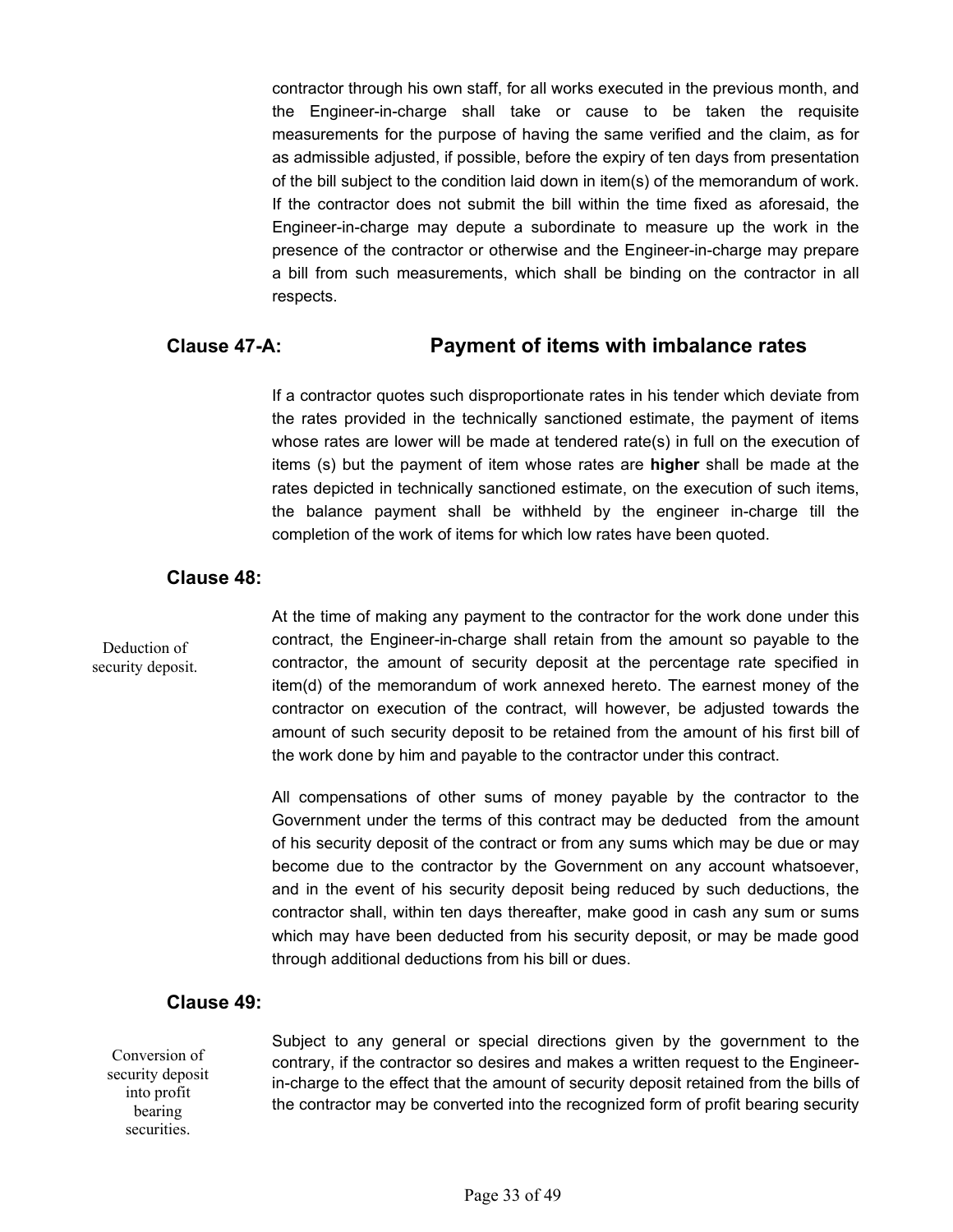at the cost of the contractor, the amount of security deposit retained from bills of the contractor shall be deposited in any of the following banks:-

- 1) National Bank of Pakistan Ltd.
- 2) Habib Bank Ltd.
- 3) United Bank Ltd.
- 4) Muslim Commercial Bank of Pakistan Ltd.
- 5) Allied Bank of Pakistan Ltd.
- 6) The Bank of Punjab.

and pledged in the name of the Executive Engineer concerned, and on the maturity the amount of security is retrieved back in the Public Account and refunded to the contractor in prescribed manner.

## **Clause 50:**

Refund of security deposit. a) The amount retained as security deposits shall not be refunded to the contractor before the expiry of six(6) months in the case of original works valuing upto Rs.5 million and twelve (12) months or even more, as may be determined by the Engineer-in-charge with the prior approval of the Chief Engineer, in the case of works valuing above Rs.5 million, after the issue of the certificate of completion of the work under clause 40 hereof by the Engineer-in-charge provide that in case the contractor is required by the Engineer-in-charge to rectify any imperfection, damage, defects or other faults in work, etc. during the period of maintenance, the security deposit shall not be refunded till the contractor has fulfilled his obligations under clause 43 and 44 hereof to the satisfaction of the Engineer-in-charge.

- b) Should the contractor so apply in writing to the Engineer-in-charge the amount of security deposit will be refunded to the contractor three (3) months after the issue of certificate of completion of work by the Engineer-in-charge under clause 40 subject to the production of bank
- c) guarantee from a scheduled band in Pakistan to the satisfaction of and in the form suitable to the Engineer-in-charge, for the same amount covering the balance of period of maintenance, to the effect that the contractor shall fulfill his obligations under clause 43 and 44 of the contract.
- d) Subject to the conditions stipulated in sub-clause (a) of this clause, in the case of contracts for maintenance and repair works, the security deposits would be refunded to the contractor after the expiry if three (3) months of the issue of certificate of completion of work by the Engineer-in-charge .

## **Clause 51:**

Payment on intermediate certificate to be regarded as advances

The contractor shall on submitting the bill be entitled to receive a monthly payment proportionate to the part thereof then approved and passed by the Engineer-incharge, subject to the condition laid down in item(s) of the memorandum, whose certificate of such approval and passing of the sum so payable, shall be final and conclusive against the contractor. But all such intermediate payments shall be regarded as payment by way of advance against the final payment only, and not as payment for work actually done and completed and shall not preclude the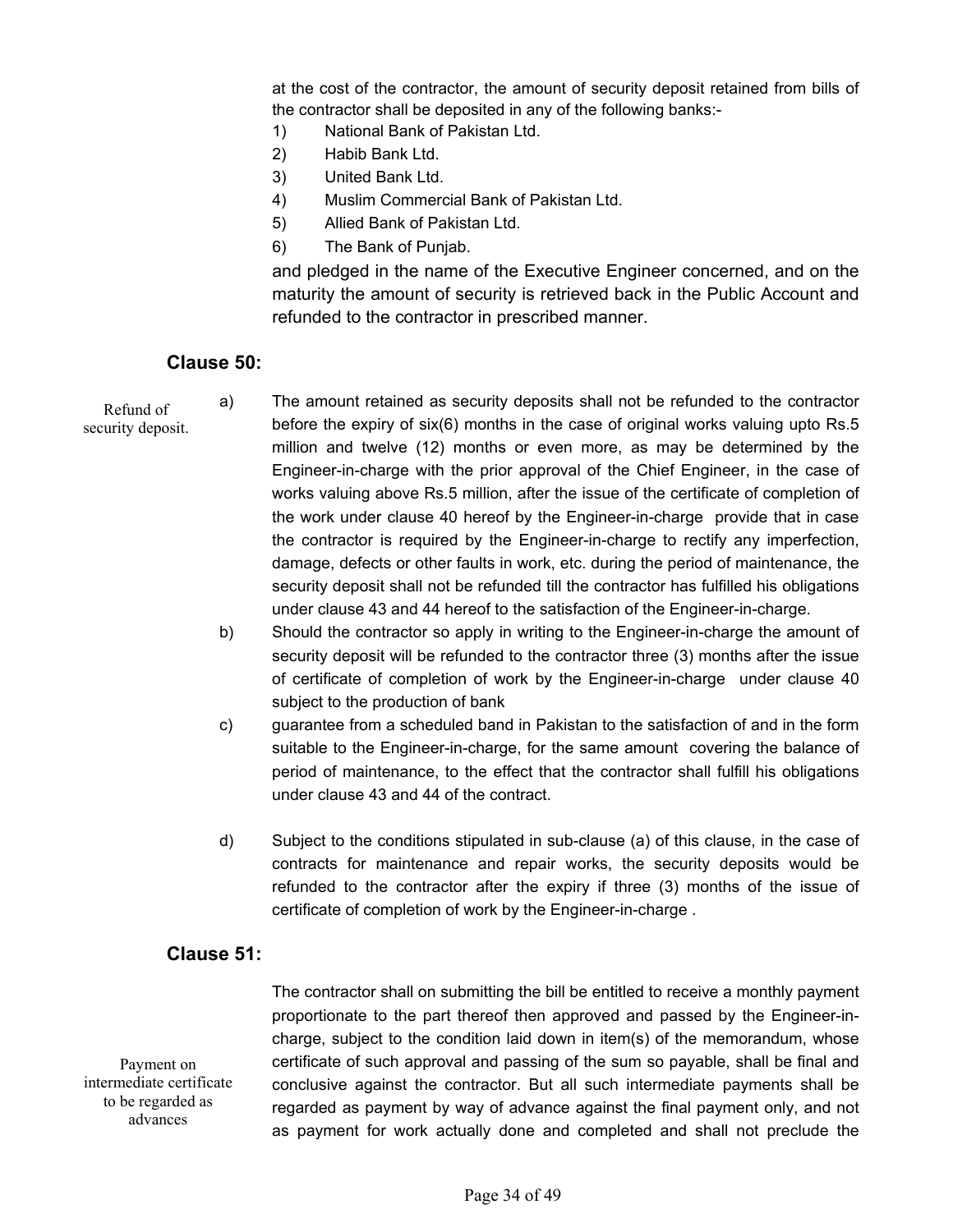requiring of bad, unsound, imperfect or unskillful work to be removed and taken away and reconstructed, or re-erected or be considered as an admission of the due performance of the contract, or any part thereof in any respect, or the accruing of any claim: nor shall it conclude, determine, or affect in any way the power of Engineer-in-charge, under these conditions or any of them as to the final settlement and adjustment of the accounts or otherwise, or in any other way vary or affect the contract.

### **Clause 52:**

Final bill to be submitted within one month.

The final bill shall be submitted by the contractor within one month of the date fixed for completion of the works, otherwise the Engineer-in-charge's certificate of the measurement and of the total amounts payable for the works accordingly, shall be final and binding on all parties.

## **Clause 53:**

Procedure for payment to firms. The department may refuse or suspend payment on account of a work when executed by a firm, or by a contract described in their tender as a firm, unless receipts are signed by all the parties, or one of the partners or some other person producing power of attorney enabling him to give actual receipts on behalf of the firm.

## **Clause 54:**

Sums payable by way of compensation to be considered as reasonable compensation without reference to actual loss.

All sums payable by way of compensation under any of these conditions, shall be considered as reasonable compensation to be applied to the use of Government, without reference to the actual loss or damage sustained, and whether or not any damage shall have been sustained.

## **VARIATION IN PRICES OF SPECIFIED MATERIALS**

## **Clause 55:**

- 1) Where any variation (increase or decrease), to the extent of 5% or more, in the price of any of the item mentioned in sub-clause (2) below takes place after the acceptance of tender and before the completion of contract, the amount payable under the contract shall be adjustable to the extent of the actual variation in the cost of the item concerned
- 2) No price variation under the clause shall be admissible except in respect of the following items:
	- i. Cement
	- ii. Steel
		- a) M.S Bars (Plain and deformed)
		- b) M.S. sections.
		- c) High Tensile steel wire.
		- d) M.S. and G.I.Pipes.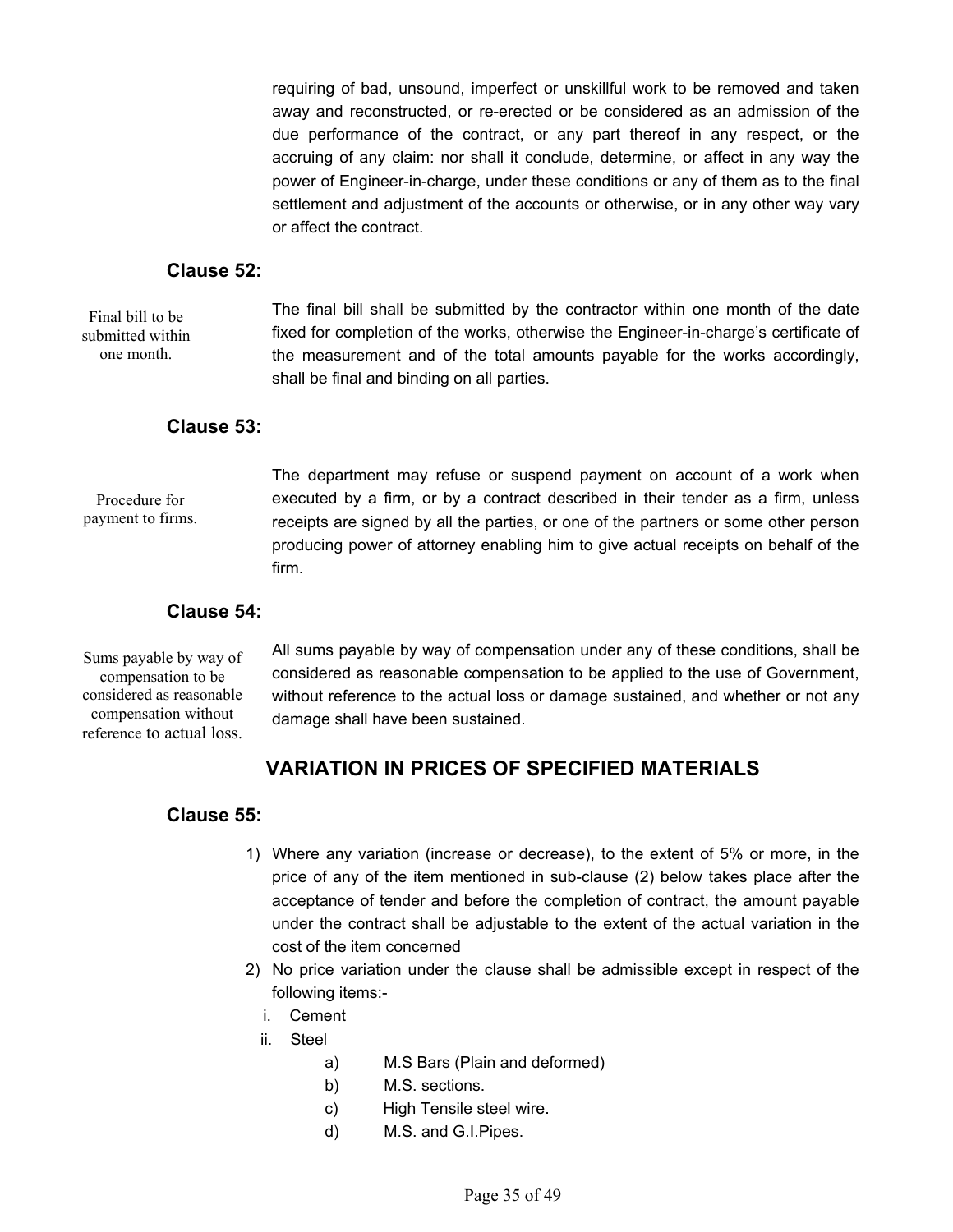- iii. Asbestos Cement Pipes.
- iv. P.V.C.Pipes.
- v. R.C.C/P.C.C.Pipes.
- vi. Bitumen.
- vii. High Speed Diesel.
- viii. Bricks
	- a) Brick
	- b) Tiles
	- c) Gutka
- ix Stone aggregate
	- a) Stone metal for sub base.
	- b) Stone metal for base course.
	- c) Crushed bajjri.
- x. Labour
- 3) The base price for the purposes of calculation of the price variation shall be the price prevalent in the month during which the last day of the submission of tender falls.
- 4) The price variation under this clause shall be worked out on the basis of the price of the item concerned as notified or placed at web site by the Finance Department, Government of the Punjab for the particular month and particular District.
- 5) If no notification in respect of any of the item mentioned in sub-clause (2) is issued under sub-clause (4) no price variation shall be admissible in respect of that item during that month.
- 6) The amount payable or deductible in respect of items No.(i) to (x) of sub-clause (2) shall be calculated on the basis of the quantity of the item actually consumed on the work during the month.
- 7) The amount payable or deductible in respect of item No.(v) of sub clause (2) shall be calculated on the basis of the actual quantity of cement and steel bars used in the manufacture of the pipes during the month.
- 8) No escalation shall be allowed to the contractor in respect of the period extended for the completion of the work due to his own fault.
- 9) If, under the existing codal rules, secured advance is paid on all or any of the imperishable items mentioned at (ii) to (vi) & (viii) to (ix) in sub-clause (2) above, no price variation shall be admissible on such item(s) in respect of the quantity or quantities for which secured advance has been paid to the contractor.
- 10) The increase or decrease in the contract price subsequent to any increase or decrease in the cost of high speed diesel shall be calculated from the increase or decrease in the basic price of high speed diesel using the following formula: Increase or decrease=  $\alpha$  x VOW x (CPD-BPD) / BPD in contract price. Where:
	- VOW= the value of the work for which payment has been certified by the Engineer-in-charge, executed subsequent to such increase or decrease in the Basic Price as shall be obtained by applying the approved unit rates and prices entered in the measurement book.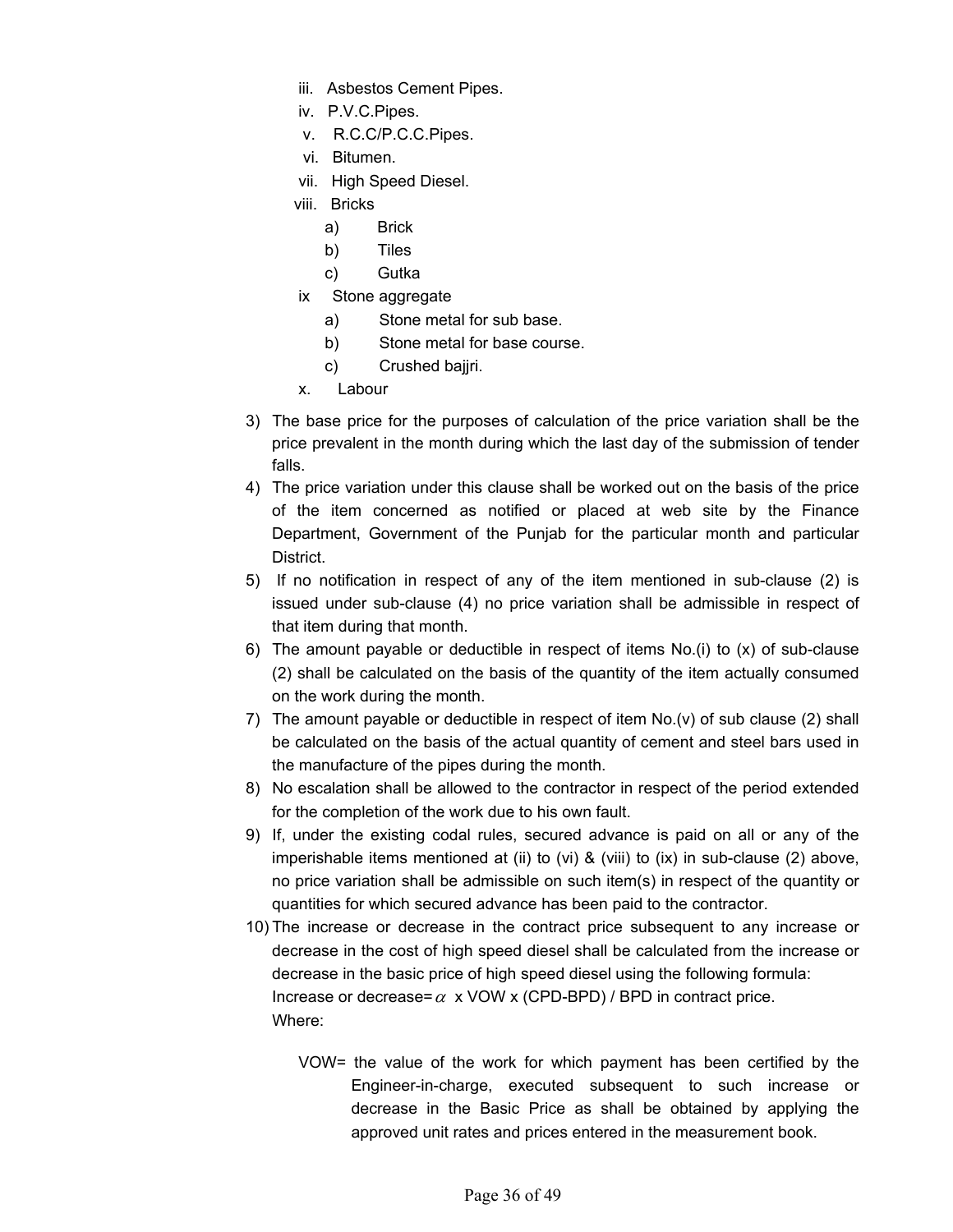CPD= Current price of high speed diesel, and BPD= Basic price of high speed diesel. Factor  $\alpha$  =0.15 for Highway / Road works &  $\alpha$  =0.07 for Buildings and R.C.C structures &  $\alpha$  =0.07 for Irrigation Works

- 11) The increase or decrease in the contract price subsequent to any increase or decrease in the cost of labour shall be calculated from the increase or decrease in the basic price of labour using the following formula: Increase or decrease= $\Box$  x VOW x (CLR-BLR) / BLR in contract price. Where:
	- VOW= the value of the work for which payment has been certified by the Engineer-in-charge, executed subsequent to such increase or decrease in the Basic Price as shall be obtained by applying the approved unit rates and prices entered in the measurement book.

CLR= Current labour rates for unskilled worker (as placed on website of Finance Department). BLR= Basic labour rates of unskilled worker on the date of receipt of tenders (as placed on website of Finance Department) Factor  $β = 0.15$  both for building & road works &  $Factor β = 0.15$  for Irrigation works

## **CLAIMS OF CONTRACTOR**

## **Clause 56:**

The contractor shall deliver in the office of the Engineer-in-charge on or before the  $10<sup>th</sup>$  day of every month during the continuance of the work covered by this contract a return in such form as the Engineer-in-charge may from time to time prescribe showing details of any rate, amount and work claimed as extra, and such return shall also contain the value of such work which the contractor may consider himself to be entitled upto the end of the previous month, which value shall be based upon the rates and prices mentioned in the contract (bid schedule) or the rate determined pursuant to clause 41 hereof. The contractor shall include in such monthly returns particulars of all claims of whatsoever kind and howsoever arising, which at the date thereof he has or may claim to have, against the Engineer-in-charge under or in respect of, or in any manner arising out of the execution of the works, and the contractor shall be deemed to have waived all claims not included in such return and will have no right to enforce any claim not so included, whatsoever be the circumstances. Bills to be submitted monthly

## **Clause 57:**

No claim for payment of extra ordinary nature, such as claim of a bonus for extra labour employed in completion of the work before the expiry of the contractual period at the request of the Engineer-in-charge or claim for compensation where Claims for payment

of extra ordinary nature.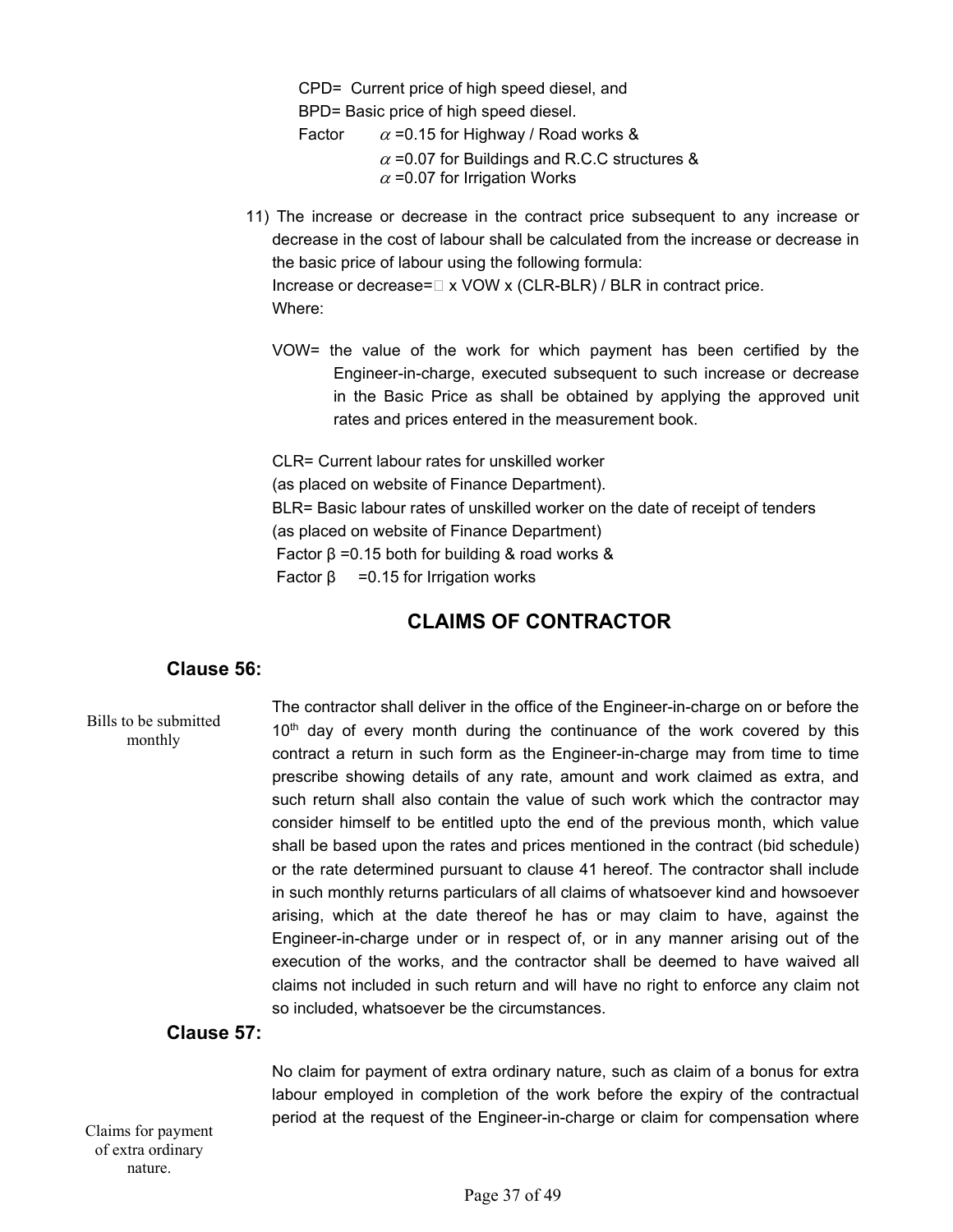the work has been temporarily brought to a stand still through no fault of the contractor, shall be allowed, unless and to the extent that the same shall have been expressly sanctioned by the Punjab Government.

## **Clause 58:**

Under no circumstances whatsoever shall the contractor be entitled to any compensation on account of the contract unless the contractor shall have submitted claim in writing to the Engineer-in-charge within one month of the cause of such claim occurring. Time limit for unforeseen claims

## **Clause 59:**

Claim for compensation for delay in the execution of work. No compensation shall be allowed for any delay in execution of the work on account of water standing in borrow pits or compartment. The rates inclusive for hard or rocky soil, excavation had, sub soil water or water standing in borrow pits, and no claim for extra rate shall be entertained, unless expressly verified by Engineer-in-charge and confirmed by Superintending Engineer.

## **REMEDIES AND POWERS**

## **Clause 60:**

Action when whole of security deposit is forfeited.

In any case in which under any clause or clauses of the contract, the contractor shall have rendered himself liable to pay compensation amounting to whole of the security deposit or in the opinion of the Engineer-in-charge has abandoned the contract, or is not executing the works in accordance with the contract or is presently or flagrantly neglecting to carry out his obligations under the contract, or if the contractor employs any employee of the Government in defiance to the provisions of clause 32 thereof, the Engineer-in-charge on behalf of the Government, may, after giving fourteen days notice in writing to the contractor, rescind the contract (of which rescission notice in writing to the contractor under the hand of the Engineer-in-charge shall be conclusive evidence and in which case the security deposit of the contractor, shall stand forfeited, and be absolutely at the disposal of Government. And in case the contract shall be rescinded under the provisions aforesaid):-

- i. The contractor shall have no claim to compensation for any loss sustained by him by reasons of his having purchased or procured any materials, or entered into any engagement, or made any advances on account of or with a view to the execution of the works or the performance of the contract.
- ii. The contractor shall not be entitled to recover, or be paid any sum for any work actually performed under this contract, unless and until the Engineer-in-charge will have certified in writing. The performance of such work and the value payable in respect thereof, and he shall only be entitled to be paid the value so certified, after deducting there from the amount of aforesaid compensation and other charges duly ascertained and certified by the Engineer-in-charge to be payable by the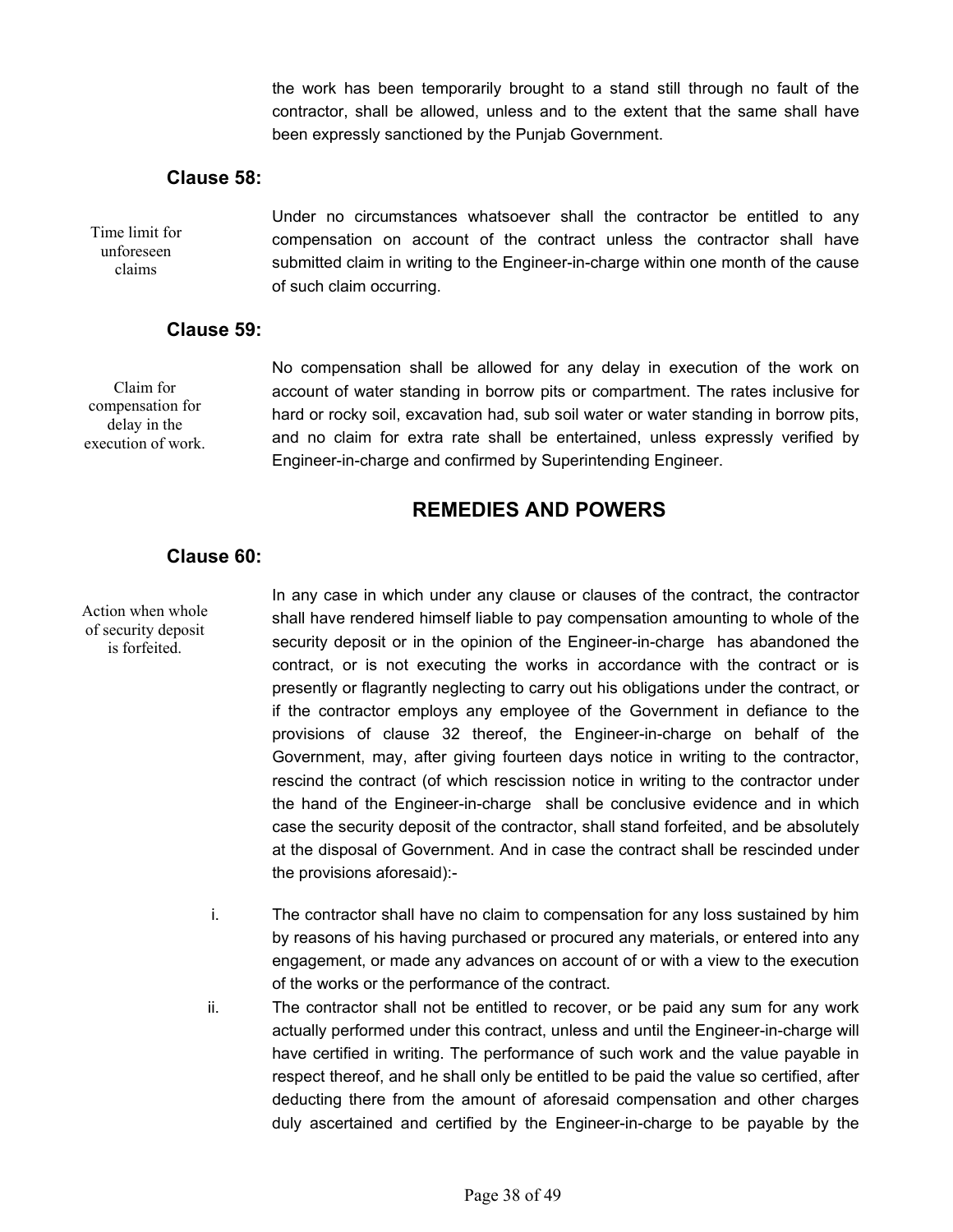contractor. But if such sum payable by the contractor for any losses, compensation or any other charge shall exceed the sum for any work actually performed under the contract and certified by the Engineer-in-charge, the amount of such excess shall be deemed a debt due by the contractor to the Government and shall be recovered accordingly.

## **Clause 61:**

Work at the risk and expense of the contractor

In every case in which the contract should be rescinded under clause 60 hereof and in the opinion of the Engineer-in-charge such work should be done at the risk and expense of the contractor without thereby avoiding the contract or relieving the contractor from any of his obligation or liabilities under the contract or affecting the rights and powers conferred on the Government or the Engineer-in-charge by the contract, the Engineer-in-charge on behalf of the Government, after giving fourteen days notice in writing to the contractor, shall have powers to adopt any of the following courses, as may in the opinion of the Engineer-in-charge be desirable:-

- a) to measure up the work of the contractor and to take such part thereof, as shall be executed out of his hands and to give it to another contractor to complete, in which case any expenses which may be incurred in excess of the sum which would have been paid to the original contractor, had the whole of the work been executed by him (of the amount of which excess, the certificate in writing of the Engineer-in-charge shall be final and conclusive) shall be borne and paid by the original contractor, and may be deducted from any money due to him by the Government, under the contract or otherwise, or from his security deposit or from the value of the performance security given by the contractor under clause 7 hereof.
- b) to employ labour paid by the department and to supply materials or supply/arrange tools and plants to carry out the works or any part of the works, debiting the contractor with the cost of the labour and the price of the materials and cost of supply/arrangement, operation and maintenance of tools and plants of the amount of which cost and price a certificate of the Engineer-incharge shall be final and conclusive against the contractor, plus departmental charges on the amount so incurred equal to ten percent or such smaller amount as the Engineer-in-charge (whose decision in writing shall be final) may be decide, and crediting him with the value of the work done, in all respects, in the same manner and at the same time and rates, as if it had been carried out by the contractor under the terms of his contract, the certificate of the Engineer-in-charge as to the value of the work done shall be final and conclusive against the contractor.

In the event of any of the above courses mentioned in this clause being adopted by the Engineer-in-charge, the contractor shall have no claim to compensation for any loss sustained by him by reason of his having purchased or procured any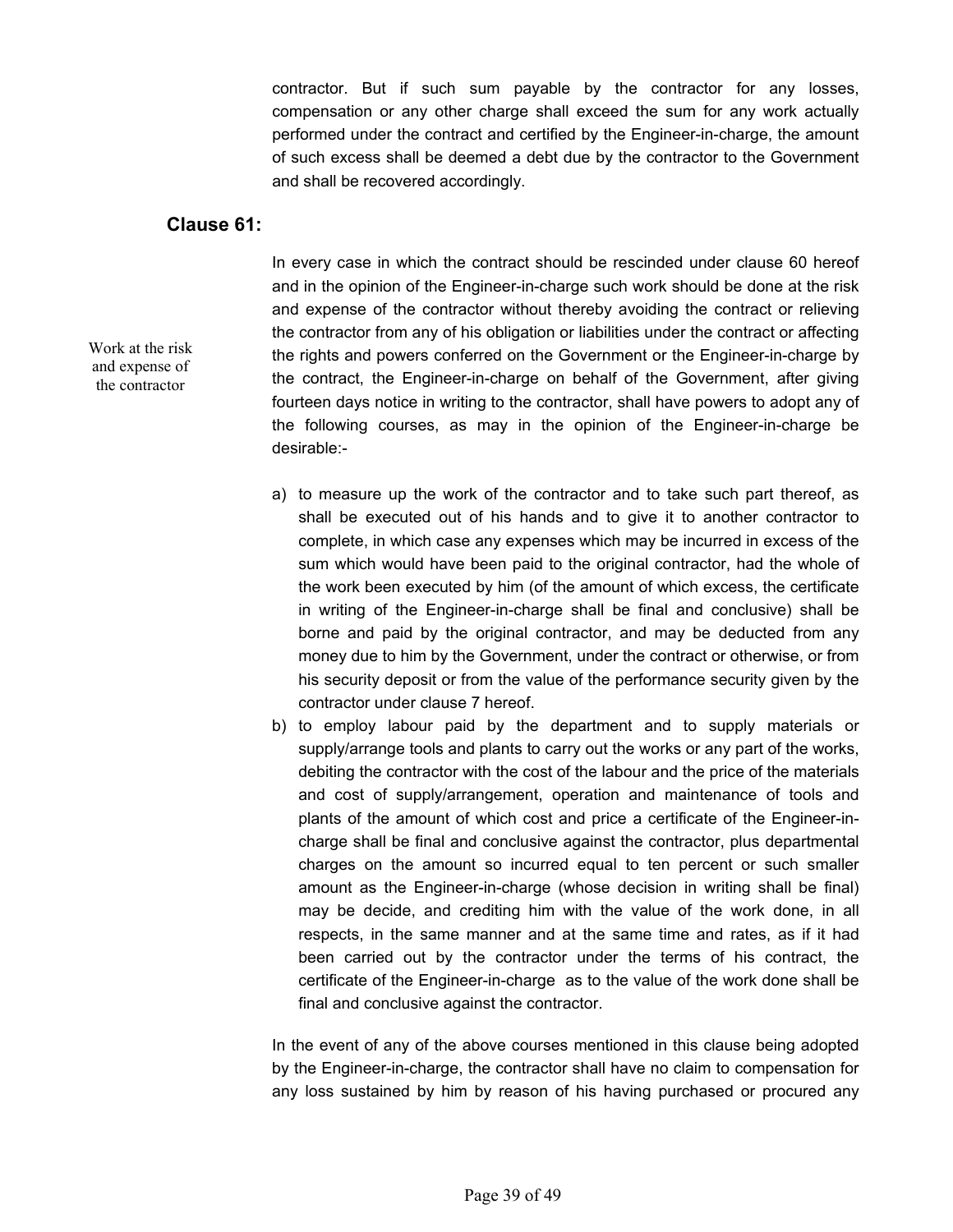materials, or entered into any engagement, or made any advances on account of, be with a view to, the execution of the works or the performance of the contract.

## **Clause 62:**

Contractor remains liable to pay compensation if action is not taken under clauses.

Power to take possession or require removal of or sell contractor's plant, etc. In any case in which any of the powers, conferred upon the Engineer-in-charge by clause 60 or by para (a) of clause 61 hereof, shall have become exercisable and the same shall not be exercised, the non-exercise thereof shall not constitute a waver of any of the conditions hereof, and such powers shall not withstanding be exercisable in the event of any future case of default by the contractor for which, by any clause or clauses hereof he is declared liable to pay compensation amounting to the whole of his security deposit and the liability of the contractor for past and future compensation shall remain unaffected.

In the event of the Engineer-in-charge putting in force either of the power vested in him under clause 60 or para (a) of the preceding clause, he may, if he so desires, take possession of all or any tools, constructional plants, materials and stores, in or upon the works, or the site thereof, or belonging to the contractor, or procured by him and intended to be used for the execution of the work or any part thereof, paying or allowing for the same in account at the contract rates, or, in case of those not being applicable at current market rates to be certified by the Engineer-in-charge whose certificate shall be final otherwise the Engineer-incharge , may be notice in writing to the contractor or his clerk of the works, foreman or other authorized agent, require him to remove such tools, construction plants, materials, or stores from the premises (within a time to be specified in such notice) and in the event of the contractor failing to comply with any such requisition, the Engineer-in-charge may remove them at the contractor's expense or sell them by auction or private sale on account of the contractor and at his risk in all respects and the certificate of the Engineer-in-charge as to the expenses of any such removal, and the amount of the proceeds and expenses of any such sale, shall be final and conclusive against the contractor.

### **Clause 63:**

Contract may be rescinded and security deposit for subletting bribing, or if contractor becomes insolvent

If the contractor shall, in defiance of the Engineer-in-charge's instructions to the contrary or without his written approval, assign or sublet his contract or attempts to do so; or become insolvent, or commence any insolvency proceedings or make any composition with his creditors, or attempts so to do; or if any bribe, gratuity, gift, loan prerequisite, reward or advantage, pecuniary or otherwise, shall either directly or indirectly be given, promised or offered by the contractor, or his servants or agents to any way relating to his office, or employment; or if any such officer or person shall become in any way directly or indirectly interested in the contract; the Engineer-in-charge may thereupon by notice in writing rescind the contract, and the security deposit of the contractor shall thereupon stand forfeited and be absolutely at the disposal of Government and the same consequence shall ensue as if the contract had been rescinded under clause 60 hereof and in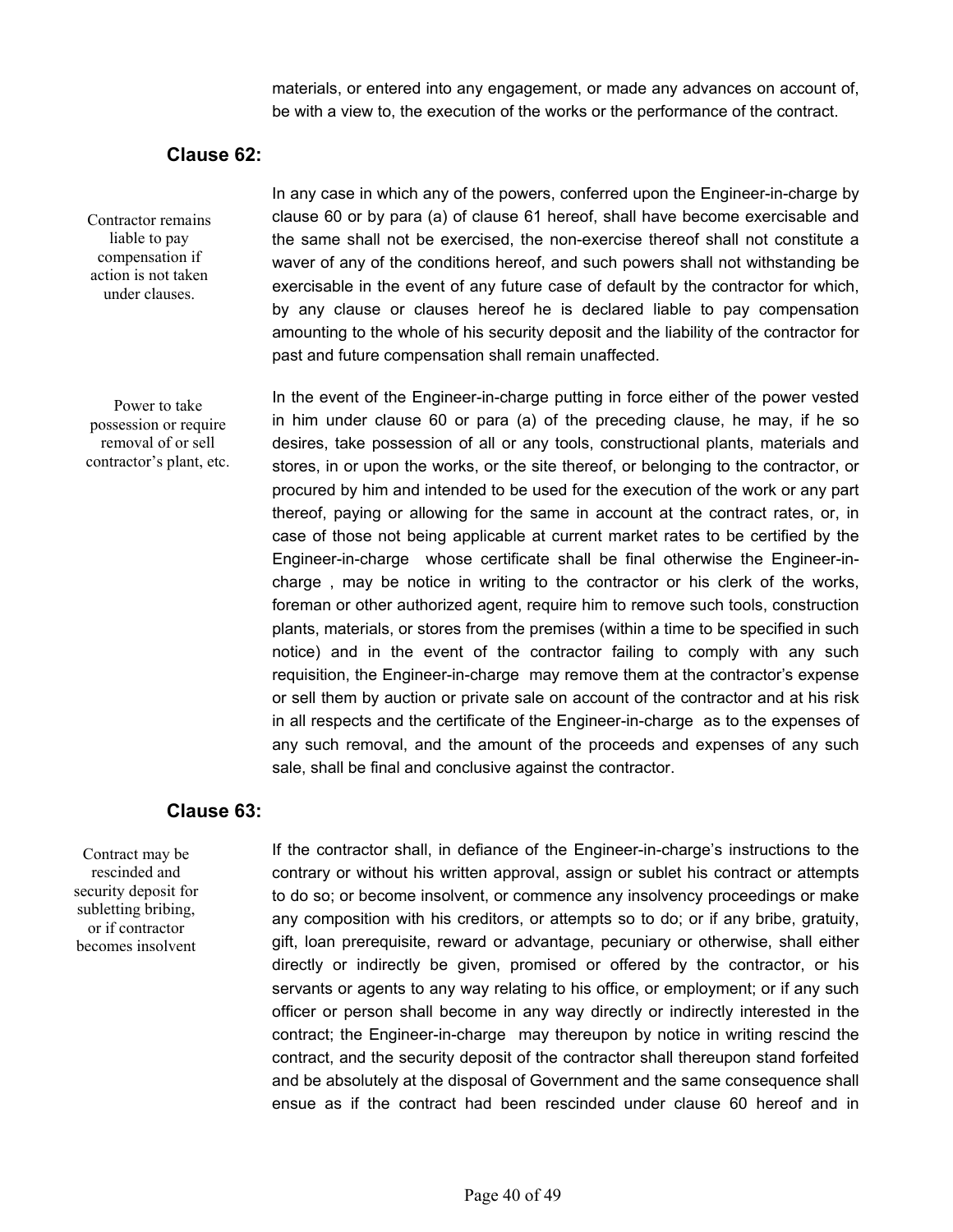addition to the contractor shall not be entitled to receive or be paid for any work therefore actually performed under the contract.

## **Clause 64:**

Deduction of amount due to Government on any account whatsoever to be permissible from any sums payable to the contractor

Any excess payment made to the contractor inadvertently or otherwise, under this contract or on any account whatsoever, and any other sum found to be due to the Government by the contractor in respect of this contract, or any other contract or work order, or on any account whatsoever, may be deducted from any sum whatsoever payable by Government to the contractor, either in respect of this contract or any work order or contract, or on any other account by any other department of the Government; or recovered from the contract or as arrears of land revenue.

## **SETTLEMENT OF DISPUTES**

## **Clause 65:**

Procedure in disagreement.

In the event of any disagreement between the Engineer-in-charge and the contractor arising out of the contract, the matter shall first be referred to the Superintending Engineer for decision who shall, after making such enquiries, as he may deem fit, give his decision in writing not later than three months after the reference is made to him. The period for decision of the case by the Superintending Engineer may, however, be extended by the Chief Engineer under special conditions according to the circumstances, justification, available in each case. The contractor shall forthwith give effect to the decision of the Superintending Engineer and shall proceed with due diligence, whether arbitration is intended or not.

If the contractor be dissatisfied with the decision of the Superintending Engineer or if his decision is not forthcoming within the stipulated or extended period/periods and desires arbitration under the arbitration clause as hereinafter provided, he shall give notice in writing of such intention to the Superintending Engineer within a period of twenty eight days of the receipt of the Superintending Engineer's decision or in case no decision is given, at the end of the period or periods within which the Superintending Engineer was to give his decision. The said notice shall contain the cause of action, material facts of the case and relief sought, failing which the decision of the Superintending Engineer shall become final, conclusive and binding, and the contractor shall be deemed to have forfeited or departed from the claim in excess of that allowed by the Superintending Engineer. The subsequent inflation/increase in the amount of claim once preferred in the said notice shall not be allowed nor shall any other claim in respect of the same work be entertained from the contractor at any later stage. Contractor dis-satisfied with the decision of Superintending Engineer Increase in amount of claim once preferred not allowed

A reference to arbitration shall be made by the contractor in writing not later than three months after the completion of the work. Failure to make such a reference Reference to arbitration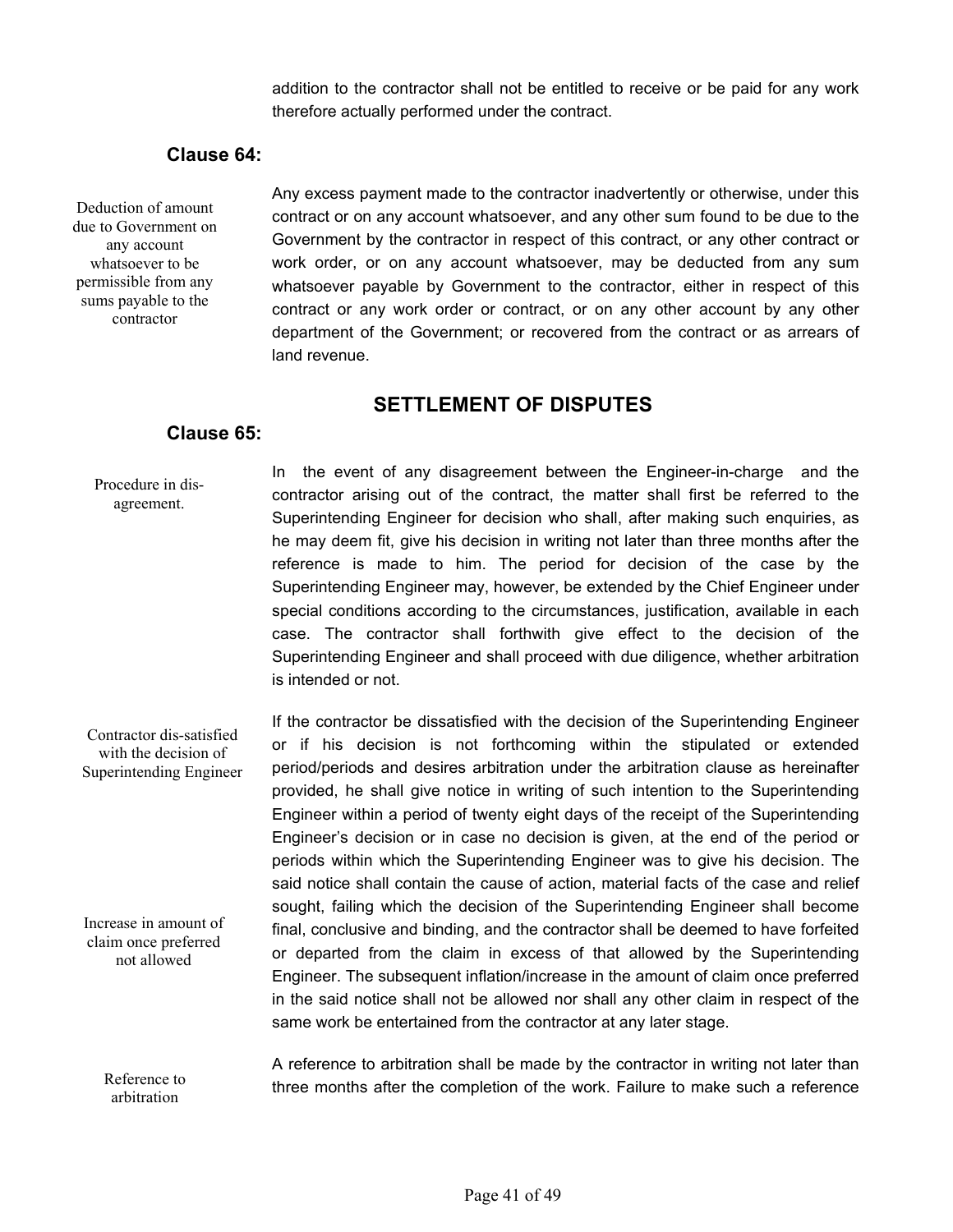within this period shall be deemed to mean that the contractor has waived all claims in respect of all disputes.

a) Disputes which may be referred to arbitration shall be limited to:-

#### i. Any question, difference, or objection, whatsoever which shall arise in any way, connected with or arising out of the contract or/and Disputes for arbitration

ii. The meanings of the operation of any part of the contract; or/and

**limited** 

- iii. The rights, duties and liabilities of either party to the contract; or/and
- iv. Whether the contract should be terminated or has been rightly terminated and as regards the rights and obligations of the parties as a result of such termination.

Provided that those matters for which provision has been made in the contract for final land binding decision by the Superintending Engineer or the Engineer-incharge shall be excluded from arbitration.

- b) "The venue of arbitration shall be in Punjab. The contractor will have to deposit 20% of the amount of the claim up to Rs. 0.20 million and 10% of claims, exceeding Rs. 0.20 million along with the claim. This amount will be refunded after the Award has been made Rule of the Court. Otherwise the amount deposited will be forfeited."
- c) In the event of any dispute arising in accordance with the limitations provided in sub-clause (a) of this clause, the same shall be referred to the decisions of a sole arbitrator to be appointed by the Chief Engineer, in charge of the region, from among the officers of the department not below the rank of Superintending Engineer, and other than the Superintending Engineer in charge of the work. In case the claim preferred is for an amount upto half a million rupees, the decision of the sole arbitrator in such case shall be final and binding on the parties concerned. Arbitration
	- d) In case the amount of the claim preferred is over half a million rupees, the dispute shall be referred to the award of two arbitrators, to be appointed from the Superintending Engineers of the department, other than the Superintending Engineer in charge of the work, one to be nominated by the Chief Engineer of the region concerned and the other by the contractor. In the case of the said two arbitrators not agreeing, the case shall be referred to the award of an umpire who shall be an officer of the department not below the rank of Chief Engineer to be appointed by the Government in the administrative department. The decision of the two arbitrators / umpire, as the case may be shall be final and binding on the parties concerned. Where the matter involves claim for the payment of recovery or deduction of money only, the amount, if any, awarded in the arbitration shall be recoverable in respect of the matter so referred.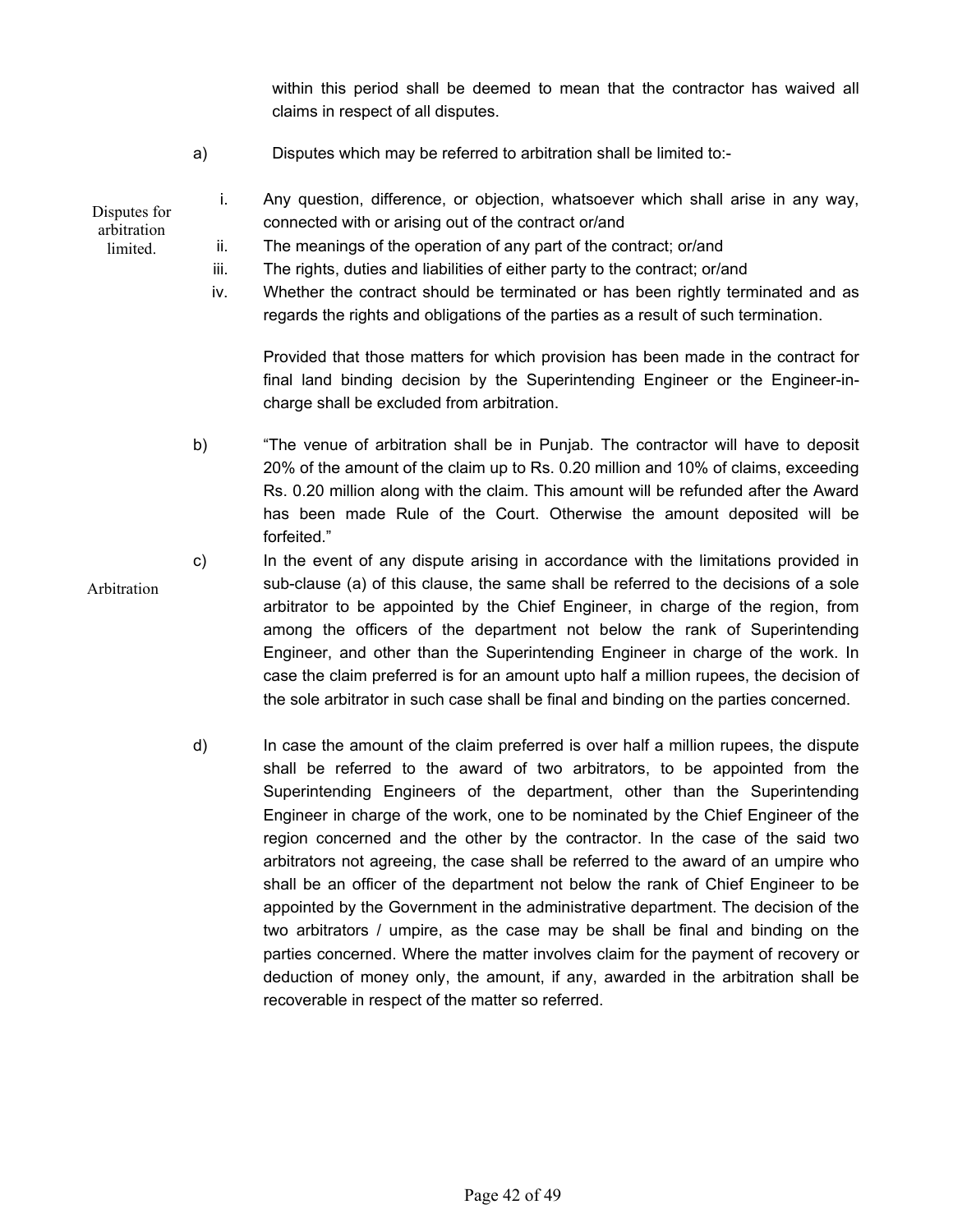## **SCHEDULE SHOWING (APPROXIMATELY) MATERIALS TO BE SUPPLIED FROM THE DEPARTMENTAL STORE FOR WORKS CONTRACTED TO BE EXECUTED AND THE RATES AT WHICH THEY ARE TO BE CHARGED FOR (See clause 30)**

| <b>Particulars</b> | to the contractor | Rates at which the<br>material will be charged | <b>Place of delivery</b> |  |  |  |  |
|--------------------|-------------------|------------------------------------------------|--------------------------|--|--|--|--|
|                    | Unit              | Rate                                           |                          |  |  |  |  |
|                    |                   |                                                |                          |  |  |  |  |
|                    |                   |                                                |                          |  |  |  |  |
|                    |                   |                                                |                          |  |  |  |  |
|                    |                   |                                                |                          |  |  |  |  |
|                    |                   |                                                |                          |  |  |  |  |
|                    |                   |                                                |                          |  |  |  |  |
|                    |                   |                                                |                          |  |  |  |  |
|                    |                   |                                                |                          |  |  |  |  |
|                    |                   |                                                |                          |  |  |  |  |
|                    |                   |                                                |                          |  |  |  |  |
|                    |                   |                                                |                          |  |  |  |  |
|                    |                   |                                                |                          |  |  |  |  |
|                    |                   |                                                |                          |  |  |  |  |
|                    |                   |                                                |                          |  |  |  |  |
|                    |                   |                                                |                          |  |  |  |  |
|                    |                   |                                                |                          |  |  |  |  |

**Note:** The person or firm submitting the tender should see that the rates in the above schedule are filled up by the Executive Engineer before the issue of the form prior to the submission of the tender.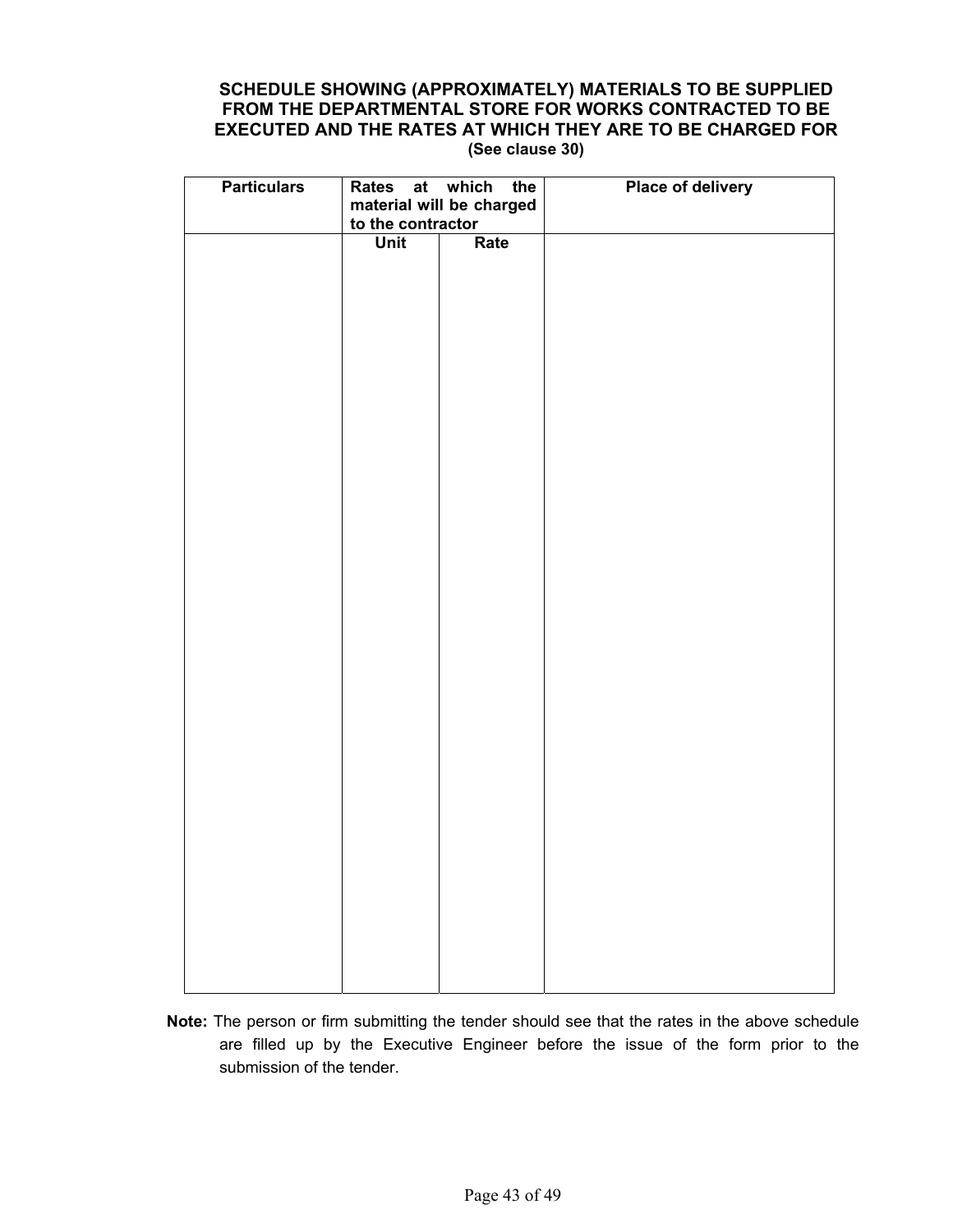#### **SCHEDULE SHOWING EQUIPMENT TO BE SUPPLIED BY THE GOVERNMENT AT THE REQUEST OF THE CONTRACTOR**

#### **(SEE CLAUSE 30)**

The Equipment and/or constructional plant listed in the following table are available with the employer and can provide to the contractor at his request, at the rental rates and places set out therein.

## **(SEE CLAUSE 30)**

Rentals should be exclusive of depreciation of donor financed equipment.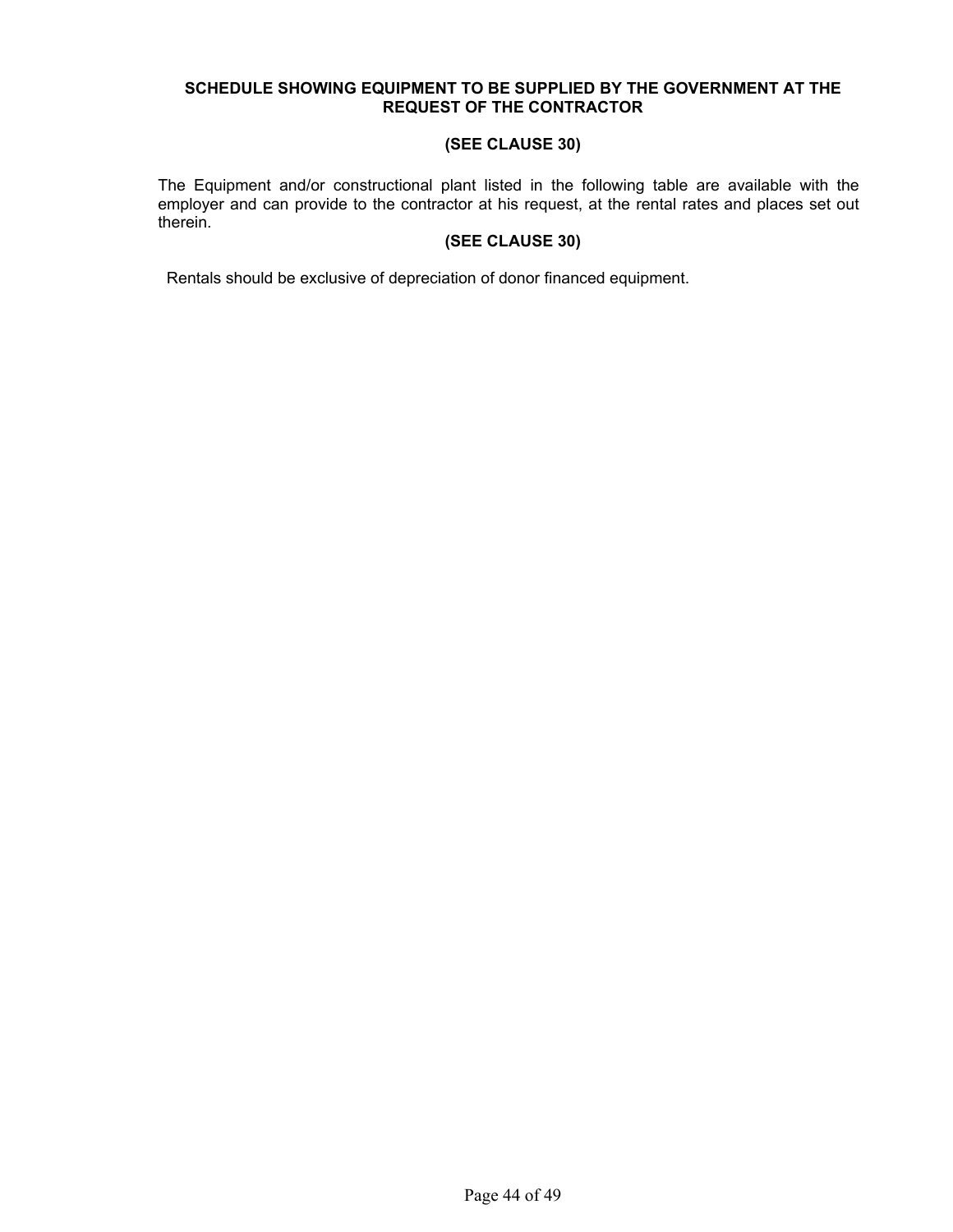## **SCHEDULE SHOWING THE NAMES OF MANUFACTURERS OR SUPPLIERS WHOSE PRICES FOR THE SPECIFIED MATERIALS AT THE PLACES SHOWN AGAINST EACH ARE TO FORM BASIS OF PAYMENT OF PRICE VARIATION.**

| <b>Name of Item</b>                              | <b>Name of Manufacturer</b><br>or Supplier                                                                                              | Price at Places which are to<br>form basis of Price<br><b>Variation</b>                                                  |  |  |  |
|--------------------------------------------------|-----------------------------------------------------------------------------------------------------------------------------------------|--------------------------------------------------------------------------------------------------------------------------|--|--|--|
| 1                                                | 2                                                                                                                                       | 3                                                                                                                        |  |  |  |
| (i) Cement                                       | Javadan Cement Karachi<br>(Ex-factory)<br>w.e.f 6.4.2005                                                                                | As per rate of Cement placed<br>at Website by the Finance<br>Department, Govt. of the<br>Punjab.                         |  |  |  |
| (ii) Steel<br>(a) M.S Bars (Plain &<br>deformed) | Pakistan Steel Mills<br>Karachi<br>w.e.f 6.4.2005                                                                                       | As per rate of M.S Bars (Plain<br>& deformed) placed at<br>Website by the Finance<br>Department, Govt. of the<br>Punjab. |  |  |  |
| (b) M.S sections                                 | Pakistan Steel Mills<br>Karachi<br>w.e.f 6.4.2005                                                                                       | As per rate of M.S sections<br>placed at Website by the<br>Finance Department, Govt. of<br>the Punjab.                   |  |  |  |
| (c) High Tensile Steel<br>wire                   | Metropolitan Steel<br>Corporation Ltd. Karachi<br>w.e.f 6.4.2005                                                                        | As per rate of High Tensile<br>Steel wire placed at Website<br>by the Finance Department,<br>Govt. of the Punjab.        |  |  |  |
| $(d)$ M.S & G.I pipe                             | (i) M/S Karachi Pipe<br>Mills Ltd. Karachi<br>(ii) M/S Poineer Steel<br>Mills Muridke, Distt.<br>Sheikhupurs<br>w.e.f 6.4.2005          | As per rate placed at Website<br>by the Finance Department,<br>Govt. of the Punjab                                       |  |  |  |
| (iii) Asbestos cement pipes                      | M/S Dadax Eternit Ltd.<br>Karachi<br>w.e f. 6.4.2005                                                                                    | As per rate placed at Website<br>by the Finance Department,<br>Govt. of the Punjab                                       |  |  |  |
| (iv) P.V.C. Pipes                                | Pakistan PVC Ltd.<br>Karachi<br>w.e.f 6.4.2005                                                                                          | As per rate placed at Website<br>by the Finance Department,<br>Govt. of the Punjab                                       |  |  |  |
| (v) Cement and Steel Bars<br>For R.C.C pipes     | As per item (i) $\overline{8}$ (ii)<br>above                                                                                            | As per item (i) & (ii) above                                                                                             |  |  |  |
| (vi) Bitumen                                     | (i) National Refinery<br>Karachi<br>w.e.f 6.4.2005<br>(ii) Pak Arab Refinery Ltd<br>(Parco) District<br>Muzaffargarh<br>w.e.f 27.3.2015 | As per rate placed at Website<br>by the Finance Department,<br>Govt. of the Punjab                                       |  |  |  |
| (vii) High Speed Diesel                          | w.e.f 6.4.2005                                                                                                                          | To be ascertained by<br>Advisory Committee notified<br>by Govt.                                                          |  |  |  |

**"(See Clause 55)"**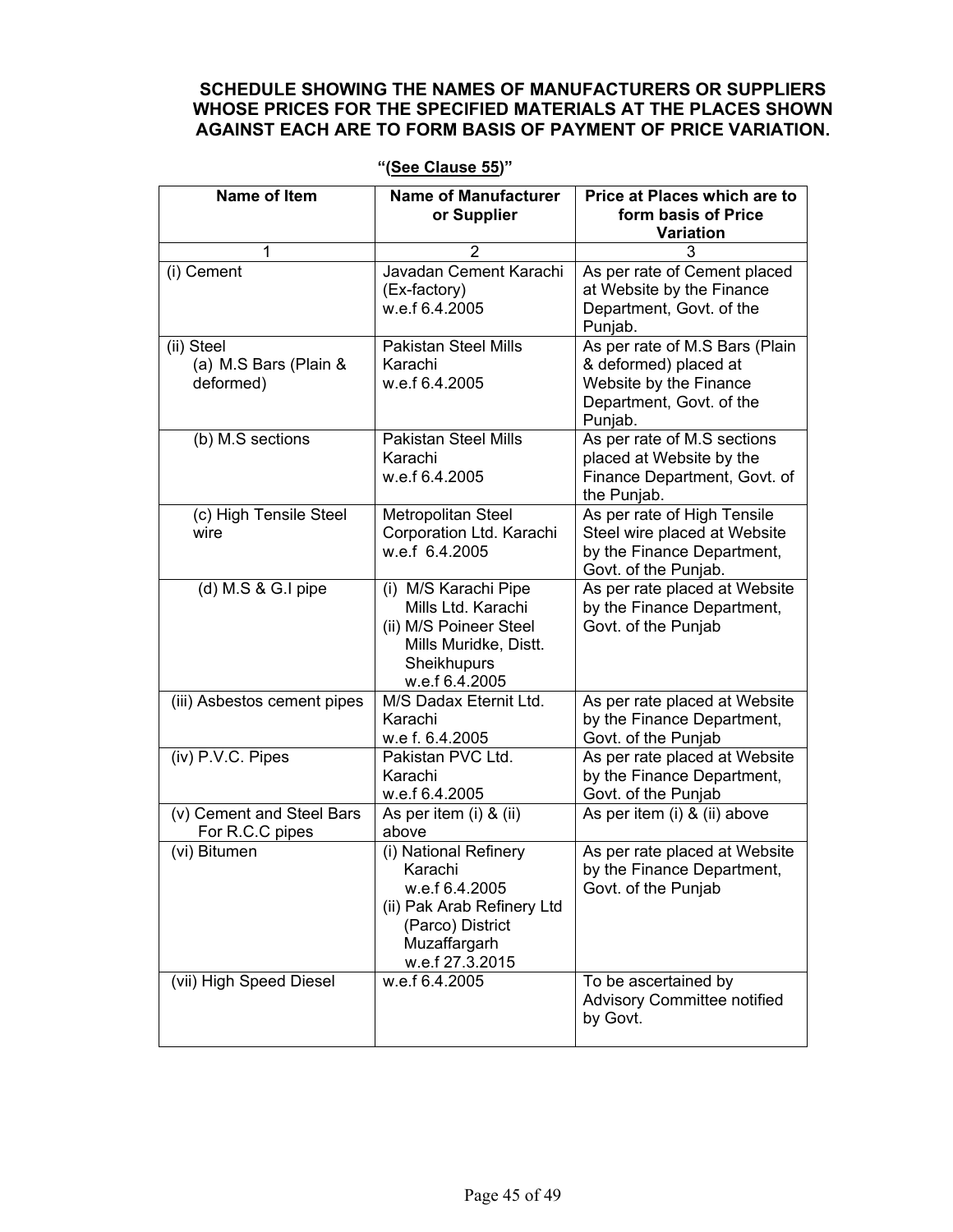#### **GOVERNMENT OF THE PUNJAB**

**\_\_\_\_\_\_\_\_\_\_\_\_\_\_\_\_\_\_\_ Department.** 

#### **CONTRACT AGREEMENT**

#### **(See Clause 6)**

This agreement made this example and day of this agreement made this BETWEEN THE GOVERNOR OF THE PUNJAB (hereinafter called the Government) as represented by the Executive Engineer \_\_\_\_\_\_\_\_\_\_\_\_\_\_\_\_\_\_Division\_ On the one part and  $\Box$  (hereinafter called the contractor) on the other part. WHEREAS tenders have been received by the Government for the construction, completion and maintenance of

(Name of work)

as well as possible new and ancillary works associated therewith which have to be executed in accordance with the contract document, and the tender by the contractor for the construction, completion and maintenance of such works has been accepted by the Government.

**NOW, THEREFORE,** for and in consideration of the promises, covenants and agreement hereinafter contained and to be performed by the parties hereto, the said parties hereby covenant and agree as follows:-

- i. In consideration of the covenants and agreements to be kept and performed by the contractor and for the faithful performance of the contract and the
- ii. completion and maintenance of works embraced therein, according to the specifications, drawings and conditions herein contained and referred to the Government shall pay and the contractor shall receive and accept as full compensation for everything furnished and done by the contractor under this agreement and the tender price stipulated in the contractor's tender at the times and in the manner prescribed by the contract.
- iii. The said work shall be started within the period specified in item No.(f) of the memorandum of work, following the, receipt of written order of the Executive Engineer Division \_\_\_\_\_\_\_\_\_\_\_\_\_\_\_ to proceed with and the contractor shall complete fully the works within the stipulated period reckoned from the commencement of work, subject to such extensions of time s as may be granted under the conditions of contract except for maintenance which shall be completed within the period named in item (g) of the memorandum hereto annexed after issuance of the final certificate of completion.
- iv. The following documents shall be deemed to form and be read and construed as part of this agreement:
	- a) The said tender and covering letter and subsequent undertaking, if any,
	- b) The drawings,
	- c) The conditions of contract and additional conditions, if any,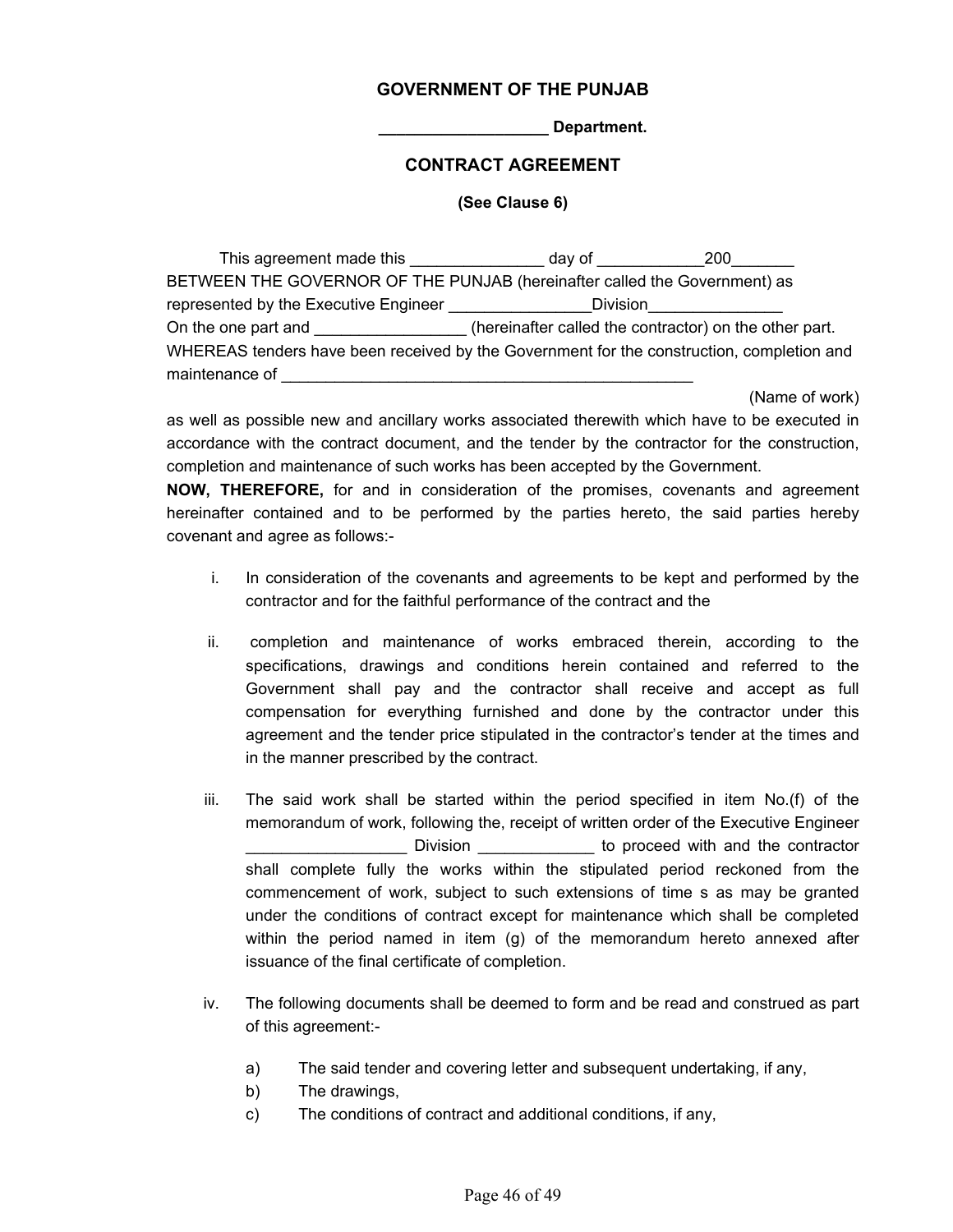| d) | The specifications; |
|----|---------------------|
|----|---------------------|

e) The bid schedule;

f) Addendum No.1 to (Which have been incorporated in the tender)

- g) Schedule of materials to be supplied from the departmental store;
- h) The scale of rates and prices;
- i) The letter of acceptance; and
- j) The performance security.
- v. All disputes or differences between the parties in connection with or arising out of this agreement shall be settled in accordance with the provisions of relevant clause of the conditions of contract.

IN WITNESS WHEREOF, the parties have hereunto set their respective hands and seals the day and the year hereinbefore set forth.

(contractor)

Signed by \_\_\_\_\_\_\_\_\_\_\_\_\_\_\_\_\_\_ Signed by \_\_\_\_\_\_\_\_\_\_\_\_\_\_\_\_\_\_\_\_

Executive Engineer \_\_\_\_\_\_\_\_\_\_ Division **Division**  For and on behalf of the Governor of the Punjab.

#### **WITNESSES**

2.

Whose official address is

## **BANK GUARANTEE. (See Clause 7)**

Penal sum of bond

(express in words and figures)

| KNOW ALL MEN BY THESE PRESENTS THAT Mr./MESSERS |  |
|-------------------------------------------------|--|
|                                                 |  |

(Name of contractor)

As principal(s) (herein after referred to as principal) and the Bank of Punjab or scheduled Bank(s) of Pakistan (hereinafter appearing in the schedule of sureties, as sureties (hereinafter some time called the surety at the request of the principal are held and firmly bond to the Government of the Punjab acting through the Executive Engineer \_\_\_\_\_\_\_\_\_

Division **Division** or his successor or assigns) a body organized and existing under and by virtue of laws of the Government of the Punjab, in the penal sum of the amount stated above lawful money for the payment of which sum well and truly made we bind ourselves our heirs, executors, administrators and successors, jointly and severally, firmly by these presents.

 PROVIDED THAT We, the sureties, bound ourselves in such sum jointly and severally, as well as, severally only for the purpose of allowing a joint actions against any or all of us and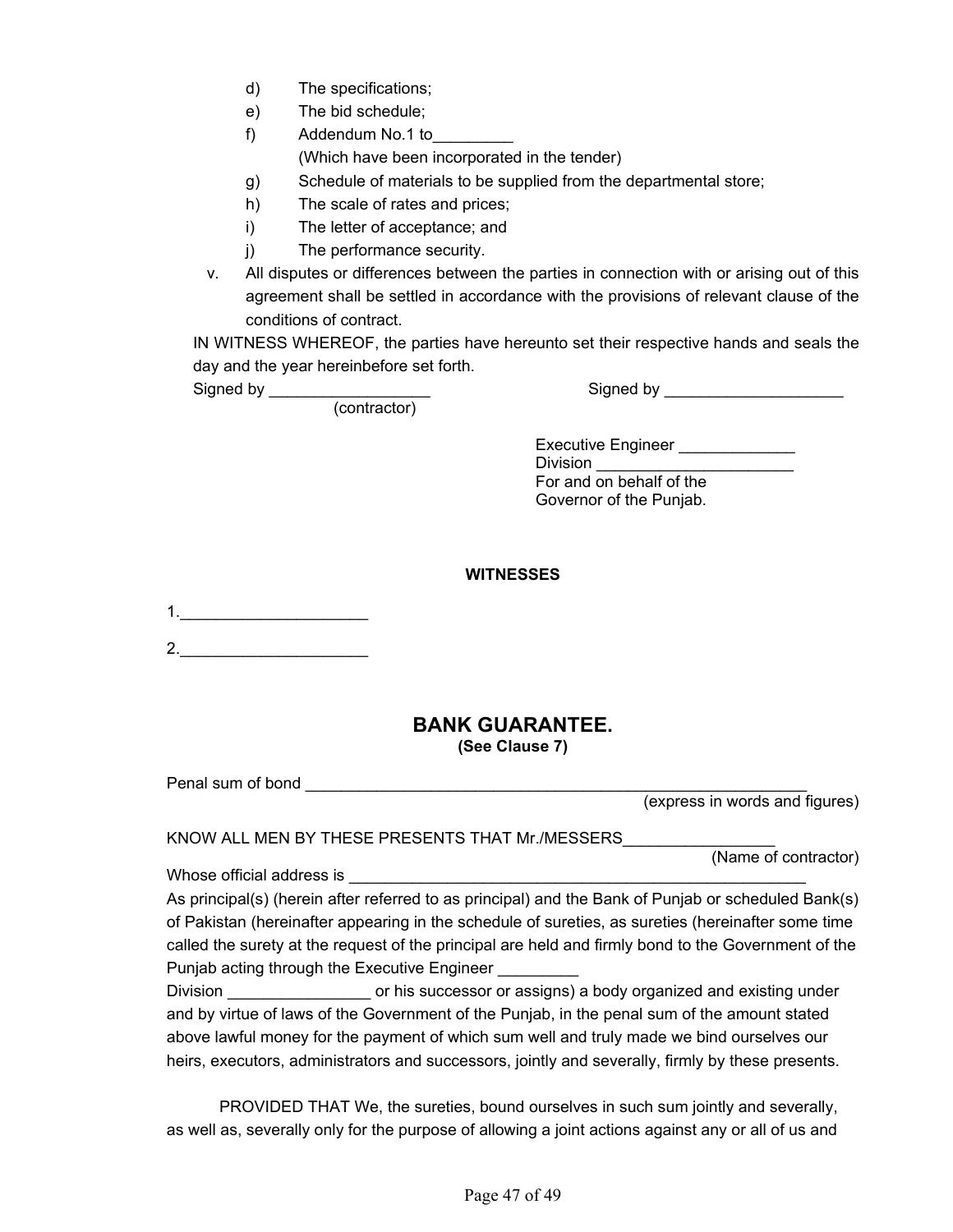for all other purposes, each surety bond itself, jointly and severally with the principal for the payment of such sum only as set forth opposite its name in the following schedule:-

## **SCHEDULE OF SURETIES**

|        | Name of bank, branch and address                      | limit of liability                                                                                                                                                                                                                        |  |
|--------|-------------------------------------------------------|-------------------------------------------------------------------------------------------------------------------------------------------------------------------------------------------------------------------------------------------|--|
|        |                                                       |                                                                                                                                                                                                                                           |  |
|        |                                                       |                                                                                                                                                                                                                                           |  |
|        | The conditions of the above obligations is such that: |                                                                                                                                                                                                                                           |  |
|        |                                                       | WHEREAS, the tender of the above bounden principal has been accepted and he has entered                                                                                                                                                   |  |
|        |                                                       |                                                                                                                                                                                                                                           |  |
|        |                                                       | Division <b>Example 20</b> for the work <b>CONSIDERING CONSIDERING CONSIDERING CONSIDERING CONSIDERING CONSIDERING CONSIDERING CONSIDERING CONSIDERING CONSIDERING CONSIDERING CONSIDERING CONSIDERING CONSIDERING CONSIDERING CONSID</b> |  |
|        |                                                       | <b>Example 2008 The Contract on the Contract on the Contract of the Contract of the Contract of the Contract of the Contract of the Contract of the Contract of the Contract of the Contract of the Contract of the Contract of </b>      |  |
|        | (Name of work)                                        |                                                                                                                                                                                                                                           |  |
| day of | 200                                                   |                                                                                                                                                                                                                                           |  |

AND WHEREAS, under the terms of the contract Government has required the principal to furnish a performance guarantee to form a part of the contract.

NOW THEREFORE, it is agreed as follows:-

1) If the above bounden principal shall well truly and faithfully perform the contract and comply with and fulfill all the undertakings, terms and provisions thereof, and satisfy all the obligations of the said principal arising there under, and comply with all covenants therein contained and contained in the specifications, plan and other instruments constituting a part of the contract, required to be performed by the said principal, in the manner and within the time provided in the contract or any extension thereof that may be granted by the Government with or without notice to the surety(s) and shall fully indemnify and the Government, for all costs and damages which the Government may suffer by reason of failure so to do, and shall fully reimburse and repay the said Executive Engineer

Division\_\_\_\_\_\_\_\_\_\_\_\_\_\_ all out-lay and expenses which may incur in making good any such default and reasonable counsel fee incurred in the prosecution of defense of any action arising out of or in connection with any such default, and shall pay all persons who have contracts directly with the principal for labour and materials; if any, in connection with the work performed under the contract or any addition in or alternation thereto, or if the contract has not otherwise been rescinded by the Government under the provisions of clause 60 if general conditions of contract, then this obligation shall be null and void and of no effect, otherwise to remain in full force and effect and virtue.

2) The said surety, for value received, hereby stipulate and agree that no change in or in respect of any matter or thing concerning the said contract on the part of the